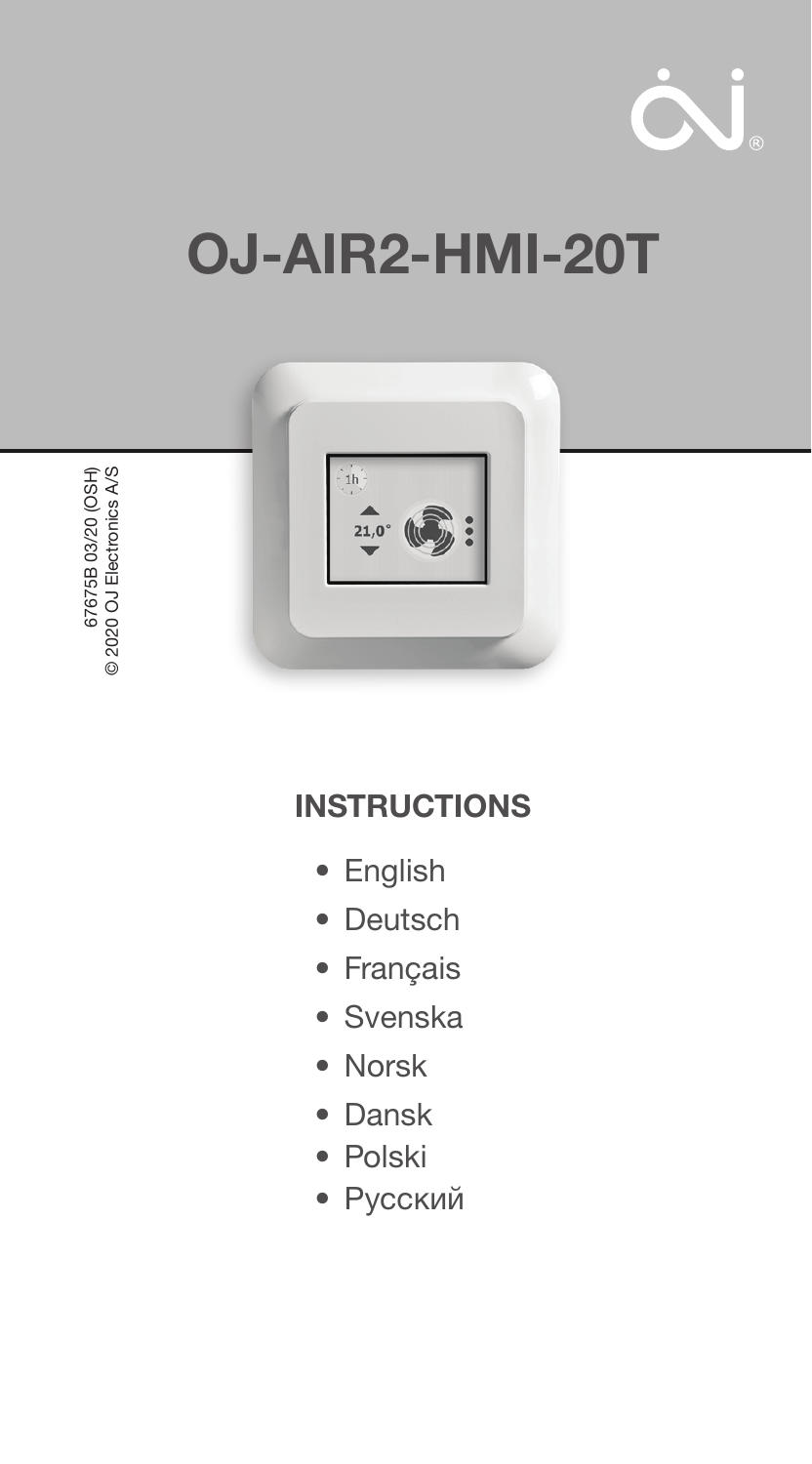#### **INSTRUCTIONS**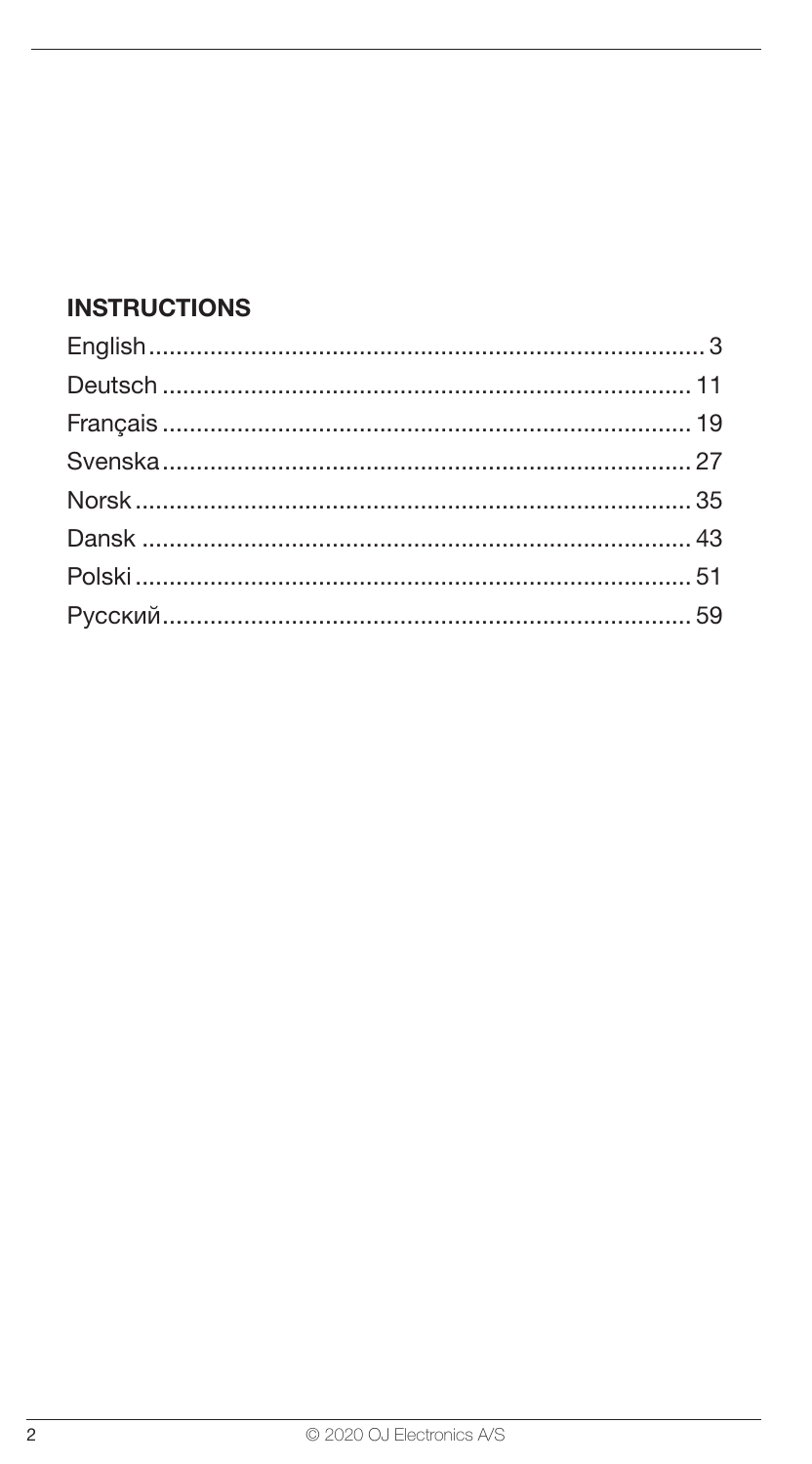

Instructions English

**OJ-AIR2-HMI-20T**

#### LIST OF FIGURES

The following figures are shown at the end of these instructions:

- Fig. 1: Removing the front cover
- Fig. 2: Terminal overview
- Fig. 3: Connecting Modbus using RJ12 6P4C
- Fig. 4: Modbus cable layout
- Fig. 5: Connecting Modbus using screw terminals
- Fig. 6: RJ12 6P4C Pin layout
- Fig. 7: Drill template

#### INTRODUCTION

HMI is a touch screen room panel, with a user friendly graphical interface, specifically designed to control ventilation. The panel communicates with the OJ Air2™ Master module through the Modbus interface, ensuring easy installation, high comfort and low energy consumption.

#### **FUNCTIONS**

The panel's basic function is to control fan speed and temperature. These are accessed via the main screen. If sleep mode is active, press the screen once to enter the main screen.

The main screen gives access to the basic control functions, like fan speed and temperature. If an active alarm is present, a small alarm bell will be shown on the display.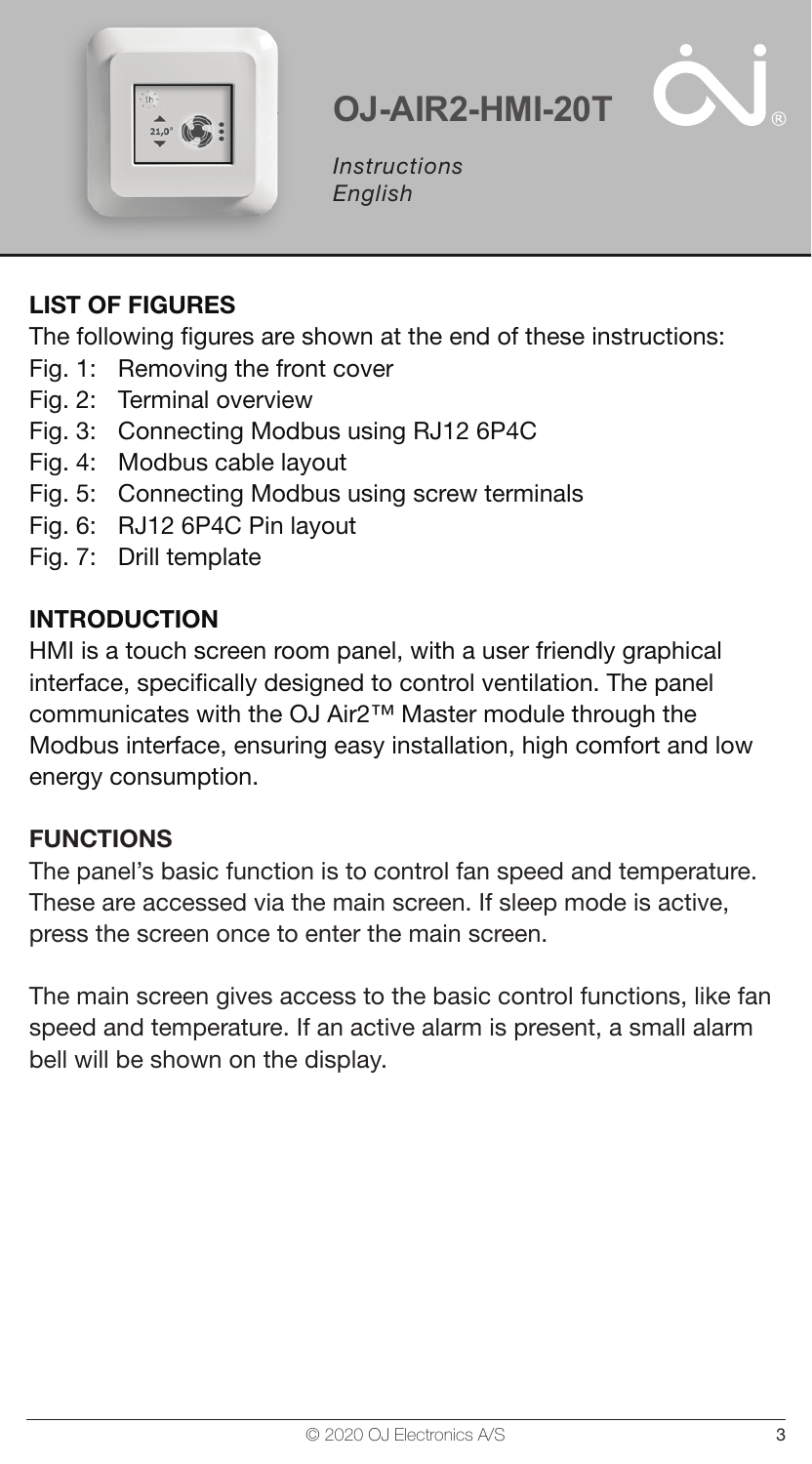#### CONNECTIONS AND COMMUNICATION SETUP

The OJ-Air2-HMI-20T can be used in combination with the OJ-Air2 and the AHC-3000 system.

#### Fig. 1



#### Fig. 2

|          | Software version                                                           |
|----------|----------------------------------------------------------------------------|
| SW: 2.01 | P/n.: OJ-AIR2-HMI-20T<br>@ 2019 OJ Electronics A/S<br>Alarm-Reset<br>Slave |

| Fig. 3    |             |                           |
|-----------|-------------|---------------------------|
| ✓         |             | Software version          |
| SW.: 2.01 |             |                           |
|           |             | P/n.: OJ-AIR2-HMI-20T     |
|           |             | @ 2019 OJ Electronics A/S |
|           | Alarm-Reset | Master                    |

#### $1$   $0.1-Air2$

The Q.I-Air2-HMI-20T must be connected to the OJ-Air2Master "A" port and must be set to "Slave" on the OJ-Air2-HMI-20T. "Slave" is the factory default setting. "Communication error" will also be displayed in the event of wiring errors or incorrect settings in the OJ-Air2Master.

#### 2. OJ-AHC-3000-T & AHC-3000-B

When the OJ-Air2-HMI-20T is connected to port "A", the OJ-Air2-HMI-20T must be set to "Slave" on the OJ-Air2-HMI-20T. "Slave" is the factory default setting. "Communication error" will be displayed until an auto configuration is activated in the OJ-AHC-3000-HMI-35T.

When the Q.I-Air2-HMI-20T is connected to the "HMI" port, the OJ-Air2-HMI-20T must be set to "Master" in the OJ-Air2-HMI-20T display (see item 4 on this page).

#### 3. OJ-AHC-3000-S

The OJ-Air2-HMI-20T must be connected to the "HMI" port and must be set to "Master" in the OJ-Air2-HMI-20T display (see item 4 on this page).

4. Select and set "Master" / "Slave" in the OJ-Air2-HMI-20T

If the OJ-Air2-HMI-20T displays "Communication error" (see Fig. 1), the "Master/Slave" settings may be incorrect.

To change the "Master/Slave" settings: tap 5x on the display top right-hand corner. A new menu will appear (see Figs. 2 & 3)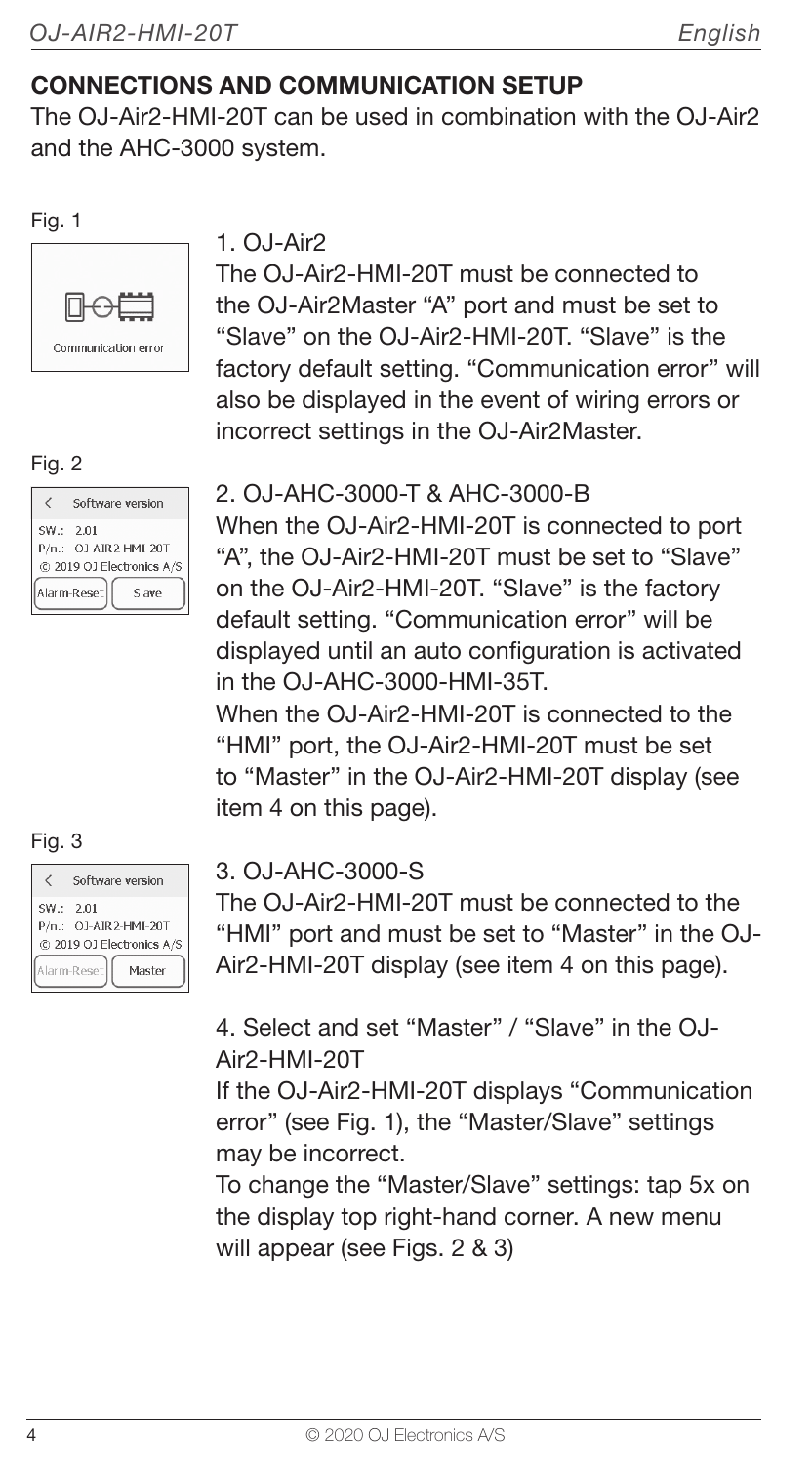Fig. 4



5. Alarm notification

For active alarms, a blue or a red bell will start flashing in the OJ-Air2-HMI-20T.

- Flashing blue bell indicates an active "B" alarm (see Fig. 4)
- Flashing red bell indicates an active "A" alarm. (see Fig. 4)

#### Reset alarm:

Alams can only be reset from the OJ-Air2-HMI-20T when the OJ-Air2-HMI-20T is in "Master" mode. Tap 5 x on the OJ-Air2- HMI-20T display top right-hand corner. A new menu will appear (see Fig. 2).

Press the "Alarm-Reset" button to reset all active alarms.

It is not possible to reset alarms from the OJ-Air2-HMI-20T when the OJ-Air2-HMI-20T is in "Slave" mode (see Fig. 3).

From the OJ-AHC-3000-HMI-35T you can reset alarms and read out the specific alarm text and number.

#### Setpoint and current temperature

On the OJ-Air2-HMI-20T display you can change operating mode, read out the current temperature and change the room temperature setpoint using the up and down arrows (see Fig. 4).

The temperature control mode must be set to "Constant room" to activate the up and down arrow symbols.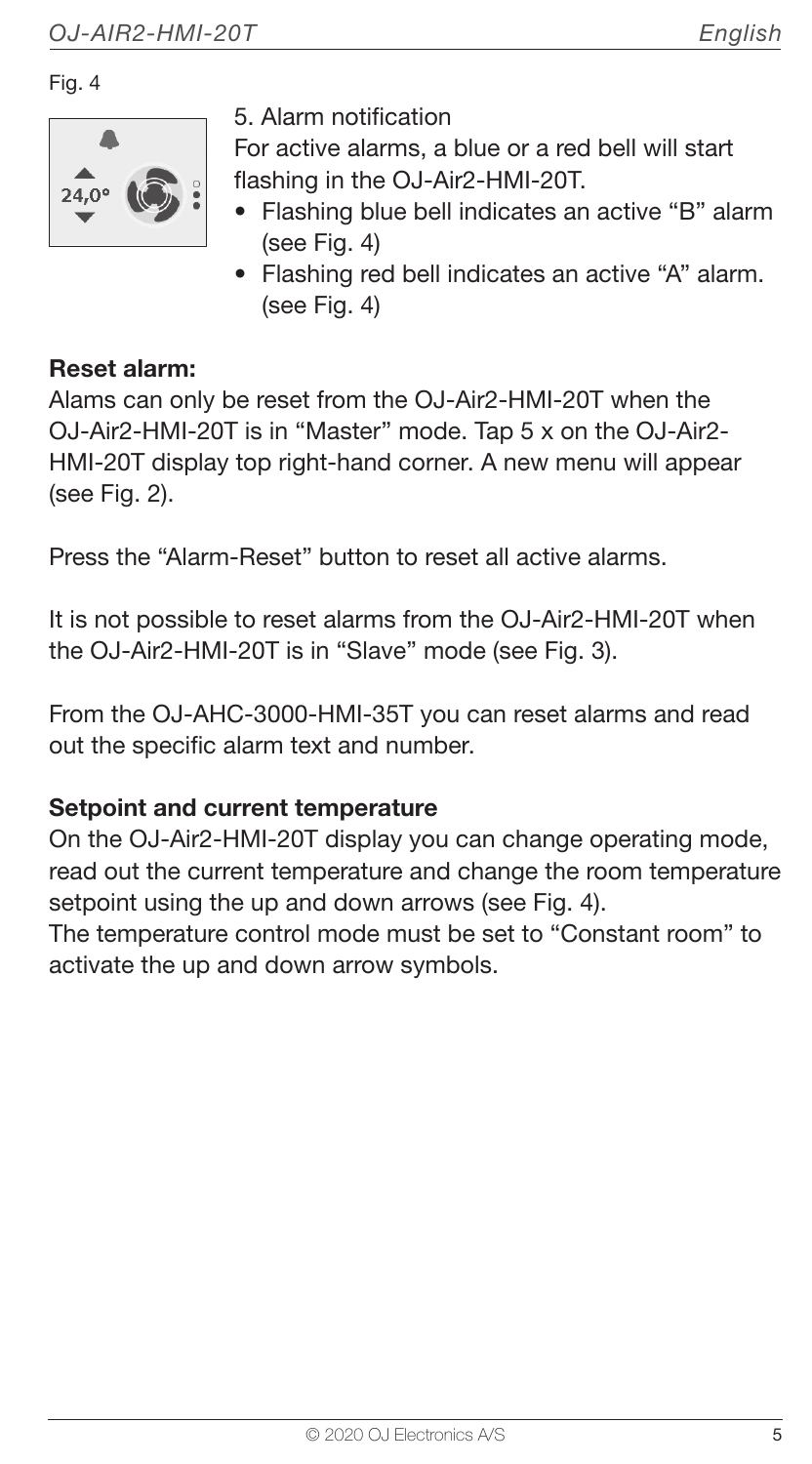#### FAN SPEED

The user can select between four to five predefined fan speeds. Touch the fan icon to change the fan speed modes.



Low Speed

The AHU (Air Handling Unit) will run at low speed as configured in the OJ Air2 Master.



Medium Speed

The AHU will run at medium speed as configured in the OJ Air2 Master. Only shown when Medium speed is enabled in the OJ Air2 Master.



High Speed The AHU will run at high speed as configured in the  $0.1$  Air $2$  Master.



Auto Mode The AHU will follow a predefined schedule as configured in the OJ Air2 Master.



Stop Mode The AHU will stop the fan.

### **TEMPERATURE**

The user can change the temperature up or down within a preset range. Touch the Up and Down icon to set the temperature. Please note: The temperature icons are only shown when the OJ Air2 Master is set to control the room temperature.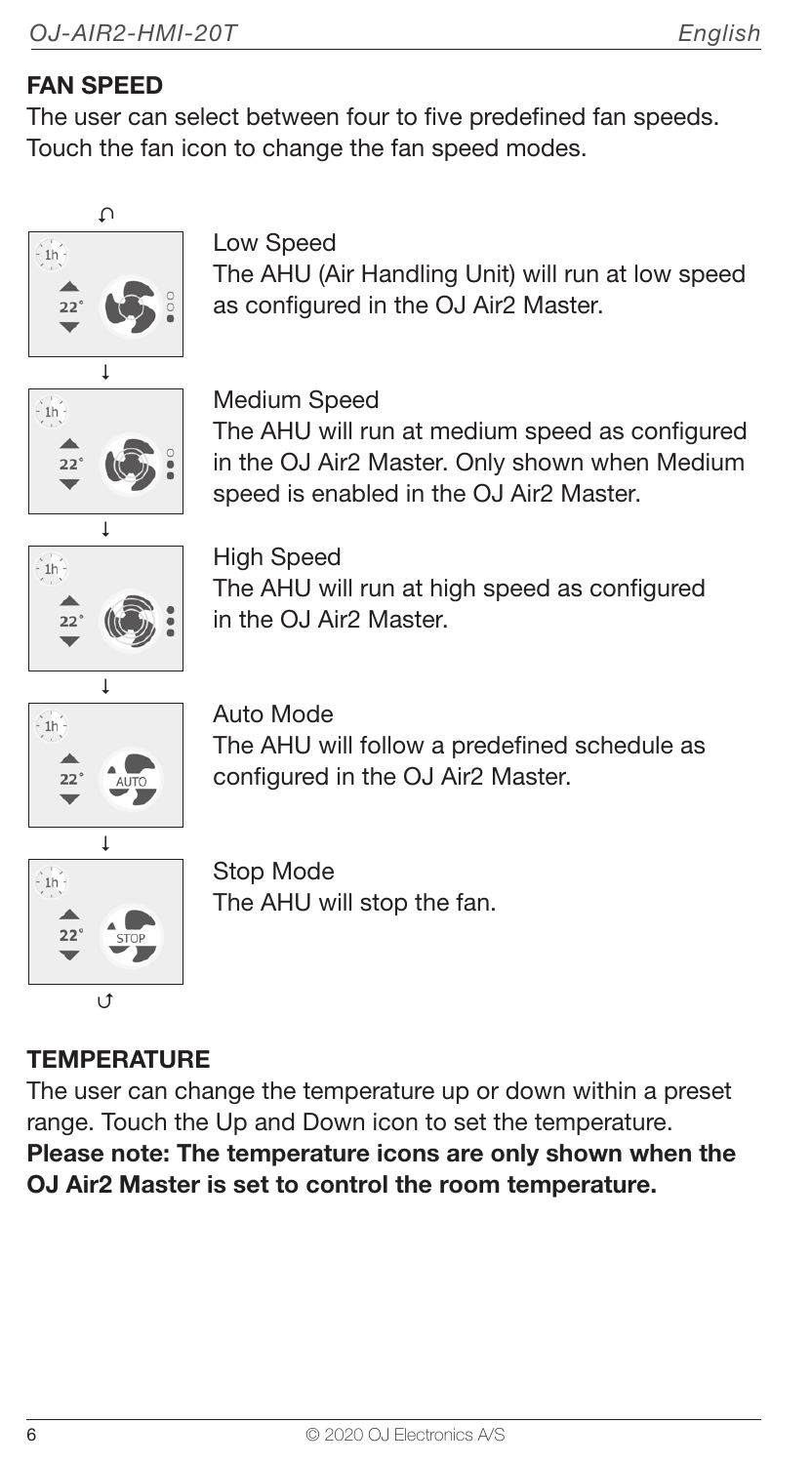#### TEMPORARY HIGH SPEED

If you want to have high speed for a short time, you can touch the small 1h icon in the upper left corner.





1 Hour

Touching the icon once sets the AHU to high speed for 1 hour. Once the time has expired, the AHU will switch back to normal mode.



Touching the big fan icon once more sets the AHU to high speed for 2 hours. Once the time has expired, the AHU will switch back to normal mode.



#### 3 Hours

Touching the big fan icon once more sets the AHU to high speed for 3 hours. Once the time has expired, the AHU will switch back to normal  $\overline{\phantom{a}}$  mode.



#### 4 Hours

Touching the big fan icon once more sets the AHU to high speed for 4 hours. Once the time has expired, the AHU will switch back to normal mode.

The timer will start after 1 second without any further user input. To cancel the temporary high speed touch the small fan icon.

#### ALARMS

The display can show two kinds of alarms.



#### Blue Alarm

The AHU is still running, but performance may be reduced. Service is required.



#### Red alarm

The AHU is NOT running. A problem, which may prevent safe operation has occurred. Service is required.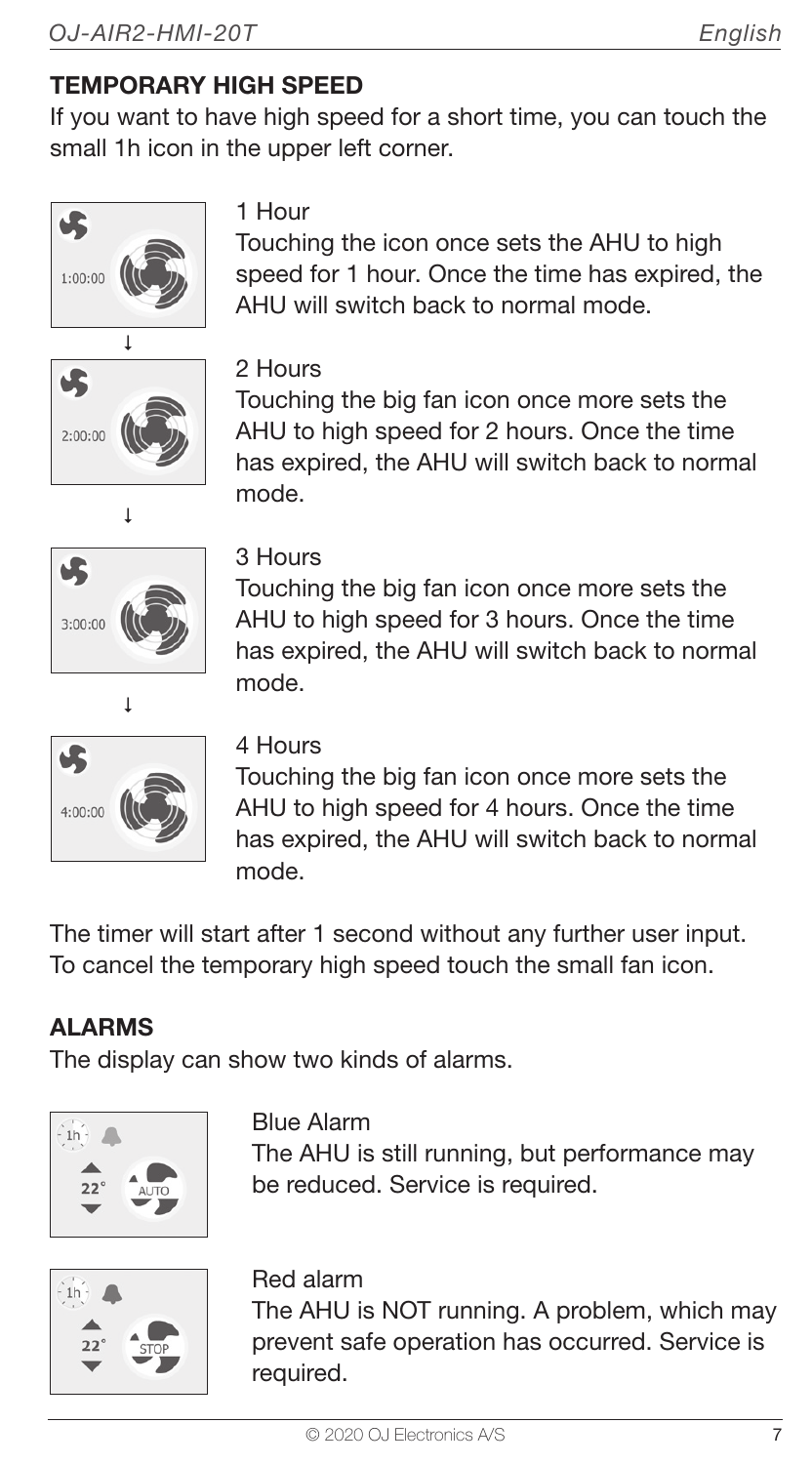#### **INSTALLATION**

The HMI is intended to be mounted in a wall socket. The HMI should be mounted on the wall approx. 1.5 m above the floor in such a way as to allow free air circulation around it. Draughts and direct sunlight or other heat sources should be avoided. The baseplate is equipped with multiple screw holes. Please use the drill template for guidance; see fig. 7. The baseplate should be fastened by a minimum of two screws tightened to a max, torque of 0.8 Nm.

#### CONNECTION OF MODBUS

You can connect the HMI to an OJ Air2 Master using a Modbus cable. The Modbus cable can connect to the HMI by a RJ12 6P4C connector or four single wires. There is no difference to the features or behaviours of the device using either RJ12 6P4C or screw terminals.

#### Modbus RJ12 6P4C

The Modbus cable is connected to an OJ Air2 Master RJ12 port RS485 A and the RJ12 6P4C port on the HMI; see fig. 3.

| <b>RJ12</b> | <b>Description</b> |
|-------------|--------------------|
|             | +24V (optional)    |
| 2           | <b>GND</b>         |
|             | Bus "B"            |
|             | Bus "A"            |
| 5           | $+24V$             |
|             | GND (optional)     |

#### Modbus Screw terminals

The Modbus cable can be connected to an OJ Air2 Master RJ12 port RS485 A and the corresponding screw terminals on the HMI; see. fig. 5 and 6.

| Text       | <b>Description</b>         |
|------------|----------------------------|
| $+24$      | +24V supply for Modbus     |
| <b>GND</b> | GND                        |
| "Bus A"    | <b>Bus A for Modbus</b>    |
| "Bus B"    | Bus B for Modbus           |
| $+24V$ Out | $+24V$ supply ( $<$ 500mA) |
| $0-10V$ in | Not in use                 |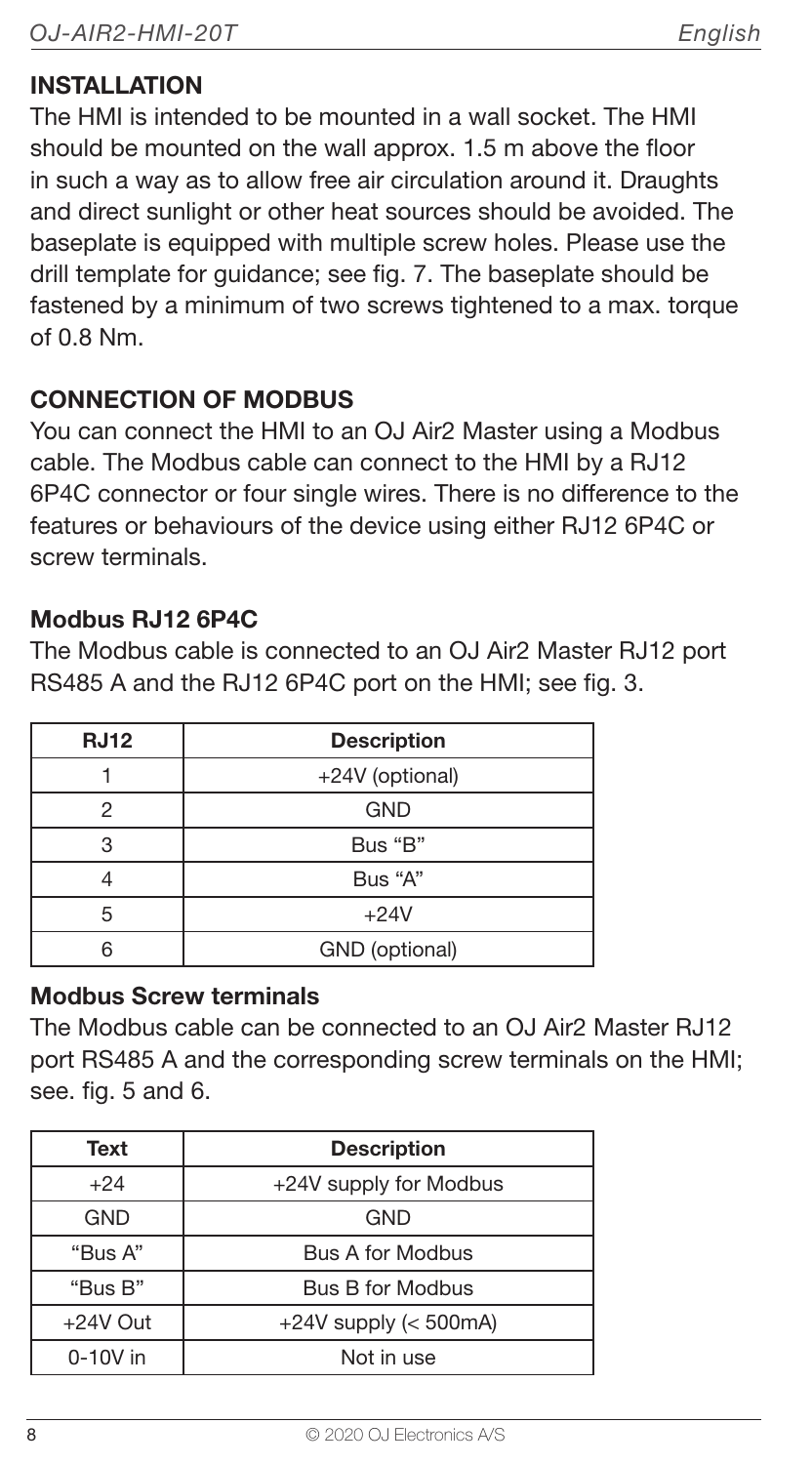#### TECHNICAL DATA

| Supply voltage 24VDC +/-10%                                                           |  |
|---------------------------------------------------------------------------------------|--|
| Cable dimensions $\dots\dots\dots\dots\dots\dots\dots$ 10 x max. 0.75 mm <sup>2</sup> |  |
|                                                                                       |  |
|                                                                                       |  |
|                                                                                       |  |
| Connection 1xRJ12 6P4C <sup>1</sup> , 10 x screw terminals                            |  |
|                                                                                       |  |
|                                                                                       |  |
|                                                                                       |  |
|                                                                                       |  |

\*1 6P6C is also valid

#### TROUBLESHOOTING

| <b>Symptom</b>      | Cause               | <b>Action</b>           |
|---------------------|---------------------|-------------------------|
| No light in display | No power to OJ Air2 | Switch on power to OJ   |
|                     |                     | Air <sub>2</sub> Master |
|                     | Modbus cable defect | Check connections       |
|                     | ( $pin 2$ and $5$ ) | at both ends of the     |
|                     |                     | Modbus cable            |
| Communication error | Modbus cable defect | Check connections       |
|                     | (pin $3$ and $4$ )  | at both ends of the     |
|                     |                     | Modbus cable            |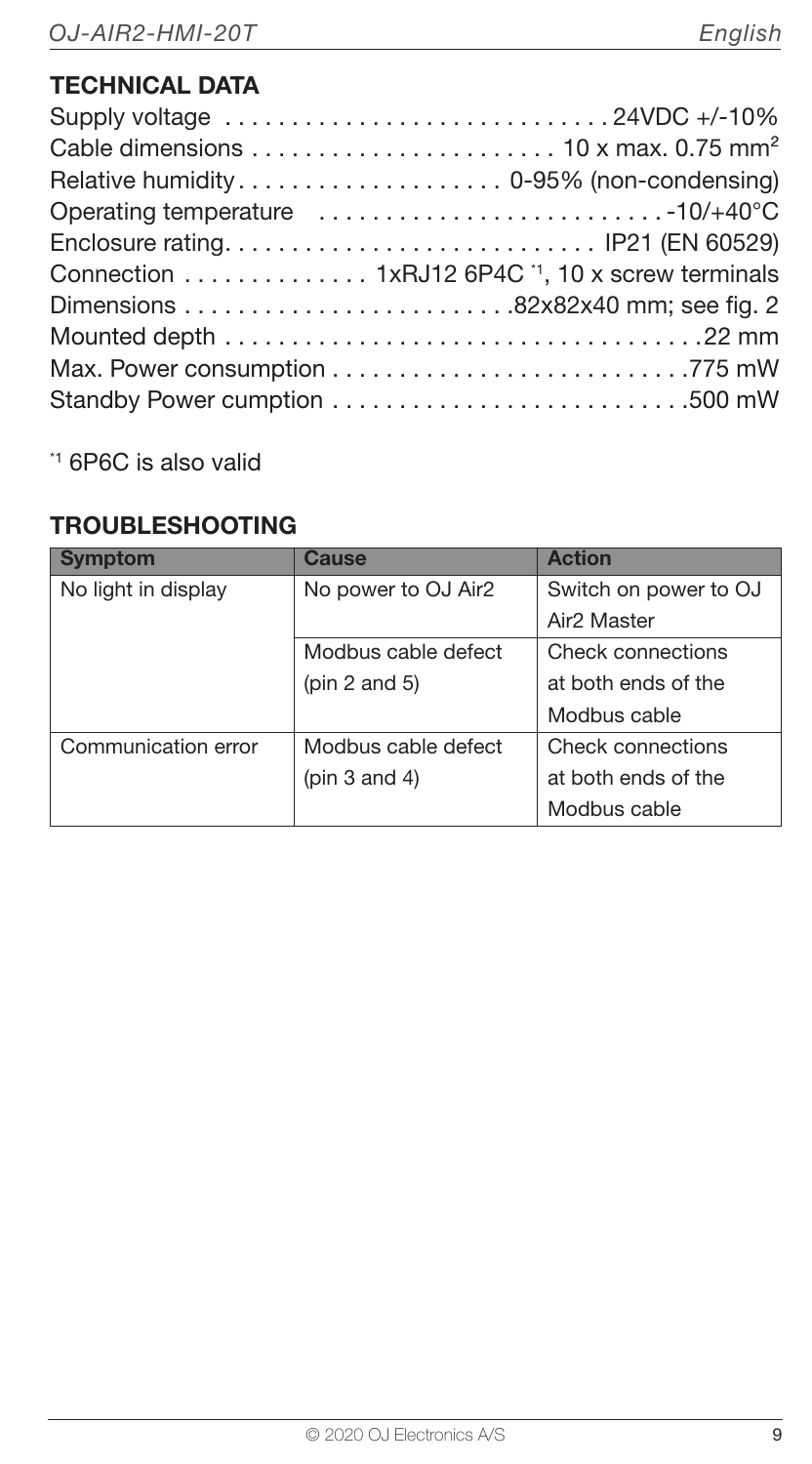#### SERVICE AND MAINTENANCE

The HMI contains no parts which require service or maintenance. Please contact your supplier in the event of any problems.

#### DISPOSAL AND ENVIRONMENTAL PROTECTION

Protect the environment by disposing of the package in compliance with local regulations for waste processing.



Equipment containing electrical components must not be disposed of along with domestic waste. It must be separately collected together with electrical and electronic waste in accordance with current local regulations.

OJ cannot be held liable for any errors in catalogues, brochures or other printed material. OJ reserves the right to alter its products without notice. This also applies to products already on order, provided that such alterations can be made without requiring subsequent changes in specifications already agreed. All trademarks in this material are the property of the respective companies. OJ and the OJ logotype are trademarks of OJ Electronics A/S. All rights reserved.

#### CE MARKING

OJ Electronics A/S hereby declares that the product is in conformity with the following directives of the European Parliament:

- LVD Low Voltage Directive
- EMC Electromagnetic Compatibility
- RoHS Restriction of the use of certain Hazardous Substances
- WEEE Waste Electrical and Electronic Equipment Directive

#### Applied standards

EN 61000-6-2 and EN 61000-6-3 Electromagnetic Compatibility (EMC).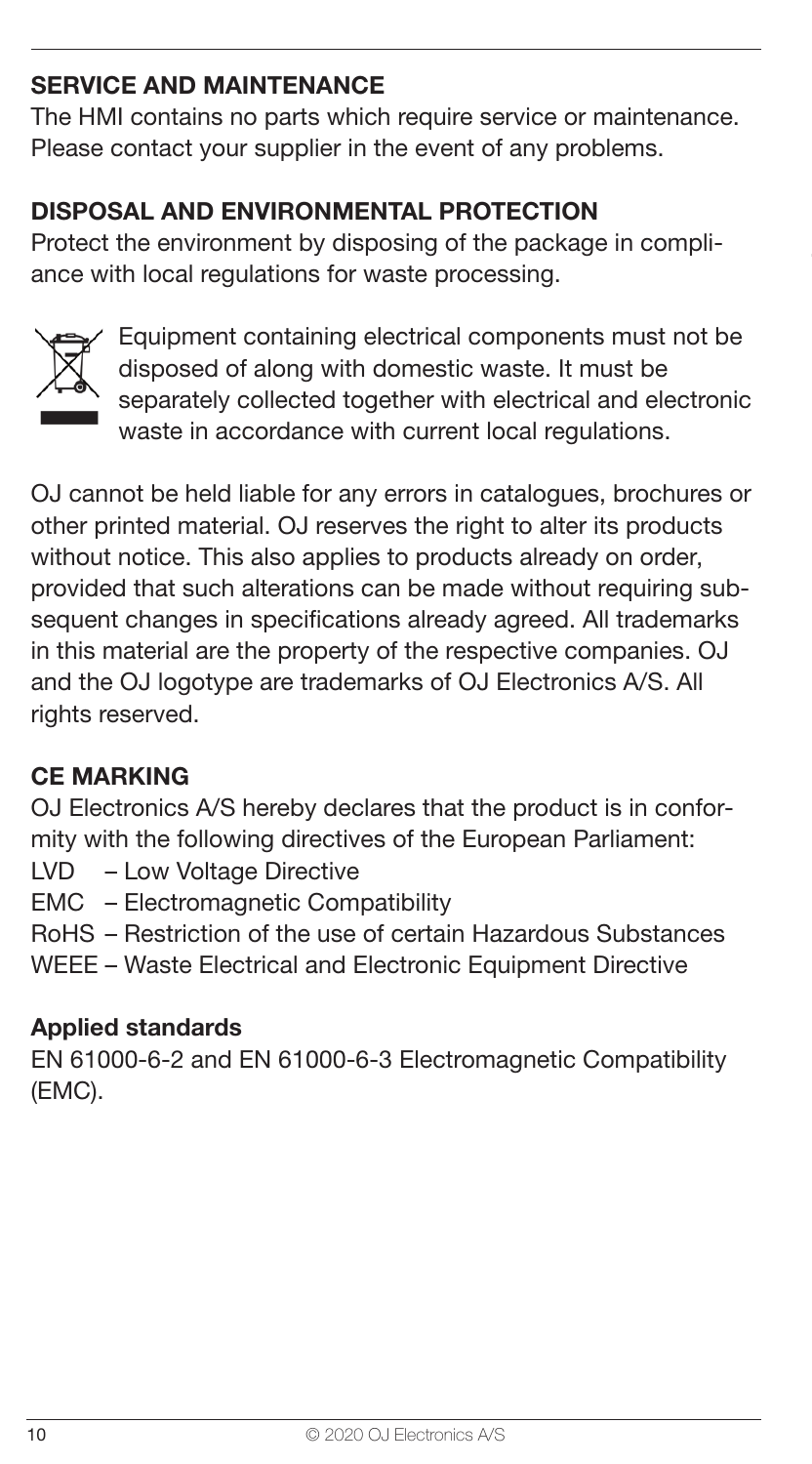



Bedienungsanleitung Deutsch

#### ABBILDUNGSVERZEICHNIS

Folgende Abbildungen sind am Ende dieser Bedienungsanleitung angefügt:

- Abb. 1: Abnehmen der Frontabdeckung
- Abb. 2: Klemmenübersicht
- Abb. 3: Anschließen des Modbus mit RJ12 6P4C
- Abb. 4: Modbus-Kabellayout
- Abb. 5: Anschließen des Modbus mit Schraubklemmen
- Abb. 6: Pinbelegung von RJ12 6P4C
- Abb. 7: Bohrschablone

#### EINFÜHRUNG

Das HMI ist ein Raumbedienfeld mit Touchscreen und einer intuitiven grafischen Benutzeroberfläche, das speziell zur Lüftungsregelung konzipiert wurde. Das Bedienfeld kommuniziert über die Modbus-Schnittstelle mit dem OJ Air2™ Master-Modul. Es ist daher einfach zu installieren, bietet hohen Komfort und verbraucht wenig Energie.

#### **FUNKTIONEN**

Die Grundfunktion des Bedienfelds ist die Regelung der Ventilatordrehzahl und der Temperatur. Diese Parameter sind über den Hauptbildschirm zugänglich. Bei aktiviertem Ruhemodus muss zunächst einmalig auf den Touchscreen gedrückt werden, um den Hauptbildschirm aufzurufen.

Der Hauptbildschirm erlaubt den Zugriff auf die grundlegenden Regelfunktionen, wie Ventilatordrehzahl und Temperatur. Liegt ein aktiver Alarm an, wird eine kleine Alarmglocke auf dem Bildschirm angezeigt.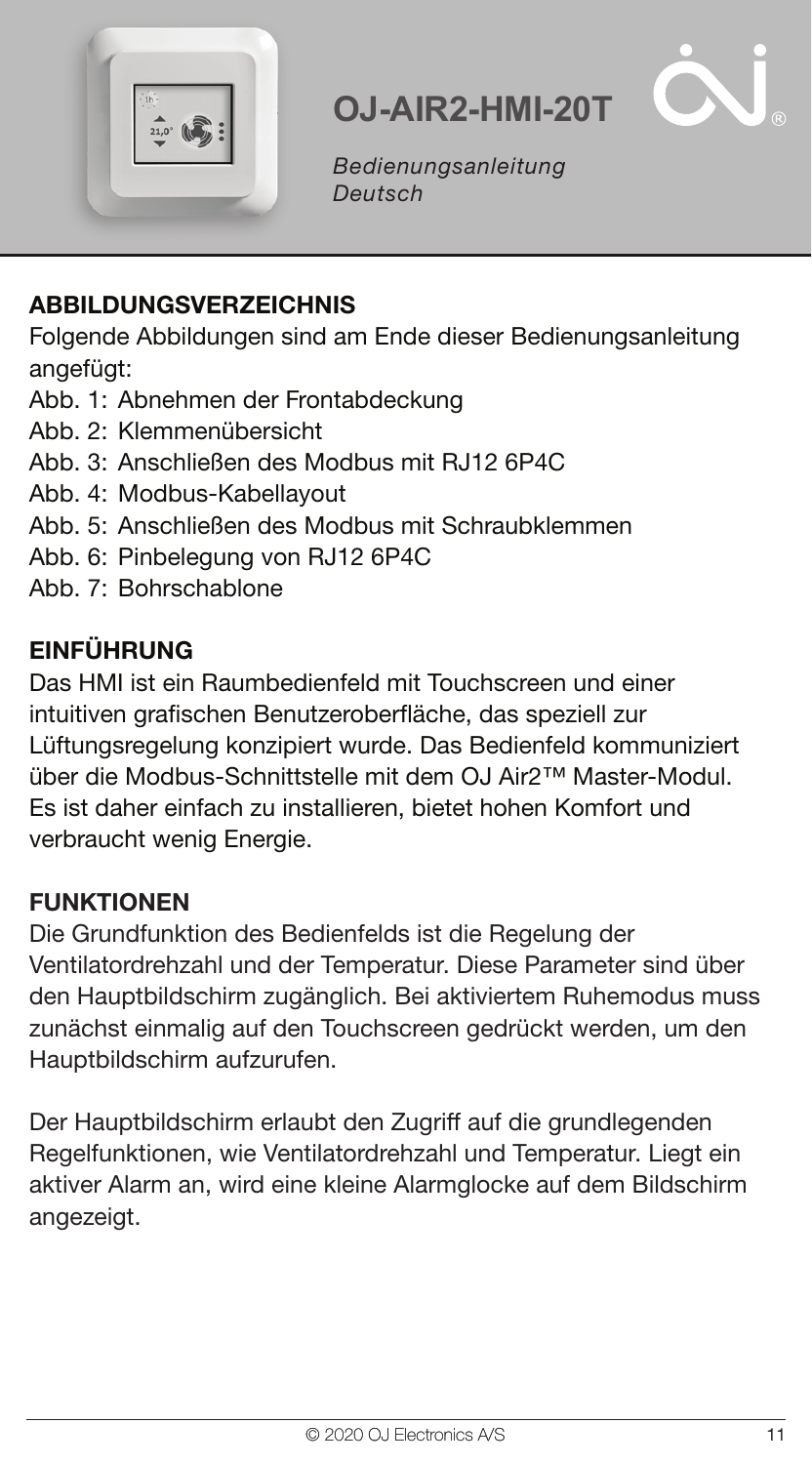#### VERBINDUNGEN UND KOMMUNIKATIONSAUFBAU

Das OJ-Air2-HMI-20T kann in Verbindung mit dem OJ-Air2 und dem AHC-3000-System verwendet werden.

#### $Ahh$  1



#### Ahh 2

|            | Software version                                   |
|------------|----------------------------------------------------|
| SW .: 2.01 | P/n.: 0J-AIR2-HMI-20T<br>@ 2019 OJ Electronics A/S |
|            | Alarm-Reset<br>Slave                               |

#### $Abh.3$

|          | Software version                                   |
|----------|----------------------------------------------------|
| SW: 2.01 | P/n.: OJ-AIR2-HMI-20T<br>@ 2019 OJ Electronics A/S |
|          | Alarm-Reset<br>Master                              |

#### $1.0.1-Air2$

Das OJ-Air2-HMI-20T muss an den Anschluss "A" des OJ-Air2Master angeschlossen und am OJ-Air2-HMI-20T auf "Slave" eingestellt werden. "Slave" ist die werkseitige Standardeinstellung. ..Communication error" wird auch bei Verdrahtungsfehlern oder falschen Einstellungen im OJ-Air2Master angezeigt.

#### 2. OJ-AHC-3000-T und AHC-3000-B

Nachdem das OJ-Air2-HMI-20T am Anschluss "A" angeschlossen ist, muss das OJ-Air2-HMI-20T am OJ-Air2-HMI-20T auf "Slave" eingestellt werden. "Slave" ist die werkseitige Standardeinstellung. :..Communication error" wird angezeigt, bis eine Konfiguration im OJ-AHC-3000-HMI-35T aktiviert wird.

Wenn das OJ-Air2-HMI-20T am "HMI"-Anschluss angeschlossen ist, muss das OJ-Air2-HMI-20T auf der Anzeige des OJ-Air2-HMI-20T auf "Master" eingestellt werden (siehe Punkt 4 auf dieser Seite).

#### 3. OJ-AHC-3000-S

Das OJ-Air2-HMI-20T muss an den "HMI"-Anschluss angeschlossen und auf der Anzeige des OJ-Air2-HMI-20T auf "Master" eingestellt werden (siehe Punkt 4 auf dieser Seite).

4. "Master" bzw. "Slave" am OJ-Air2-HMI-20T wählen und einstellen

Wenn das OJ-Air2-HMI-20T "Communication error" anzeigt (siehe Abb. 1), könnten die Einstellungen "Master" bzw. "Slave" falsch sein. Zur Änderung der Einstellungen "Master" bzw. "Slave" fünfmal oben rechts auf die Anzeige tippen. Ein neues Menü erscheint dann (siehe Abbildungen 2 und 3).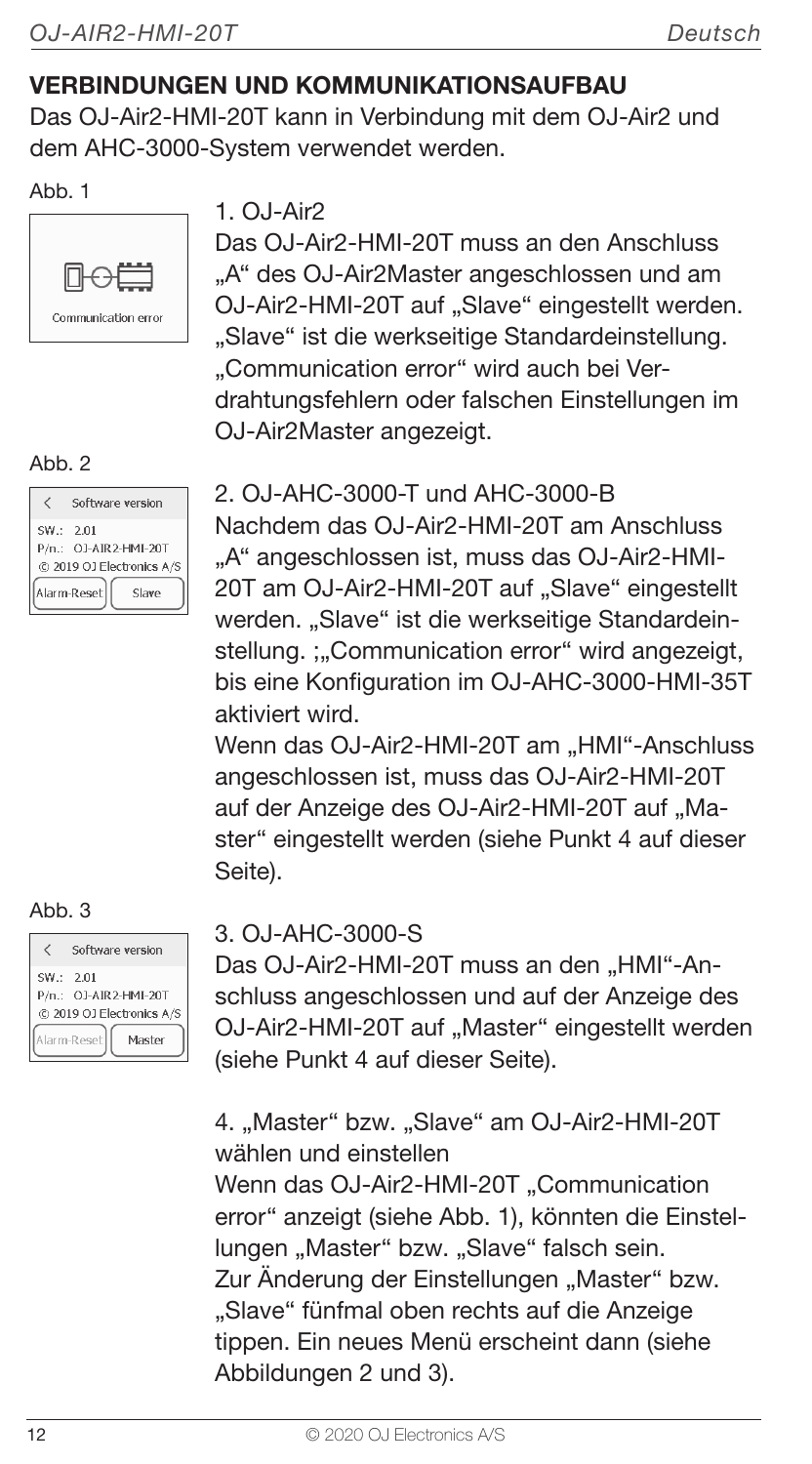Ahh 4



5. Alarmmeldung

Bei aktiven Alarmen beginnt eine blaue oder rote Klingel am OJ-Air2-HMI-20T zu blinken.

- Eine blau blinkende Klingel zeigt einen aktiven
- "B"-Alarm an (siehe Abb. 4)
- Eine rot blinkende Klingel zeigt einen aktiven ..A"-Alarm an. (siehe Abb. 4)

#### Alarm zurücksetzen:

Alarme können nur dann am OJ-Air2-HMI-20T zurückgesetzt werden, wenn sich das OJ-Air2-HMI-20T im "Master"-Modus befindet. Dazu fünfmal oben rechts auf die Anzeige des OJ-Air2-HMI-20T tippen. Ein neues Menü erscheint dann (siehe Abb. 2).

Die Schaltfläche "Alarm-Reset" drücken, um alle aktiven Alarme zurückzusetzen.

Alarme können am OJ-Air2-HMI-20T nicht zurückgesetzt werden. wenn sich das OJ-Air2-HMI-20T im "Slave"-Modus befindet (siehe Abb. 3).

Vom OJ-AHC-3000-HMI-35T aus können Sie Alarme zurücksetzen und den jeweiligen Alarmtext und die Nummer auslesen.

#### Soll- und Ist-Temperatur

Auf der Anzeige des OJ-Air2-HMI-20T können Sie die Betriebsart ändern, die aktuelle Temperatur ablesen und den Raumtemperatur-Sollwert mit den Auf- und Abwärtspfeilen ändern (siehe Abb. 4). Der Temperaturregelungsmodus muss auf "Constant room" eingestellt werden, um die Auf- und Abwärtspfeil-Symbole zu aktivieren.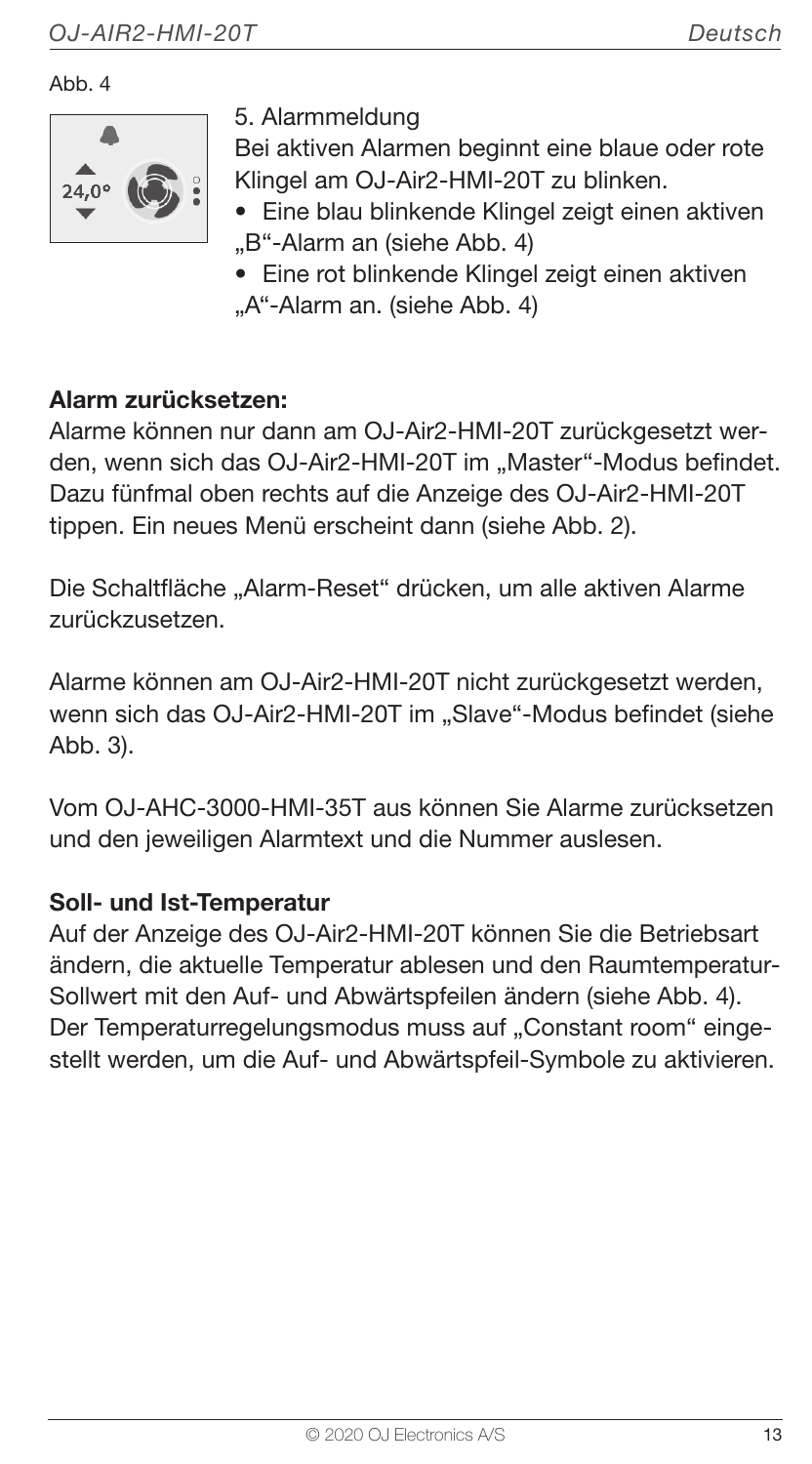#### VENTILATORDREHZAHL

Der Benutzer kann zwischen vier bis fünf voreingestellten Ventilatordrehzahlen wählen. Zum Ändern des Ventilatordrehzahlmodus das Ventilatorsymbol antippen.





#### Niedrige Drehzahl

Das Lüfteraggregat läuft mit niedriger Drehzahl gemäß der Konfiguration in OJ Air2 Master.



#### Mittlere Drehzahl

Das Lüfteraggregat läuft mit mittlerer Drehzahl gemäß der Konfiguration in OJ Air2 Master. Diese Option wird nur angezeigt, wenn mittlere Drehzahl in OJ Air2 Master aktiviert ist.



Hohe Drehzahl Das Lüfteraggregat läuft mit hoher Drehzahl gemäß der Konfiguration in OJ Air2 Master.



Automatischer Modus

Das Lüfteraggregat durchläuft einen vordefinierten Zeitplan gemäß der Konfiguration in OJ Air2 Master.



Stopp-Modus Das Lüfteraggregat stoppt den Ventilator.

# **TEMPERATUR**

Der Benutzer kann die Temperatur innerhalb voreingestellter Grenzwerte erhöhen oder senken. Die Temperatur wird über die Auf- und Ab-Pfeile eingestellt.

Hinweis: Die Pfeilsymbole werden nur dann angezeigt, wenn die Regelung der Raumtemperatur über den OJ Air2 Master erfolgt.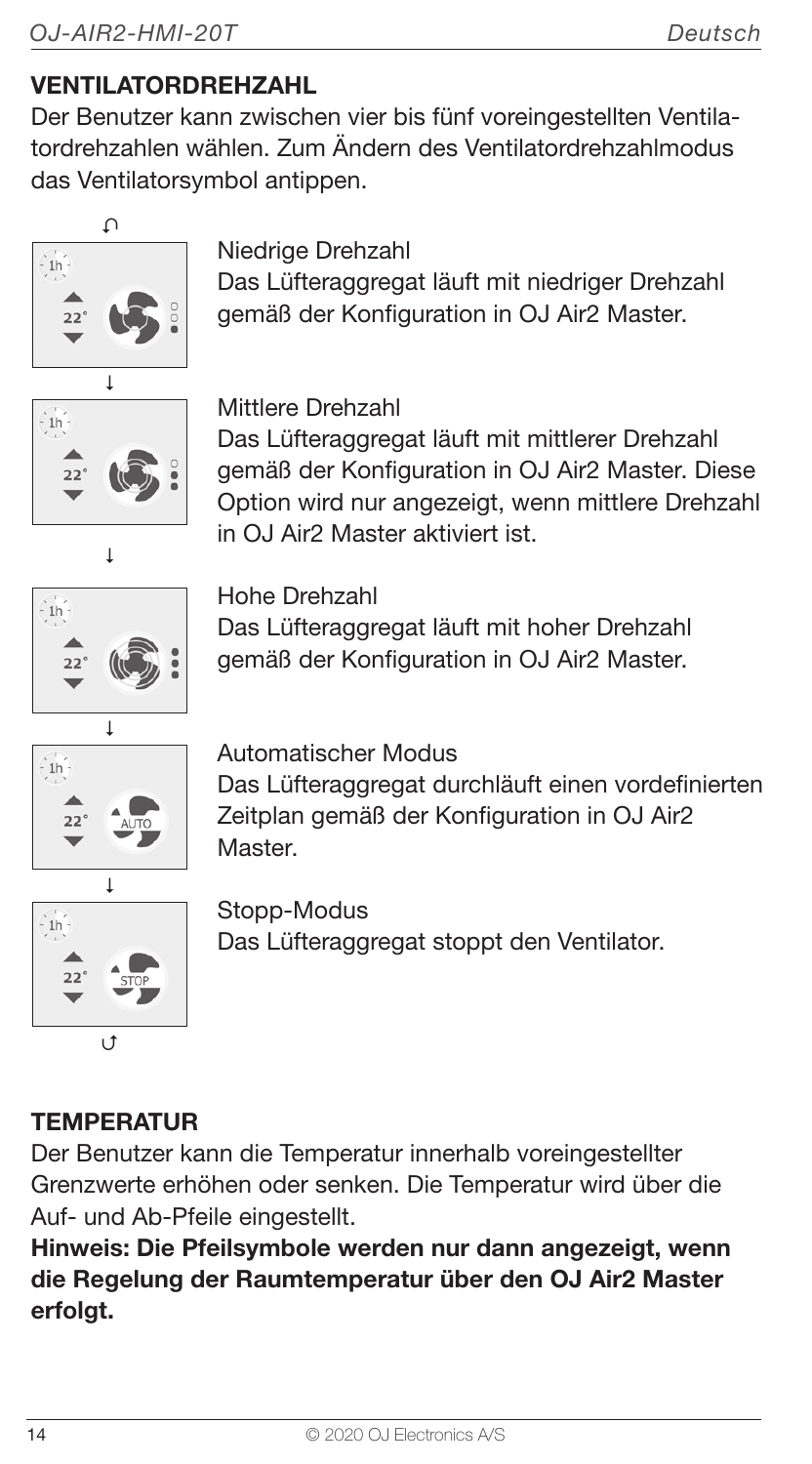#### VORÜBERGEHENDE HÖCHSTDREHZAHL

Wenn der Betrieb kurzfristig mit Höchstdrehzahl erfolgen soll, kann das kleine 1h-Symbol in der oberen linken Ecke angetippt werden.





Durch einmaliges Antippen des Symbols schaltet das Lüfteraggregat für 1 Stunde in die Höchstdrehzahl. Sobald die Zeit abgelaufen ist, schaltet das Lüfteraggregat in den normalen Modus zurück.







#### 2 Stunden

Durch nochmaliges Antippen des großen Ventilatorsymbols schaltet das Lüfteraggregat für 2 Stunden in die Höchstdrehzahl. Sobald die Zeit abgelaufen ist, schaltet das Lüfteraggregat in den normalen Modus zurück.



Durch nochmaliges Antippen des großen Ventilatorsymbols schaltet das Lüfteraggregat für 3 Stunden in die Höchstdrehzahl. Sobald die Zeit abgelaufen ist, schaltet das Lüfteraggregat in den normalen Modus zurück.



#### 4 Stunden

Durch nochmaliges Antippen des großen Ventilatorsymbols schaltet das Lüfteraggregat für 4 Stunden in die Höchstdrehzahl. Sobald die Zeit abgelaufen ist, schaltet das Lüfteraggregat in den normalen Modus zurück.

Der Timer startet, wenn 1 Sekunde lang keine weitere Benutzereingabe erfolgt.

Um die vorübergehende Höchstdrehzahl abzubrechen, muss lediglich das kleine Ventilatorsymbol angetippt werden.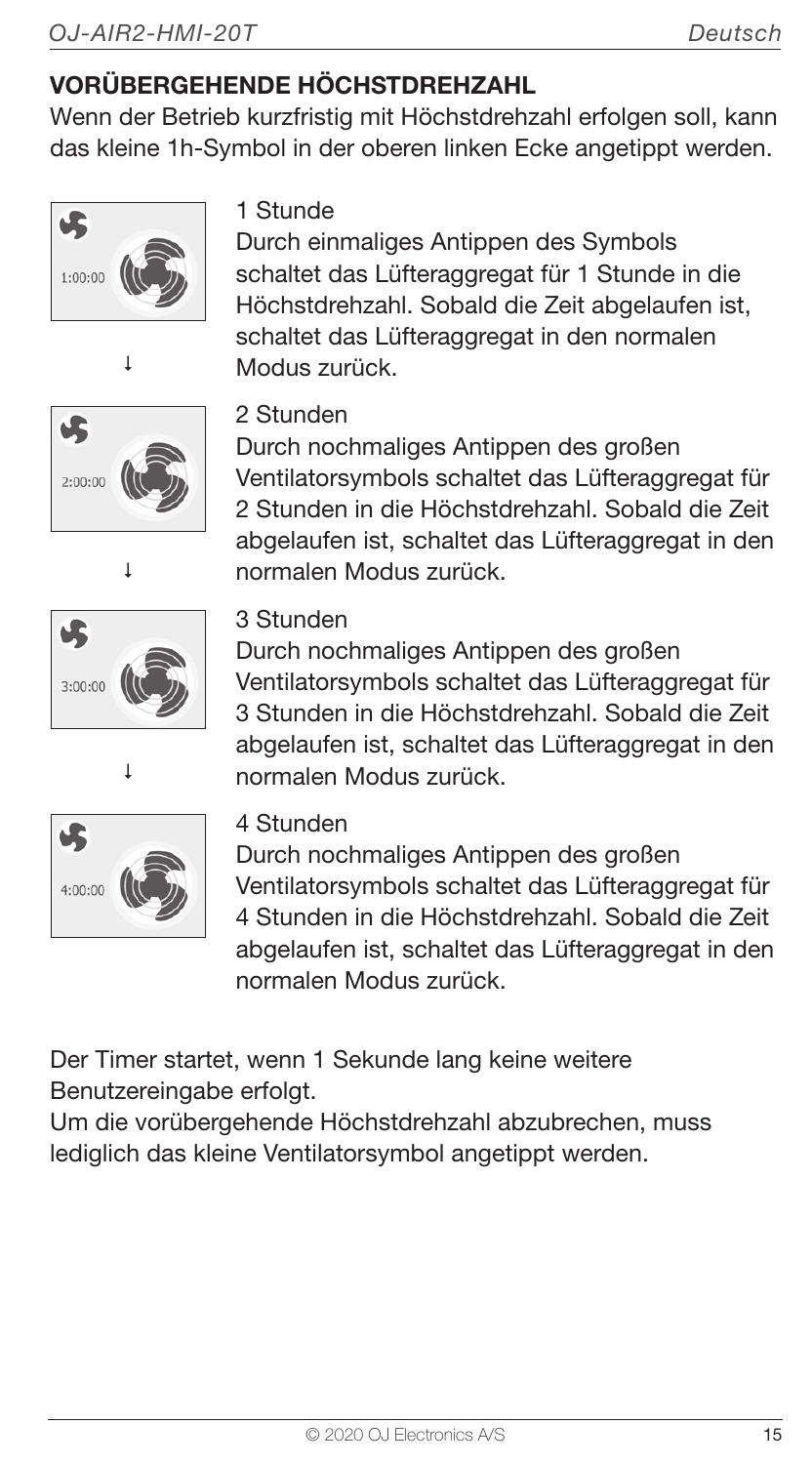#### ALARME

Auf dem Bildschirm können zwei Arten von Alarmen angezeigt werden.



#### Blauer Alarm

Das Lüfteraggregat läuft noch, die Leistung ist jedoch reduziert. Wartung erforderlich.



Roter Alarm

Das Lüfteraggregat läuft NICHT. Eine Störung ist aufgetreten, die einen sicheren Betrieb unmöglich macht. Wartung erforderlich.

#### **INSTALLATION**

Das HMI ist für die Montage in einer Wanddose bestimmt. Es muss in einer Höhe von etwa 1,5 m über dem Boden so angebracht werden, dass die Luft frei um das Bedienfeld zirkulieren kann. Zugluft, direkte Sonneneinstrahlung und andere Wärmequellen müssen vermieden werden. Die Grundplatte verfügt über mehrere Bohrungen. Für eine einfachere Montage kann die Bohrschablone verwendet werden, siehe Abb. 7. Die Grundplatte muss mit wenigstens zwei Schrauben mit einem Anzugsmoment von maximal 0,8 Nm befestigt werden.

#### MODBUS-ANSCHLUSS

Sie können das HMI über ein Modbus-Kabel mit einem OJ Air2 Master verbinden. Das Modbus-Kabel kann über einen RJ12 6P4C-Anschluss bzw. vier einzelne Drähte mit dem HMI verbunden werden. Das Verhalten und die Funktionen des Geräts sind gleich, unabhängig davon, ob der Anschluss über RJ12 6P4C oder Schraubklemmen erfolgt.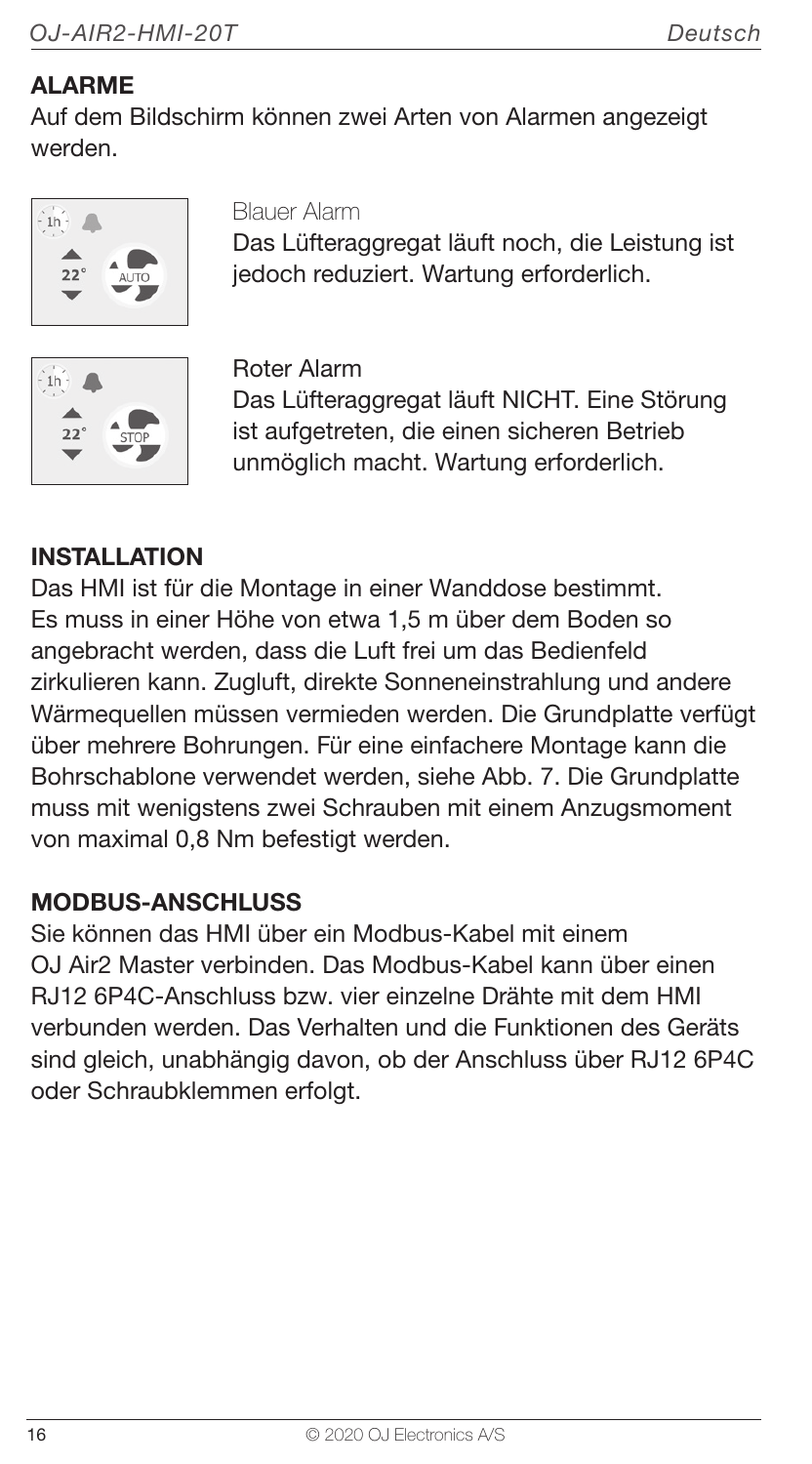#### Modbus RJ12 6P4C

Das Modbus-Kabel wird mit einem RJ12-Port RS485 A am OJ Air2 Master und mit einem RJ12 6P4C-Port am HMI verbunden, siehe Abb $\beta$ 

| <b>RJ12</b> | Beschreibung     |
|-------------|------------------|
|             | +24 V (optional) |
| 2           | <b>GND</b>       |
| З           | Bus "B"          |
|             | Bus "A"          |
| 5           | $+24V$           |
|             | GND (optional)   |

#### Modbus-Schraubklemmen

Das Modbus-Kabel kann mit einem RJ12-Port RS485 A am OJ Air2 Master und mit den entsprechenden Schraubklemmen am HMI verbunden werden, siehe Abb. 5 und 6.

| Text        | <b>Beschreibung</b>         |
|-------------|-----------------------------|
| $+24$       | +24-V-Versorgung für Modbus |
| <b>GND</b>  | GND                         |
| "Bus A"     | Bus A für Modbus            |
| "Bus B"     | Bus B für Modbus            |
| $+24$ V Out | +24-V-Versorgung (< 500 mA) |
| $0-10$ V in | Nicht in Gebrauch           |

#### TECHNISCHE DATEN

| Spannungsversorgung  24 V DC +/-10 %                          |  |
|---------------------------------------------------------------|--|
|                                                               |  |
| Relative Luftfeuchtigkeit 0-95 % (nicht kondensierend)        |  |
|                                                               |  |
|                                                               |  |
| Anschlüsse  1 x RJ12 6P4C <sup>-1</sup> , 10 x Schraubklemmen |  |
|                                                               |  |
|                                                               |  |
|                                                               |  |
| Leistungsaufnahme, Standby 500 mW                             |  |
|                                                               |  |

\*1 6P6C ebenfalls gültig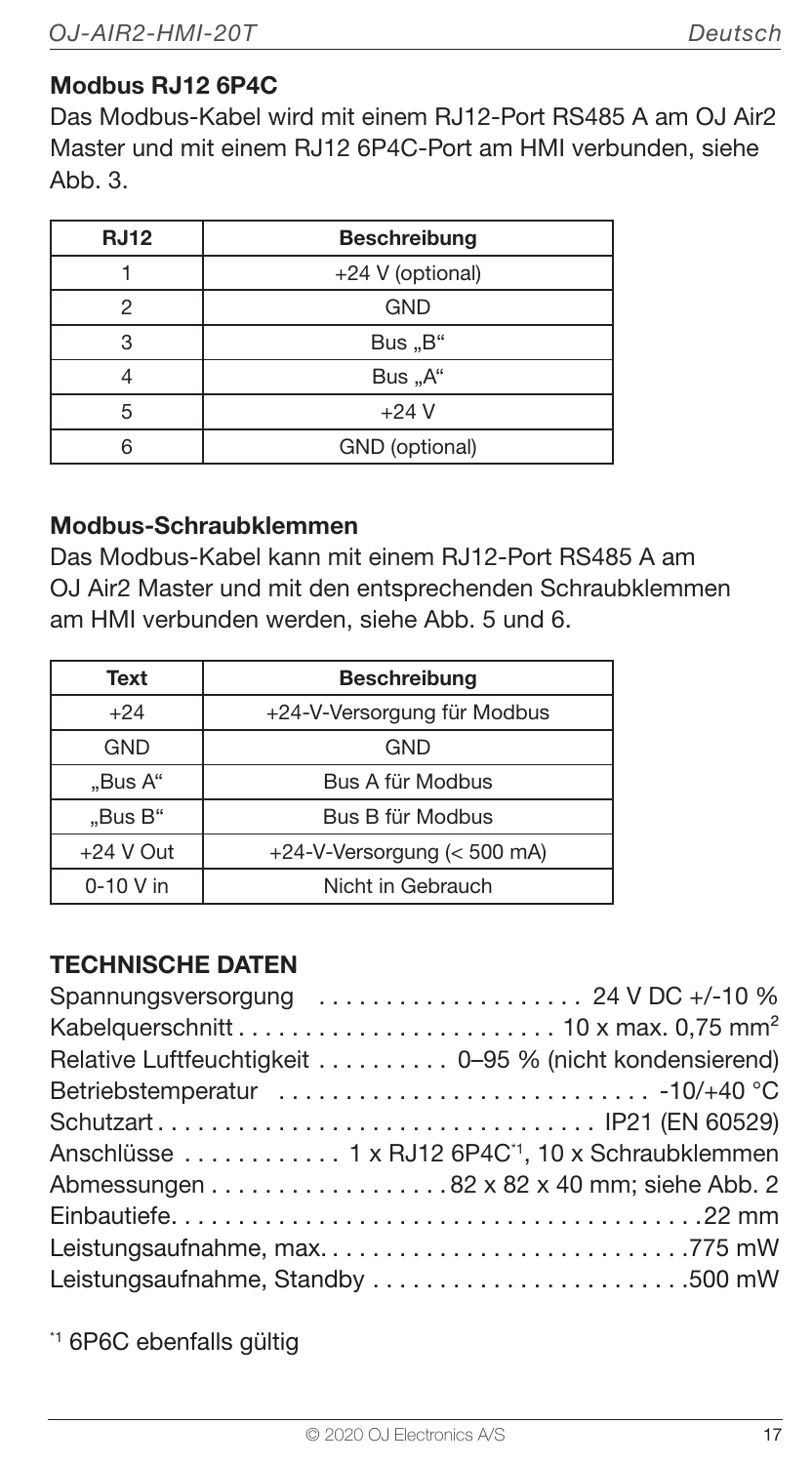#### FEHLERBEHEBUNG

| Problem         | Ursache                              | <b>Lösung</b>                                          |
|-----------------|--------------------------------------|--------------------------------------------------------|
| Keine Display-  | Fehlende Strom-                      | Stromversorgung zu                                     |
| beleuchtung     | versorgung zu OJ Air2                | OJ Air2 Master einschalten                             |
|                 | Modbus-Kabel defekt<br>(Pin 2 und 5) | Anschlüsse an beiden Enden<br>des Modbus-Kabels prüfen |
| Kommunikations- | Modbus-Kabel defekt                  | Anschlüsse an beiden Enden                             |
| fehler          | (Pin 3 und 4)                        | des Modbus-Kabels prüfen                               |

#### SERVICE UND WARTUNG

Das HMI enthält keine Teile, die Service- oder Wartungsarbeiten unterzogen werden müssen. Bitte wenden Sie sich bei jeder Art von Problemen an Ihren Lieferanten.

#### ENTSORGUNG UND UMWELTSCHUTZ

Schützen Sie die Umwelt und entsorgen Sie die Verpackung gemäß den örtlichen Bestimmungen für Abfallverwertung.



Geräte mit elektrischen Bauteilen dürfen nicht zusammen mit normalem Hausmüll entsorgt werden. Sie müssen gesondert mit Elektro- und Elektronikschrott gemäß den geltenden örtlichen Vorschriften gesammelt werden.

Die in Katalogen, Prospekten und anderen schriftlichen Unterlagen, wie z.B. Zeichnungen und Vorschlägen enthaltenen Angaben und technischen Daten sind vom Käufer vor Übernahme und Anwendung zu prüfen. OJ behält sich das Recht vor, ohne vorherige Bekanntmachung im Rahmen des Angemessenen und Zumutbaren Änderungen an ihren Produkten – auch an bereits in Auftrag genommenen – vorzunehmen. Alle in dieser Publikation enthaltenen Warenzeichen sind Eigentum der jeweiligen Firmen. OJ und alle OJ Logos sind Warenzeichen der OJ Electronics A/S. Alle Rechte vorbehalten.

#### CE-KENNZEICHNUNG

OJ Electronics A/S erklärt hiermit, dass das Produkt in Übereinstimmung mit den folgenden Richtlinien des Europäischen Parlaments ist:

- LVD Niederspannungsrichtlinie
- EMV Elektromagnetische Verträglichkeit
- RoHS Beschränkung der Verwendung bestimmter gefährlicher **Stoffe**
- WEEE Elektro- und Elektronik-Altgeräte

#### Angewandte Normen

EN 61000-6-2 und EN 61000-6-3 Elektromagnetische Verträglichkeit (EMV).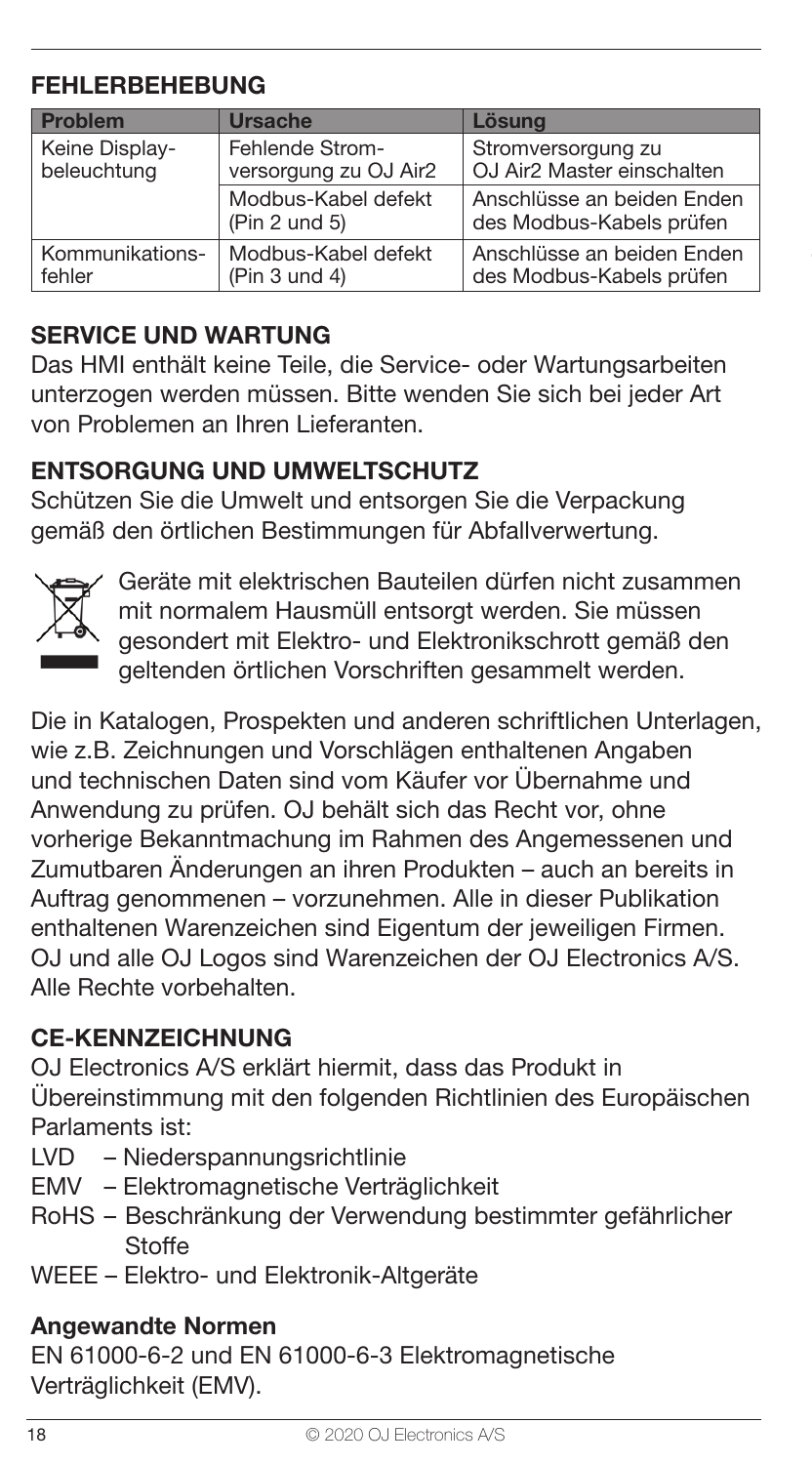



Instruction **Francais** 

#### LISTE DES ILLUSTRATIONS

Les illustrations suivantes se trouvent à la fin de ce manuel d'instructions :

- III. 1 : Retrait du cache avant<br>III. 2 : Vue d'ensemble des bo
- Ill. 2 : Vue d'ensemble des bornes
- Ill. 3 : Connexion Modbus avec un connecteur RJ12 6P4C
- Ill. 4 : Disposition du câble Modbus
- Ill. 5 : Connexion Modbus avec les bornes à vis
- Ill. 6 : Disposition des broches RJ12 6P4C
- Ill. 7 : Gabarit de perçage

#### INTRODUCTION

L'IHM est un panneau de commande d'ambiance à écran tactile présentant une interface graphique conviviale. Elle est conçue spécifiquement pour contrôler la ventilation. Le panneau de commande communique avec le module maître OJ Air2™ par l'intermédiaire d'une interface Modbus, ce qui garantit une installation simple, un haut niveau de confort et une moindre consommation d'énergie.

#### **FONCTIONS**

Le panneau de commande sert principalement à contrôler la vitesse du ventilateur et la température. Ces fonctions sont accessibles à partir de l'affichage principal. Si le mode Veille est actif, appuyez une fois sur l'écran pour accéder à l'affichage principal.

L'affichage principal vous donne accès aux fonctions de contrôle de base comme la vitesse du ventilateur et la température. Si une alarme est active, une petite cloche d'alarme s'affiche à l'écran.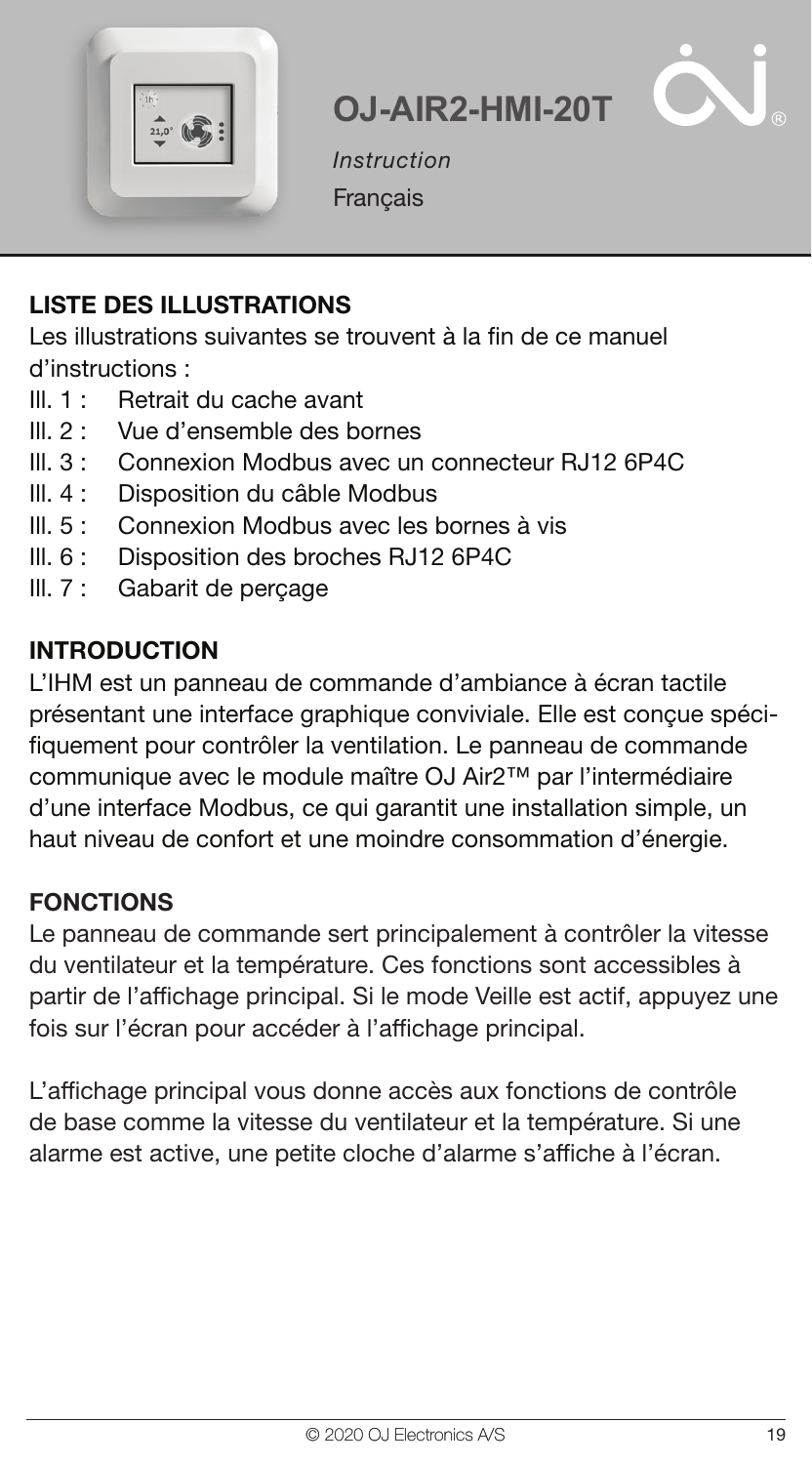#### RACCORDEMENTS ET CONFIGURATION DES COMMUNICATIONS

L'OJ-Air2-HMI-20T peut être utilisé conjointement avec l'OJ-Air2 et le système AHC-3000.

#### $III.1$



#### $1.0.1-Air2$

L'OJ-Air2-HMI-20T doit être raccordé au port « A » OJ-Air2Master et être réglé en mode « Slave » sur l'OJ-Air2-HMI-20T. « Slave » est le réglage d'usine par défaut. Le message « Communication error » s'affichera également en cas d'erreurs de câblage ou de réglages incorrects dans l'OJ-Air2Master.

#### $III.2$

|            | Software version                                                           |
|------------|----------------------------------------------------------------------------|
| SW .: 2.01 | P/n.: OJ-AIR2-HMI-20T<br>@ 2019 OJ Electronics A/S<br>Alarm-Reset<br>Slave |

#### $III.3$

|            | Software version                                   |
|------------|----------------------------------------------------|
| SW .: 2.01 | P/n.: OJ-AIR2-HMI-20T<br>@ 2019 OJ Electronics A/S |
|            | Alarm-Reset<br>Masher                              |

#### 2. OJ-AHC-3000-T et AHC-3000-B

Lorsque l'OJ-Air2-HMI-20T est raccordé au port « A », l'OJ-Air2-HMI-20T doit être réglé en mode « Slave » sur l'OJ-Air2-HMI-20T. « Slave » est le réglage d'usine par défaut. Le message « Communication error » s'affichera jusqu'à l'activation de l'autoconfiguration dans l'OJ-AHC-3000-HMI-35T.

Quand l'OJ-Air2-HMI-20T est raccordé au port « HMI », l'OJ-Air2-HMI-20T doit être réglé en mode « Master » dans l'affichage OJ-Air2-HMI-20T (consultez l'illustration 4 sur cette page).

#### 3. OJ-AHC-3000-S

L'OJ-Air2-HMI-20T doit être raccordé au port « HMI » et être réglé en mode « Master » dans l'affichage OJ-Air2-HMI-20T (consultez l'illustration 4 sur cette page).

4. Sélection et réglage des modes « Master » / « Slave » dans l'OJ-Air2-HMI-20T Si l'OJ-Air2-HMI-20T affiche le message « Communication error » (consultez l'illustration 1), les réglages « Master/Slave » peuvent être incorrects.

Pour modifier les réglages « Master/Slave », tapez 5 fois en haut à droite de l'écran. Un nouveau menu s'affichera (consultez les illustrations 2 et 3)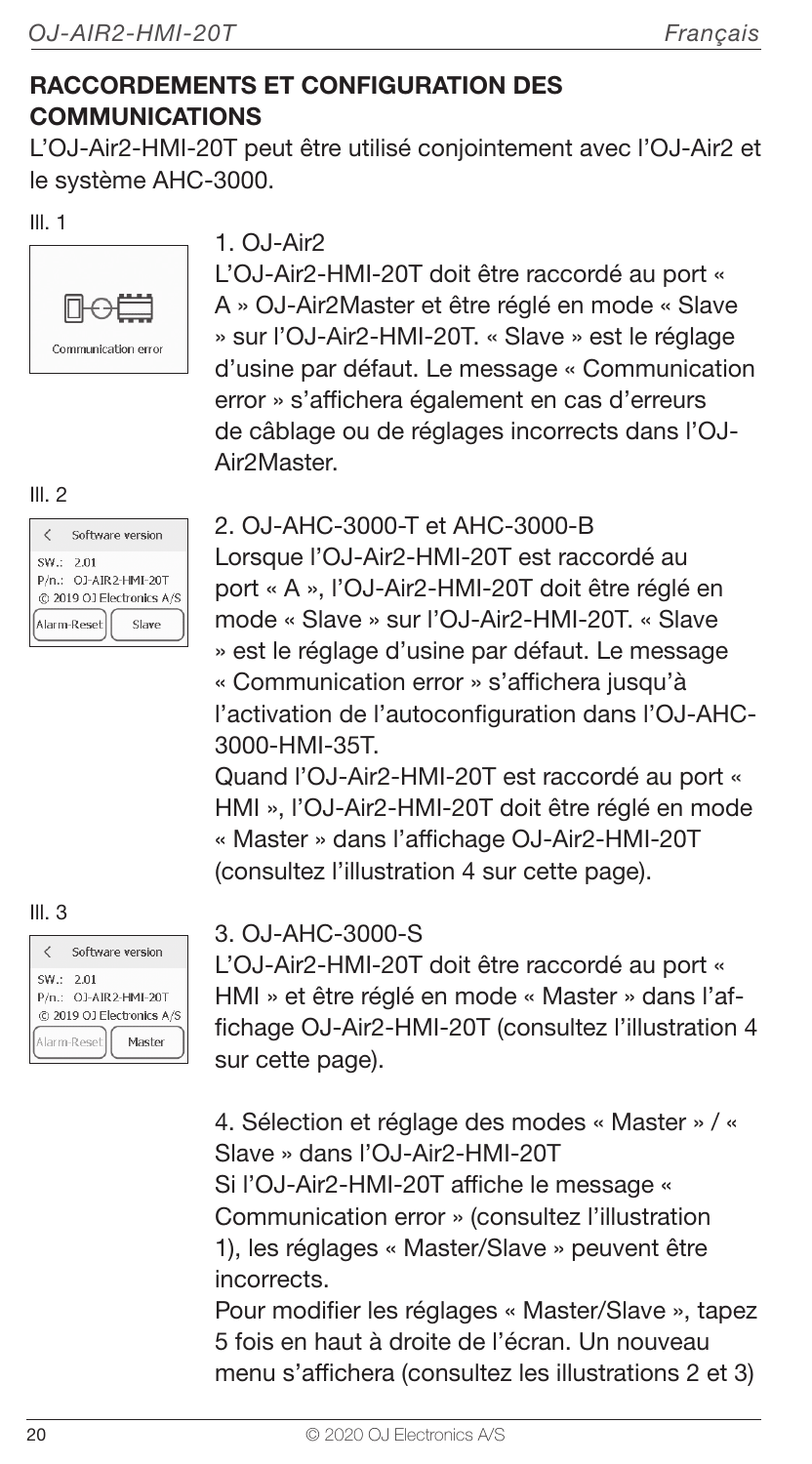Ill. 4



5. Notification des alarmes

Pour les alarmes actives, une cloche rouge ou bleue commencera à clignoter dans l'OJ-Air2- HMI-20T.

- Une cloche bleue clignotante indique une alarme « B » active (consultez l'illustration 4)
- Une cloche rouge clignotante indique une alarme « A » active. (consultez l'illustration 4)

#### Réinitialiser les alarmes :

Les alarmes ne peuvent être réinitialisées qu'à partir de l'OJ-Air2- HMI-20T lorsque l'OJ-Air2-HMI-20T est en mode « Master ». Tapez 5 fois en haut à droite de l'écran OJ-Air2-HMI-20T. Un nouveau menu s'affichera (consultez l'illustration 2).

Appuyez sur le bouton « Alarm-Reset » pour réinitialiser toutes les alarmes actives.

Il est impossible de réinitialiser les alarmes à partir de l'OJ-Air2-HMI-20T lorsque l'OJ-Air2-HMI-20T est en mode « Slave » (consultez l'illustration 3).

À partir de l'OJ-AHC-3000-HMI-35T, vous pouvez réinitialiser les alarmes et consulter le numéro et le texte spécifiques des alarmes.

#### Point de consigne et température actuelle

Dans l'affichage OJ-Air2-HMI-20T, vous pouvez modifier le mode de fonctionnement, consulter la température actuelle et changer le point de consigne de la température ambiante en utilisant les flèches vers le haut et vers le bas (consultez l'illustration 4). Le mode Contrôle de la température doit être réglé sur «Température ambiante constante» pour activer les symboles des flèches vers le haut et vers le bas.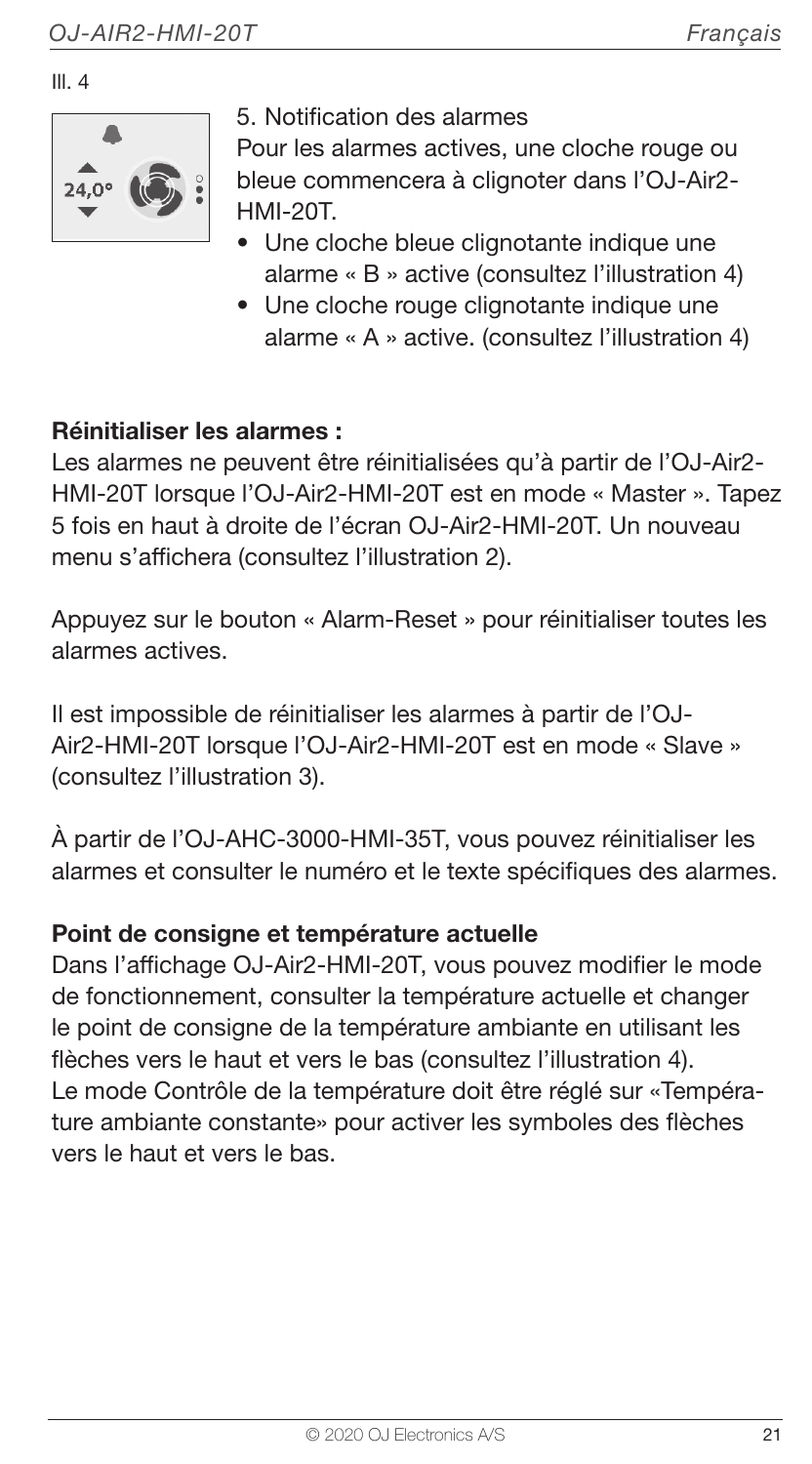#### VITESSE DU VENTILATEUR

Vous avez le choix entre quatre ou cinq vitesses prédéfinies. Appuyez sur l'icône Ventilateur pour modifier la vitesse du ventilateur.



Petite vitesse

L'unité de traitement de l'air (UTA) fonctionne à la petite vitesse configurée sur le module maître  $O.I Air2$ 



Moyenne vitesse

L'UTA fonctionne à la moyenne vitesse configurée sur le module maître OJ Air2. Elle s'affiche uniquement quand la moyenne vitesse est activée  $\overline{\phantom{a}}$  sur le module maître OJ Air2.



Grande vitesse L'UTA fonctionne à la grande vitesse configurée sur le module maître OJ Air2.



Mode automatique L'UTA suit le programme prédéfini configuré sur le module maître OJ Air2.



Mode arrêt L'UTA arrête le ventilateur.

# **TEMPÉRATURE**

Vous pouvez augmenter ou abaisser la température au sein d'une plage de température prédéfinie. Appuyez sur la flèche vers le haut ou vers le bas pour régler la température.

Remarque : Les icônes de température s'affichent uniquement quand le module maître OJ Air2 est réglé pour contrôler la température ambiante.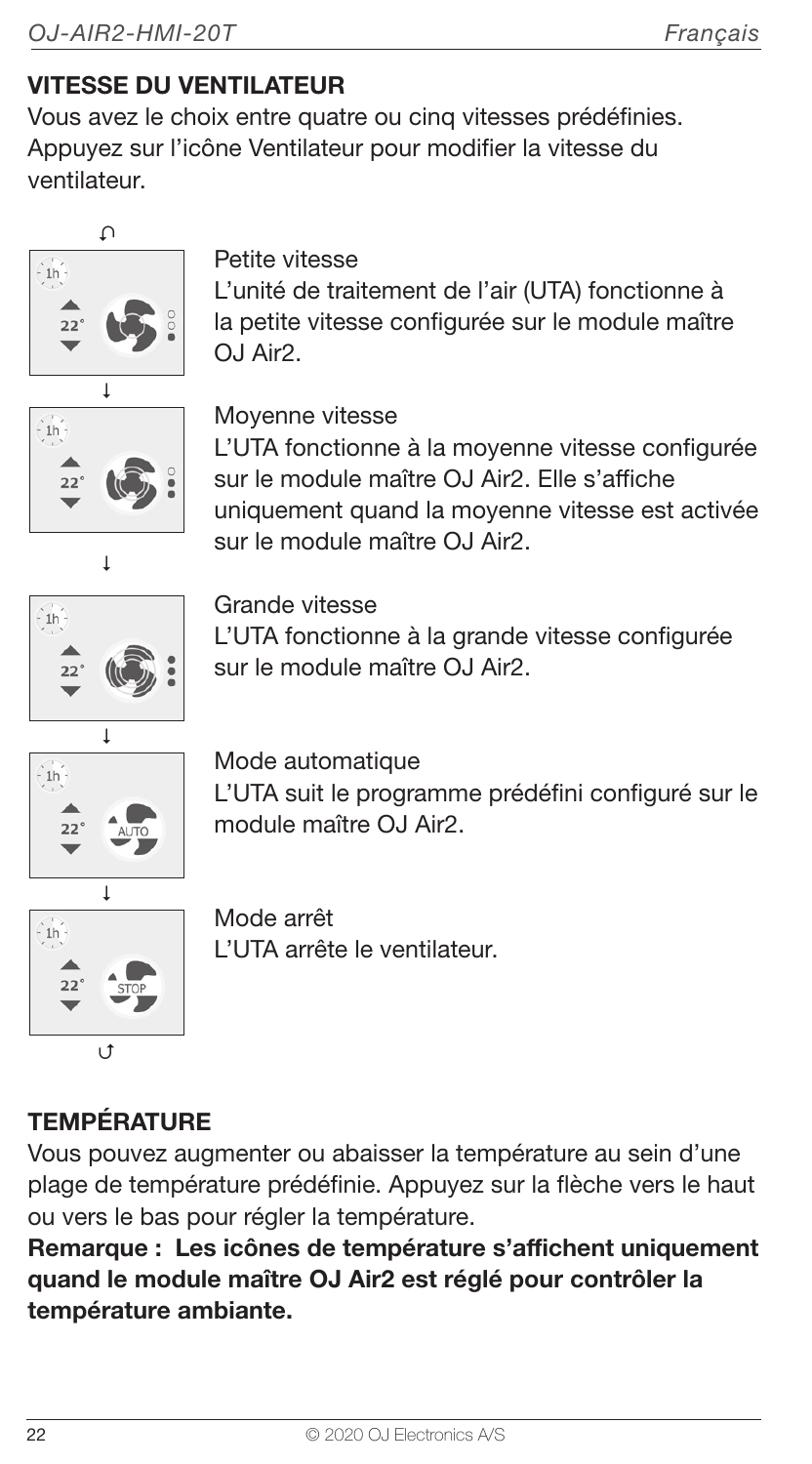# GRANDE VITESSE TEMPORAIRE

Si vous voulez que le ventilateur fonctionne à grande vitesse pendant une courte durée, vous pouvez appuyer sur la petite icône « 1h » située en haut à gauche.



#### 1 heure

Appuyez une fois sur l'icône pour faire fonctionner l'UTA à grande vitesse pendant 1 heure. À l'expiration de ce délai, l'UTA repasse au mode normal.



#### 2 heures

Rappuyez une fois sur la grande icône Ventilateur pour faire fonctionner l'UTA à grande vitesse pendant 2 heures. À l'expiration de ce délai, l'UTA repasse au mode normal.



#### 3 heures

Rappuyez une fois sur la grande icône Ventilateur pour faire fonctionner l'UTA à grande vitesse pendant 3 heures. À l'expiration de ce délai, l'UTA repasse au mode normal.



#### 4 heures

Rappuyez une fois sur la grande icône Ventilateur pour faire fonctionner l'UTA à grande vitesse pendant 4 heures. À l'expiration de ce délai, l'UTA repasse au mode normal.

La minuterie démarre 1 seconde plus tard sans autre action de votre part.

Pour annuler la grande vitesse temporaire, appuyez sur la petite icône Ventilateur.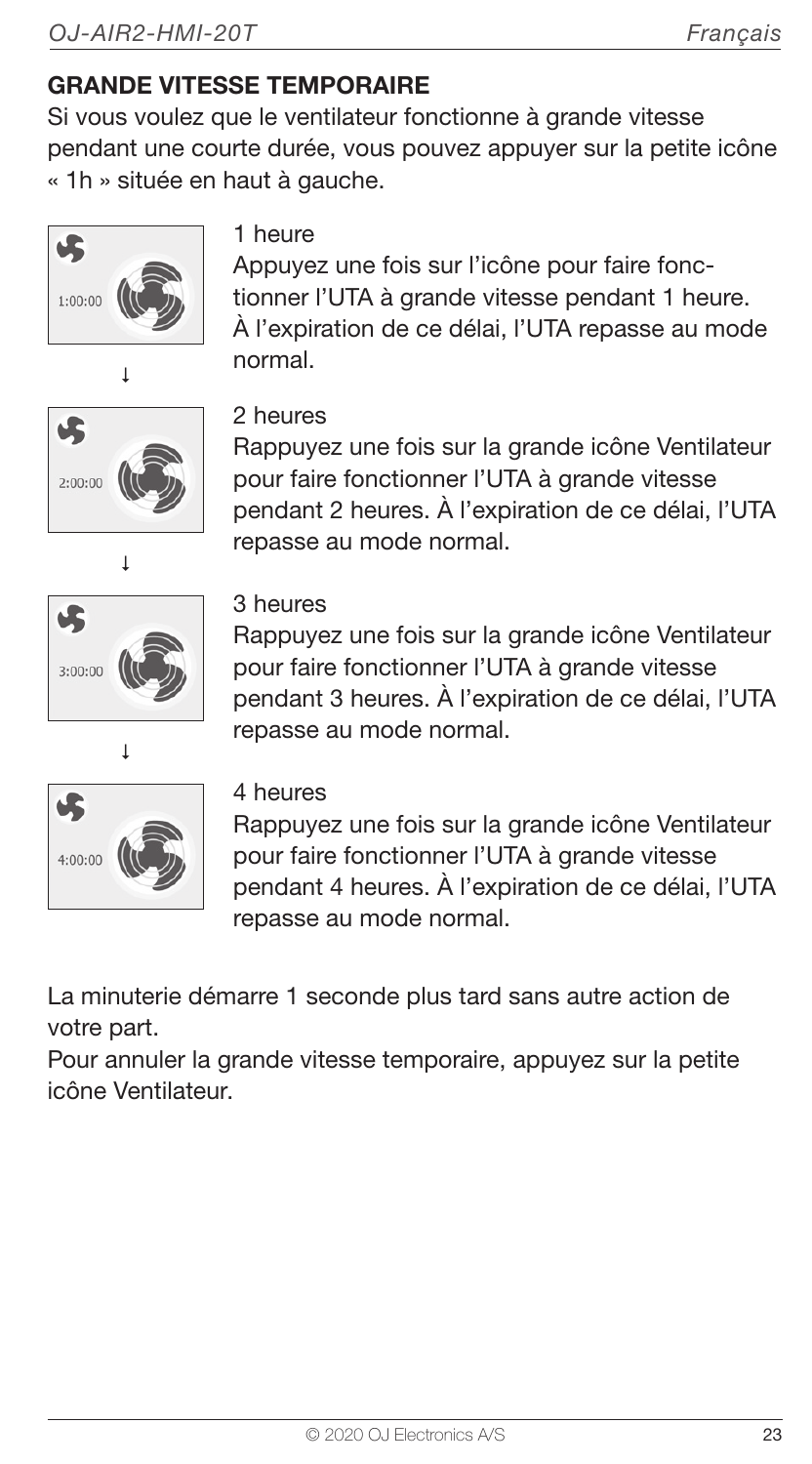#### ALARMES

Deux types d'alarmes peuvent être affichés à l'écran.





#### Alarme bleue

L'UTA continue de fonctionner, mais sa performance peut être réduite. Un entretien est nécessaire.

Alarme rouge

L'UTA ne fonctionne PAS. Un problème s'est produit et ne permet pas d'assurer le fonctionnement sûr de l'appareil. Un entretien est nécessaire.

#### **INSTALLATION**

L'IHM est conçue pour être montée dans une cavité murale. Elle doit être montée à approximativement 1,5 m au-dessus du sol de manière à permettre la libre circulation de l'air autour de l'appareil. Évitez toute exposition aux courants d'air et au rayonnement direct du soleil ou à toute autre source de chaleur. Le socle est équipé de plusieurs perçages prévus pour les vis de fixation. Utilisez le gabarit de perçage pour vous aider (cf. ill. 7). Utilisez au moins deux vis pour fixer le socle et serrez-les à un couple maximal de 0,8 Nm.

#### CONNEXION MODBUS

Vous pouvez connecter l'IHM à un module maître OJ Air2 à l'aide d'un câble Modbus. Le câble Modbus peut alors relier l'IHM par l'intermédiaire d'un connecteur RJ12 6P4C ou de quatre câbles unifilaires. Les fonctions et le comportement de l'appareil restent identiques que vous utilisiez un connecteur RJ12 6P4C ou les bornes à vis.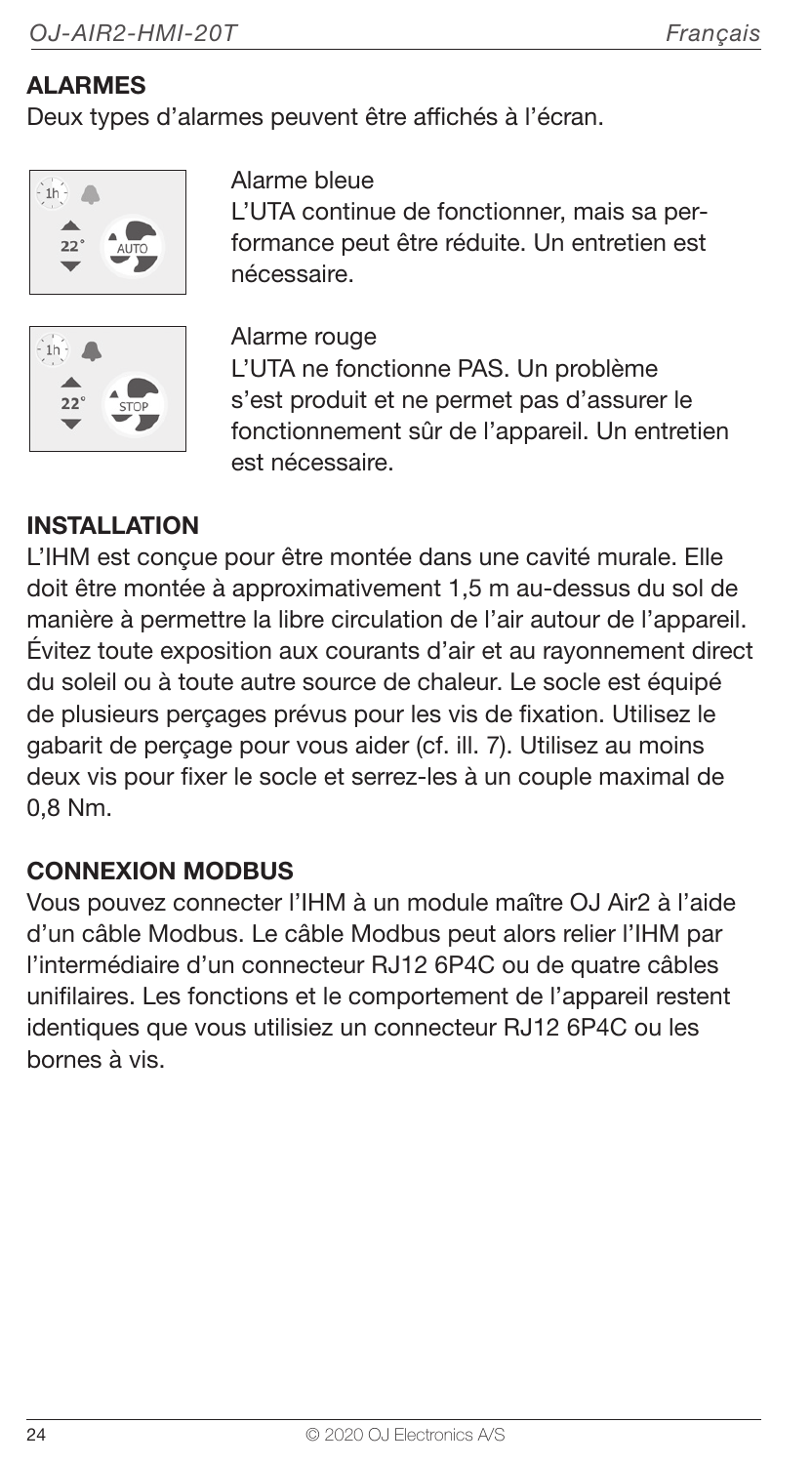#### Modbus RJ12 6P4C

Le câble Modbus est connecté à un port RJ12 RS485 A du module maître OJ Air2 et au port RJ12 6P4C de l'IHM (cf. ill. 3).

| <b>RJ12</b> | <b>Description</b>      |
|-------------|-------------------------|
|             | +24 V (option)          |
|             | Masse                   |
|             | $Bus \times B \times$   |
|             | Bus $\kappa$ A $\kappa$ |
| 5           | $+24V$                  |
|             | Masse (option)          |

#### Bornes à vis Modbus

Le câble Modbus peut être connecté à un port RJ12 RS485 A du module maître OJ Air2 et aux bornes à vis correspondantes de l'IHM (cf. ill. 5 et 6).

| Texte            | <b>Description</b>             |
|------------------|--------------------------------|
| $+24$            | Alimentation +24 V pour Modbus |
| GND              | Masse                          |
| « Bus A »        | Bus A pour Modbus              |
| « Bus $B \times$ | Bus B pour Modbus              |
| $+24V$ Out       | Alimentation +24 V (< 500 mA)  |
| $0-10V$ in       | Sans objet                     |

#### CARACTÉRISTIQUES TECHNIQUES

| Connexions 1 x RJ12 6P4C <sup>-1</sup> , 10 x bornes à vis |  |
|------------------------------------------------------------|--|
|                                                            |  |
|                                                            |  |
|                                                            |  |
|                                                            |  |

\*1 6P6C est également valide.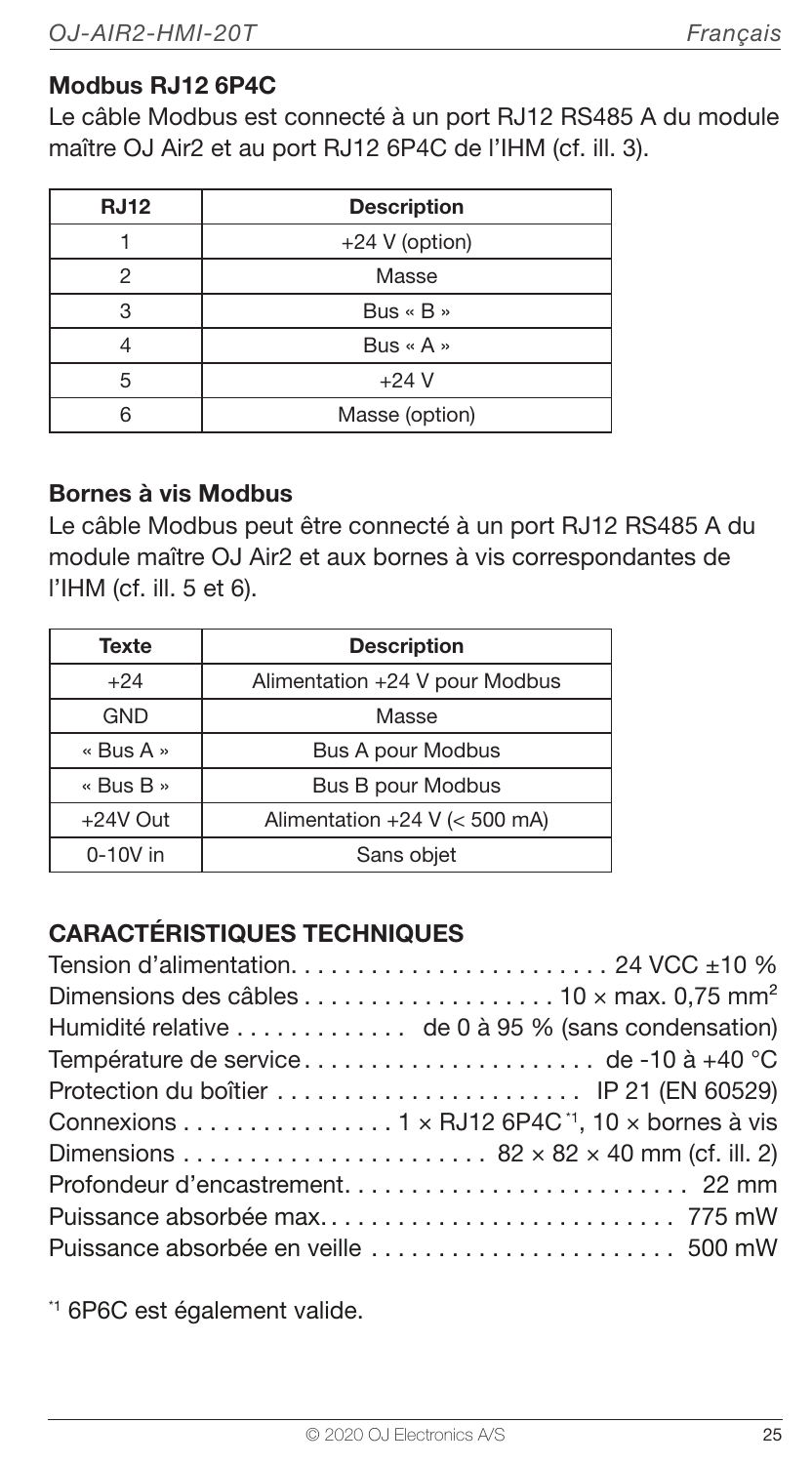### RÉSOLUTION DE PROBLÈMES

| Problème                    | Cause                                                  | <b>Solution</b>                                                 |
|-----------------------------|--------------------------------------------------------|-----------------------------------------------------------------|
| L'écran ne<br>s'allume pas. | Le module OJ Air2<br>n'est pas sous tension.           | Allumer l'alimentation sur le<br>module maître OJ Air2.         |
|                             | Le câble Modbus est<br>défectueux.<br>(broches 2 et 5) | Vérifier les connexions aux deux<br>extrémités du câble Modbus. |
| Erreur de<br>communication  | Le câble Modbus est<br>défectueux.<br>(broches 3 et 4) | Vérifier les connexions aux deux<br>extrémités du câble Modbus. |

#### ENTRETIEN ET MAINTENANCE

L'IHM ne contient aucun composant nécessitant un entretien ou une maintenance quelconque.

En cas de problème, contactez votre fournisseur.

#### ÉLIMINATION ET PROTECTION DE L'ENVIRONNEMENT

Protégez l'environnement en disposant de l'emballage conformément à la réglementation locale pour le traitement des déchets.



Les équipements contenant des composantes électriques ne doivent pas être mis au rebut avec les déchets domestiques. Ils doivent être regroupés de façon séparée avec les rebuts électriques et électroniques en conformité avec les règlements locaux courants.

OJ décline toute responsabilité quant aux erreurs éventuelles dans les catalogues, les brochures et d'autres supports imprimés. OJ se réserve le droit de modifier ses produits sans préavis. Cela s'applique également aux produits déjà en commande à condition que ces modifications n'entraînent pas de changements nécessaires aux spécifications qui ont déjà été convenues. Toutes les marques de commerce dans le présent support sont la propriété des sociétés respectives. OJ et le logotype OJ sont des marques de commerce détenues par OJ Electronics A/S. Tous droits réservés.

#### MARQUAGE CE

OJ Electronics A/S déclare par la présente que le produit est conforme aux directives suivantes du Parlement européen :

- DBT Directive basse tension
- CEM Compatibilité électromagnétique
- RoHS Restriction pour l'utilisation de certaines matières dangereuses
- DEEE Directive à propos des déchets d'équipements électriques et électroniques

#### Normes appliquées

EN 61000-6-2 et EN 61000-6-3 Compatibilité électromagnétique (CEM).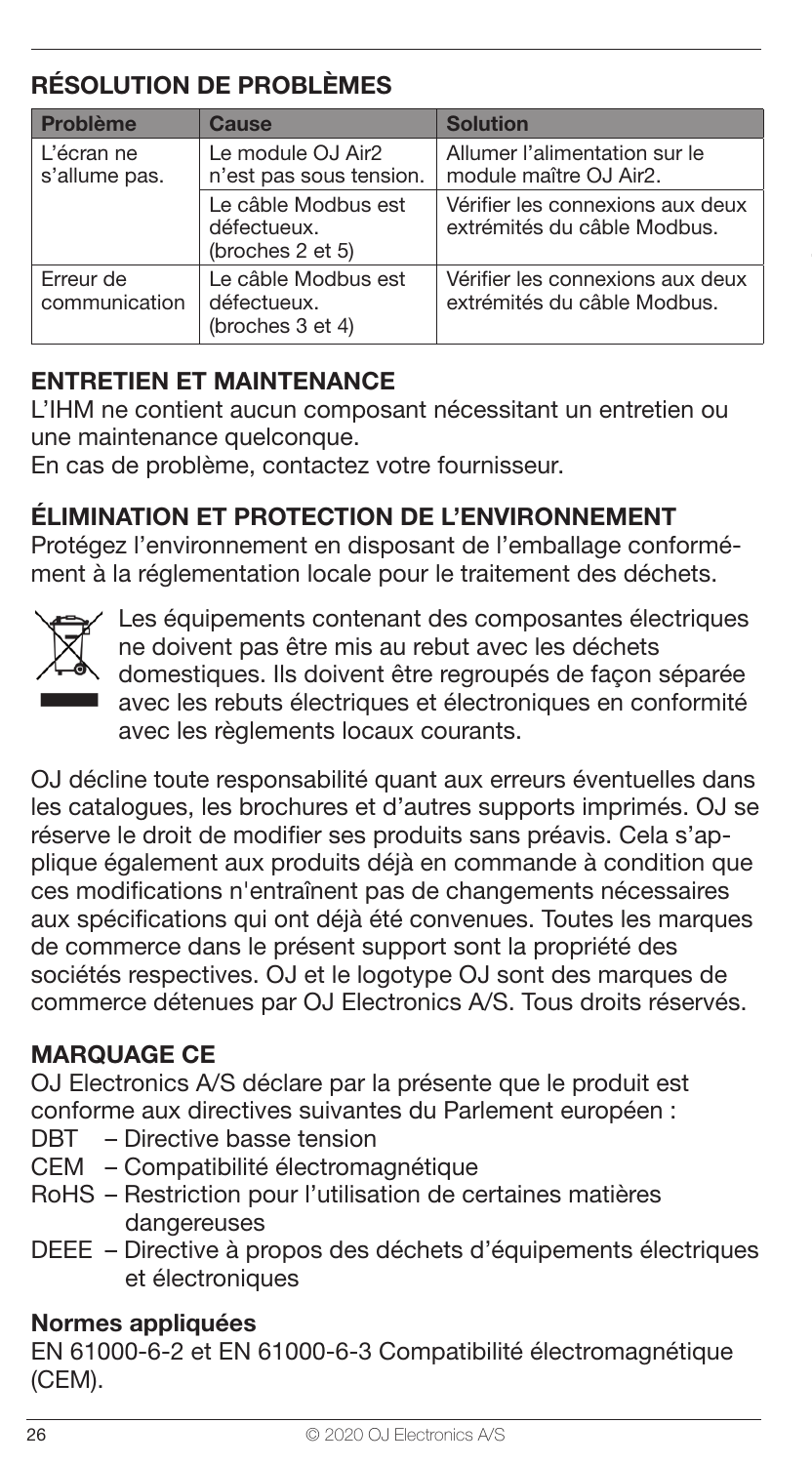



Bruksanvisning Svenska

#### FIGURFÖRTECKNING

Följande figurer finns i slutet av bruksanvisningen:

- Fig. 1: Ta bort framkåpan
- Fig. 2: Översikt över kopplingsplintar
- Fig. 3: Ansluta Modbus med RJ12 6P4C
- Fig. 4: Kabellayout för Modbus
- Fig. 5: Ansluta Modbus med skruvkopplingsplintar
- Fig. 6: Stiftlayout för RJ12 6P4C
- Fig. 7: Borrschablon

#### INI FDNING

HMI är en rumspanel med pekskärm och användarvänligt grafiskt gränssnitt, speciellt utformad för att reglera ventilationen. Panelen kommunicerar med mastermodulen OJ Air2™ via Modbusgränssnittet vilket ger en enkel installation, hög komfort och låg energiförbrukning.

#### **FUNKTIONER**

Panelens grundläggande funktion är att reglera fläkthastigheten och temperaturen. Funktionerna nås via huvudskärmen. Tryck på pekskärmen en gång för att öppna huvudskärmen om panelen är i avaktiverat läge.

På huvudskärmen finns de grundläggande regleringsfunktionerna som fläkthastighet och temperatur. Om ett aktivt larm har registrerats, visas en alarmklocka på skärmen.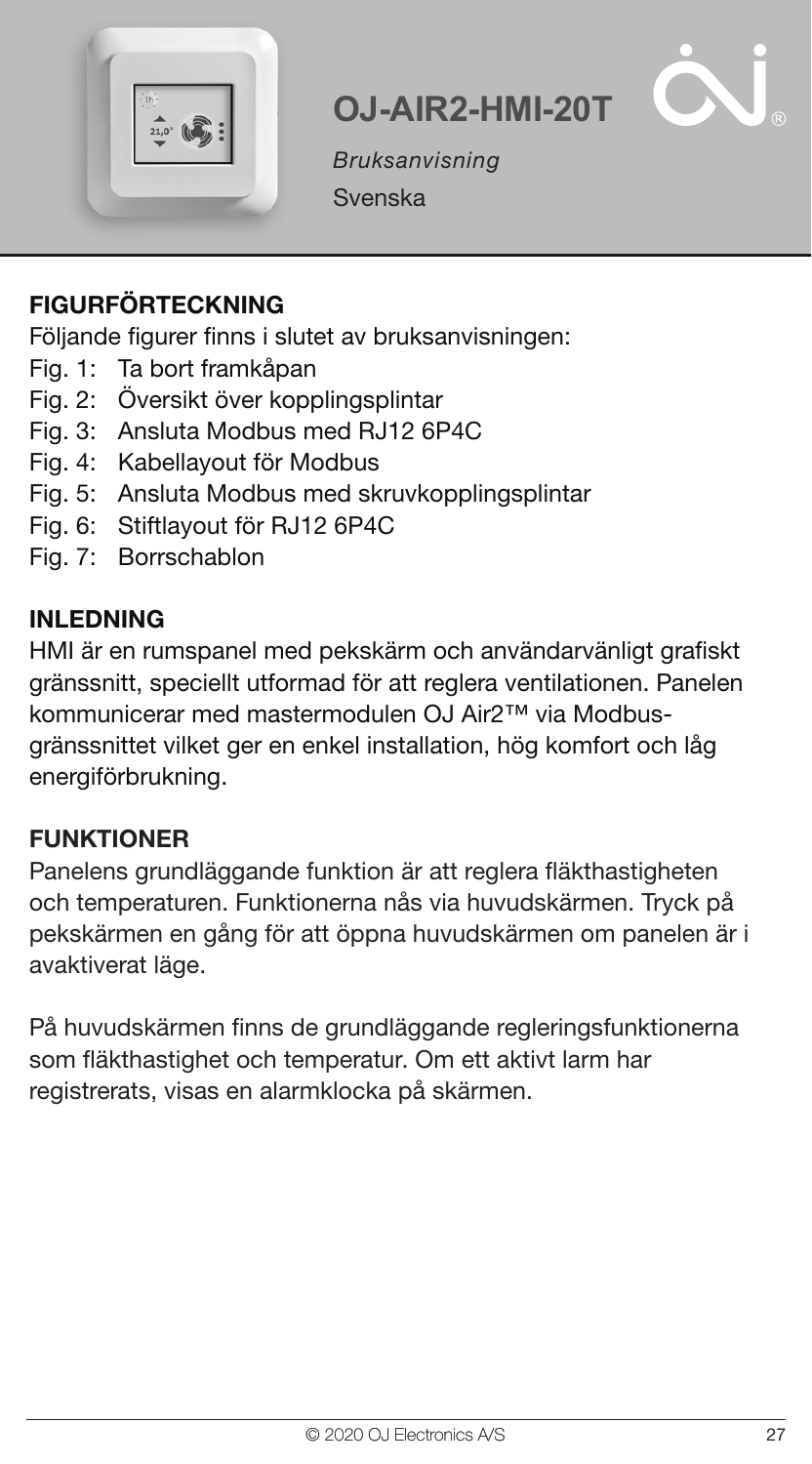#### ANSLUTNINGAR OCH KOMMUNIKATIONSINSTÄLLNINGAR

OJ-Air2-HMI-20T kan användas i kombination med OJ-Air2 och AHC-3000-systemet.

#### Fig. 1



#### Fig. 2

| Software version                                                                         |  |
|------------------------------------------------------------------------------------------|--|
| SW .: 2.01<br>P/n.: OJ-AIR2-HMI-20T<br>@ 2019 OJ Electronics A/S<br>Alarm-Reset<br>Slave |  |

|          | Software version          |
|----------|---------------------------|
| SW: 2.01 | P/n.: OJ-AIR2-HMI-20T     |
|          | @ 2019 OJ Electronics A/S |
|          | Alarm-Reset<br>Master     |

#### $1.0.1-Air2$

OJ-Air2-HMI-20T måste anslutas till porten OJ-Air2Master "A" och måste ställas in på "Slave" på OJ-Air2-HMI-20T. "Slave" är fabriksinställningen. "Communication error" kommer även att visas i händelse av kabeldragningsfel eller felaktiga inställningar i OJ-Air2Master.

2. OJ-AHC-3000-T och AHC-3000-B När OJ-Air2-HMI-20T är ansluten till port "A" måste OJ-Air2-HMI-20T ställas in på "Slave" på OJ-Air2-HMI-20T. "Slave" är fabriksinställningen. "Communication error" kommer att visas tills en autokonfiguration aktiveras i OJ-AHC-3000-HMI-35T.

När OJ-Air2-HMI-20T är ansluten till "HMI"-porten måste OJ-Air2-HMI-20T ställas in på "Master" på skärmen OJ-Air2-HMI-20T (se punkt 4 på denna sida).

# Fig. 3 3. OJ-AHC-3000-S

OJ-Air2-HMI-20T måste anslutas till "HMI"-porten och måste ställas in på "Master" på skärmen OJ-Air2-HMI-20T (se punkt 4 på denna sida).

4. Välj och ställ in "Master"/"Slave" i OJ-Air2- HMI-20T

Om OJ-Air2-HMI-20T visar "Communication error" (se fig. 1) kan inställningarna för "Master/ Slave" vara fel.

För att ändra inställningarna för "Master/Slave": tryck 5 gånger på skärmens övre högra hörn. En ny meny kommer att visas (se fig. 2 och 3)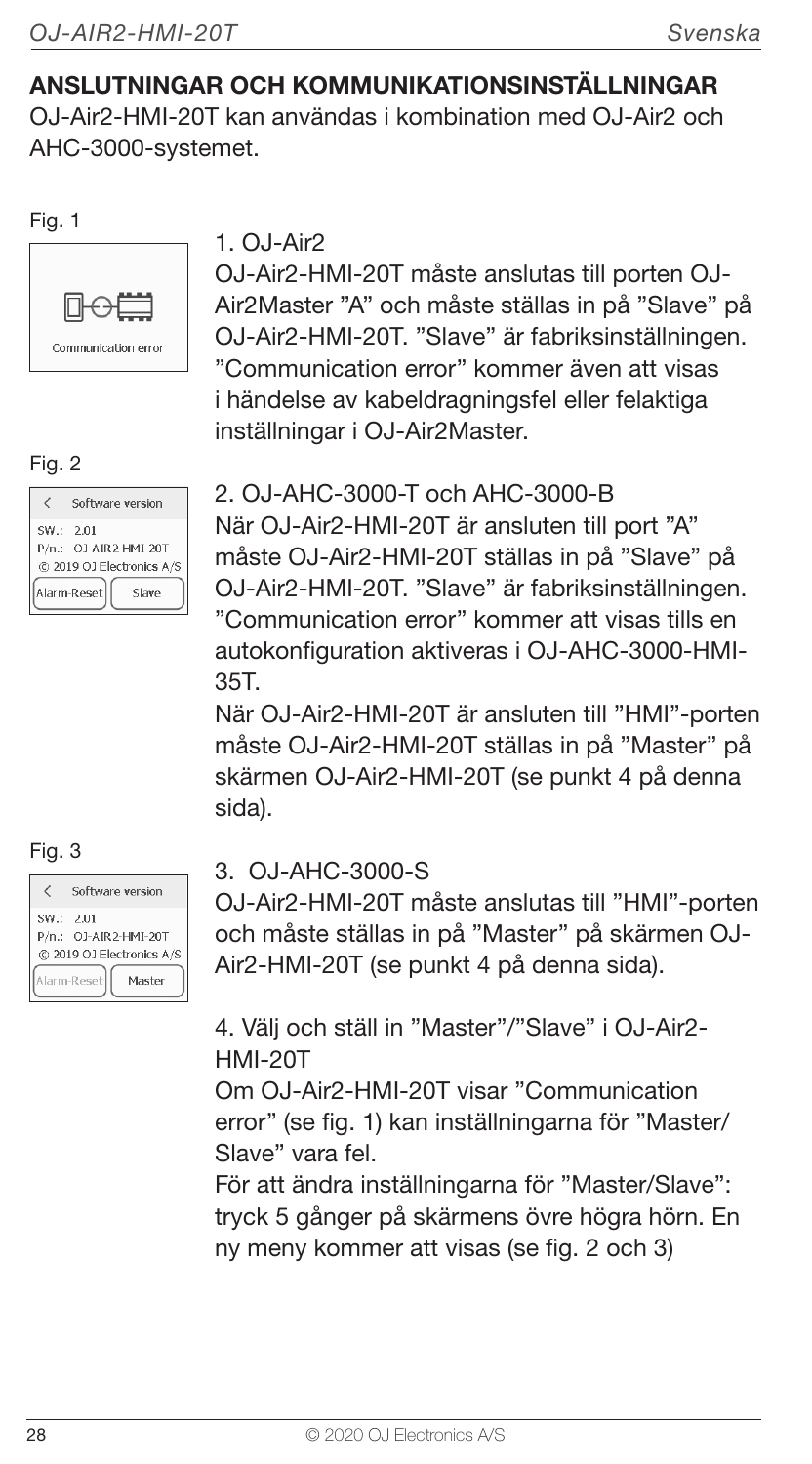Fig. 4



5. Larmavisering

För aktiva larm kommer en blå eller röd klocka att börja blinka på OJ-Air2-HMI-20T.

- En blinkande blå klocka indikerar ett aktivt "B"-larm (se fig. 4).
- En blinkande röd klocka indikerar ett aktivt "A"-larm (se fig. 4).

#### Återställ larmet:

Larm kan endast återställas från OJ-Air2-HMI-20T när OJ-Air2- HMI-20T är i läge "Master". Tryck 5 gånger på OJ-Air2-HMI-20Tskärmens övre högra hörn. En ny meny kommer att visas (se fig. 2).

Tryck på knappen "Alarm-Reset" för att återställa alla aktiva larm.

Det är inte möjligt att återställa larm från OJ-Air2-HMI-20T när OJ-Air2-HMI-20T är i läge "Slave" (se fig. 3).

Från OJ-AHC-3000-HMI-35T kan du återställa larm och avläsa det specifika larmets text och nummer.

#### Börvärde och aktuell temperatur

På skärmen OJ-Air2-HMI-20T kan du ändra driftläge, avläsa aktuell temperatur och ändra börvärde för rumstemperaturen med hjälp av upp- och nedpilarna (se fig. 4).

Temperaturregleringsläget måste ställas in på "Konstant rum" för att aktivera upp- och nedpilsymbolerna.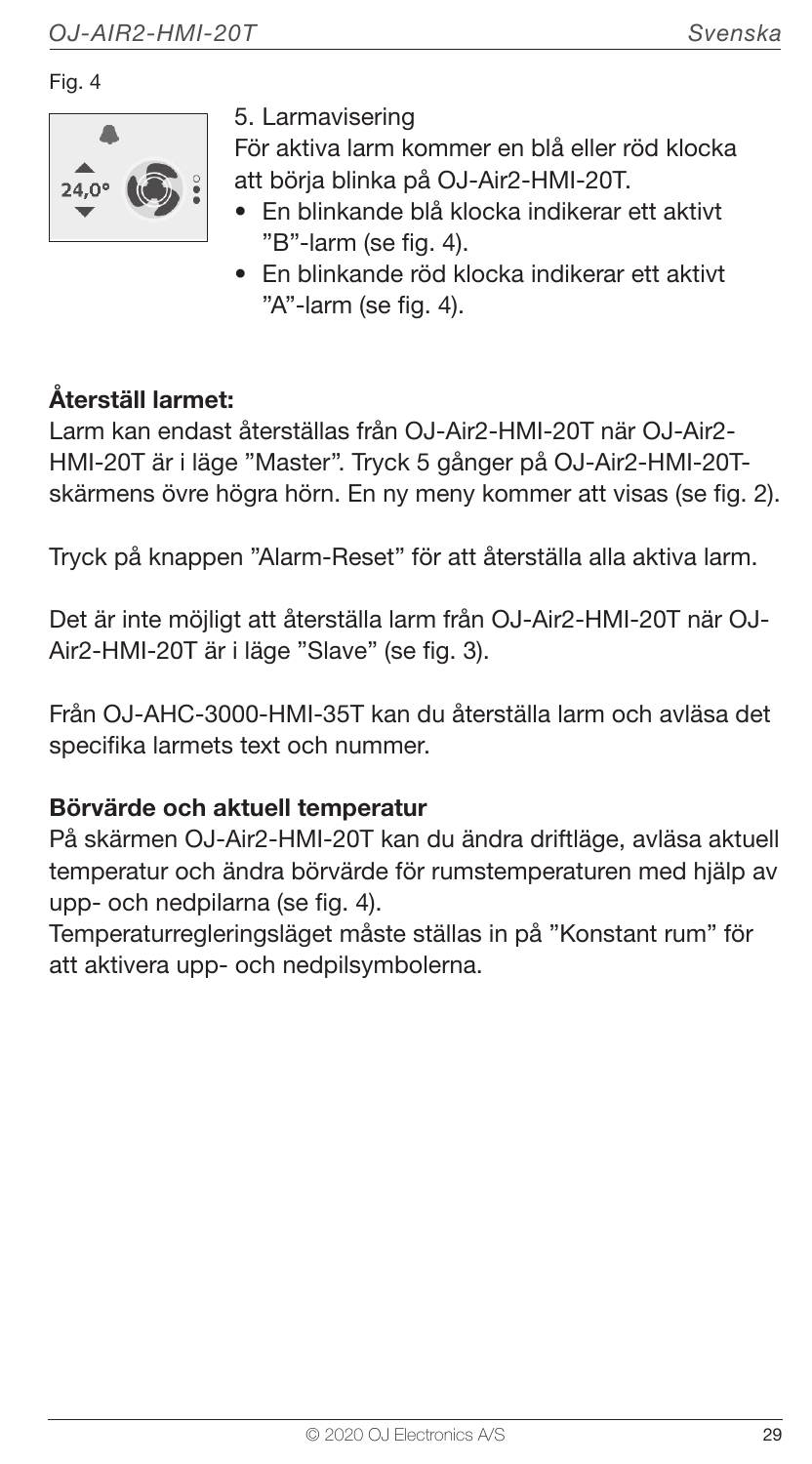### FLÄKTHASTIGHET

Användaren kan välja mellan fyra till fem fördefinierade fläkthastigheter. Tryck på fläktsymbolen för att ändra fläkthastigheten.



#### Låg hastighet

Luftbehandlingsaggregatet går på låg hastighet enligt inställningen i mastern OJ Air2.



#### Mellanhög hastighet

Luftbehandlingsaggregatet går på mellanhög hastighet enligt inställningen i mastern OJ Air2. Visas endast när mellanhög hastighet är aktiverat i mastern OJ Air2.



Hög hastighet

Luftbehandlingsaggregatet går på hög hastighet enligt inställningen i mastern OJ Air2.



Automatiskt läge

Luftbehandlingsaggregatet går enligt ett fördefinierat schema enligt inställningen i mastern OJ Air2.



Stoppläge Luftbehandlingsaggregatet stoppar fläkten.

### **TEMPERATUR**

Användaren kan sänka eller höja temperaturen inom ett fördefinierat område. Tryck på symbolerna för upp och ner för att ställa in temperaturen.

OBS! Temperaturen visas endast när mastern OJ Air2 är inställd på reglering av rumstemperaturen.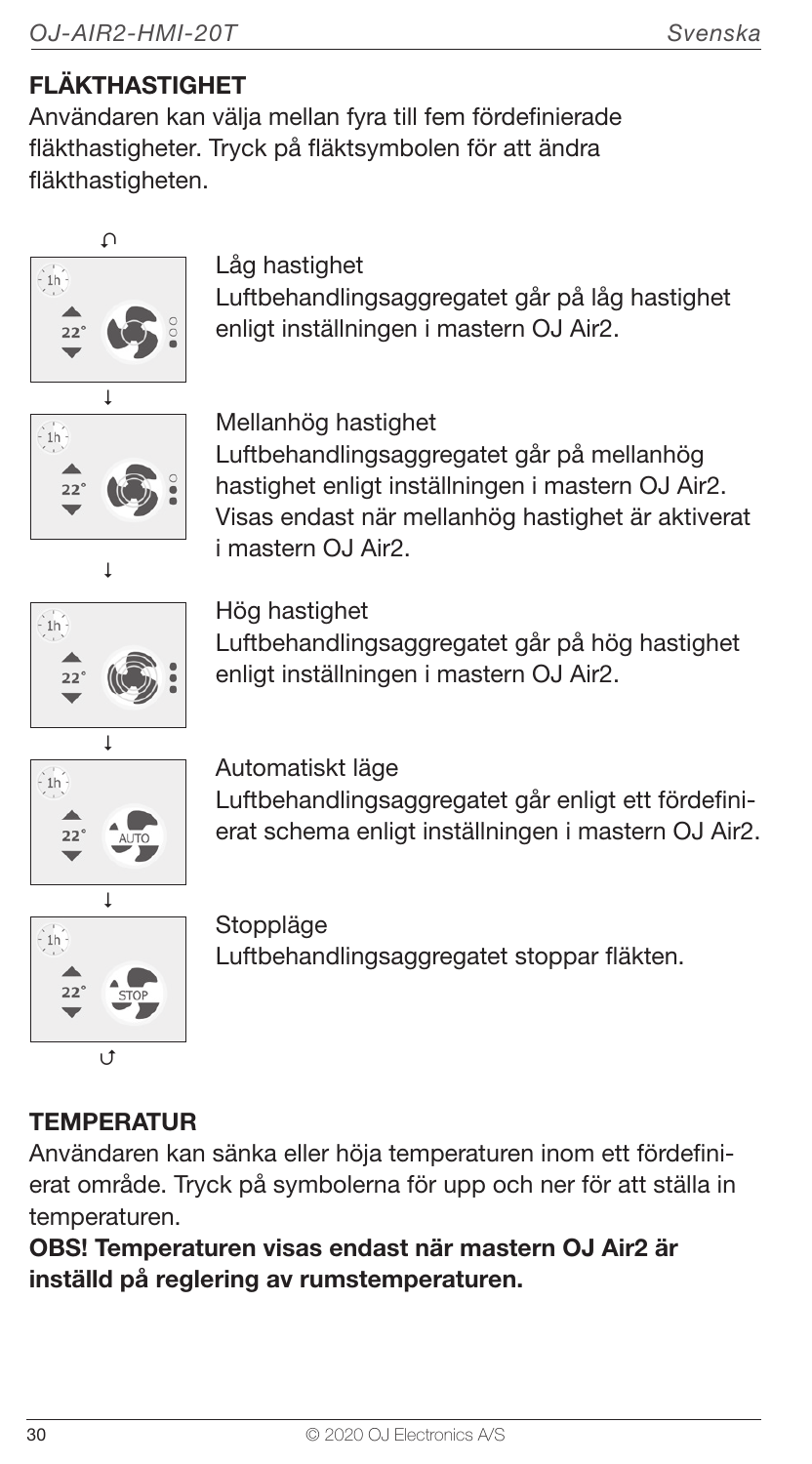# TILLFÄLLIGT HÖG HASTIGHET

Tryck på den lilla symbolen 1h längst upp till vänster om fläkten tillfälligt ska gå med hög hastighet.



# 1 timme

Tryck på symbolen för att köra luftbehandlingsaggregatet på hög hastighet i en timme. Efter den här tiden, kopplar luftbehandlingsaggregatet om till normalt läge.







#### 2 timmar

Tryck på den stora fläktsymbolen för att köra luftbehandlingsaggregatet på hög hastighet i två timmar. Efter den här tiden, kopplar luftbehandlingsaggregatet om till normalt läge.

#### 3 timmar

Tryck på den stora fläktsymbolen för att köra luftbehandlingsaggregatet på hög hastighet i tre timmar. Efter den här tiden, kopplar luftbehandlingsaggregatet om till normalt läge.

#### 4 timmar

Tryck på den stora fläktsymbolen för att köra luftbehandlingsaggregatet på hög hastighet i fyra timmar. Efter den här tiden, kopplar luftbehandlingsaggregatet om till normalt läge.

Timern startar efter en sekund utan att användaren behöver göra något mer.

Tryck på den lilla fläktsymbolen för att stänga av den tillfälliga höga hastigheten.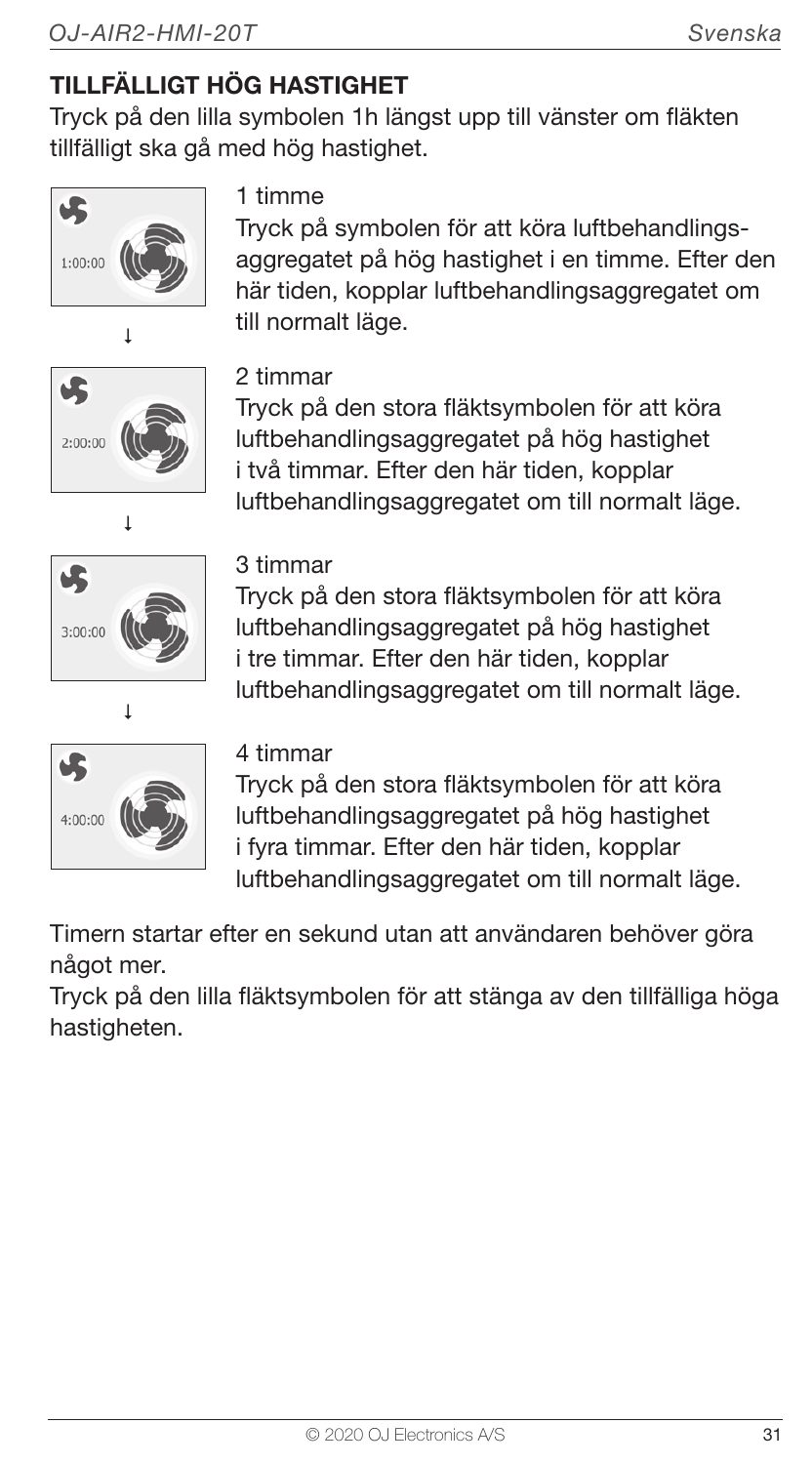#### LARM

Skärmen kan visa två typer av larm.



Blått larm

Luftbehandlingsaggregatet är fortfarande på men kapaciteten kan vara begränsad. Service krävs.



Rött larm Luftbehandlingsaggregatet är INTE på. Ett problem har inträffat och säker drift är inte möjligt. Service krävs.

#### INSTALLATION

HMI är avsedd att installeras på ett väggfäste. HMI ska monteras på väggen ca 1,5 m över golvet så att luften kan cirkulera fritt omkring den. Undvik drag samt direkt solljus eller andra värmekällor. Basplattan har flera hål för skruvar. Använd borrschablonen, se fig. 7. Basplattan ska fästas med minst två skruvar åtdragna med max. 0,8 Nm.

#### ANSLUTA MODBUS

HMI kan anslutas till mastern OJ Air2 med en Modbus-kabel. Modbus-kabeln kan anslutas till HMI med en RJ12 6P4C-kontakt eller fyra enskilda ledare. Enhetens funktioner och egenskaper är desamma oavsett om RJ12 6P4C eller skruvkopplingsplintarna används.

#### Modbus RJ12 6P4C

Modbus-kabeln ansluts till ett RJ12 RS485 A-uttag på mastern OJ Air2 och RJ12 6P4C-uttaget på HMI, se fig. 3.

| <b>RJ12</b> | <b>Beskrivning</b> |
|-------------|--------------------|
|             | +24 V (tillval)    |
| 2           | <b>GND</b>         |
| 3           | Buss "B"           |
|             | Buss "A"           |
| 5           | $+24V$             |
| ี           | GND (tillval)      |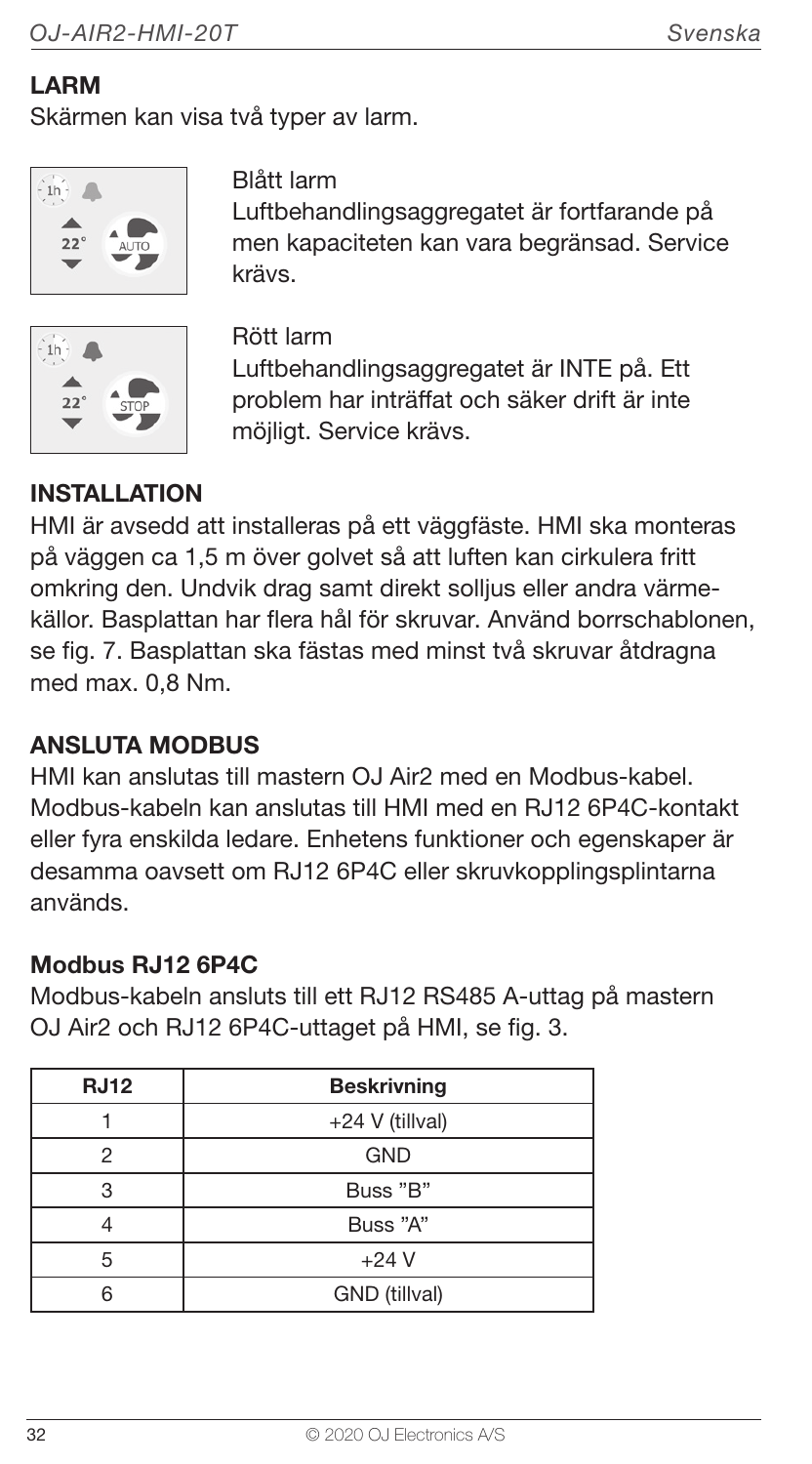#### Modbus-skruvkopplingsplintar

Modbus-kabeln kan anslutas till ett RJ12 RS485 A-uttag på mastern OJ Air2 och motsvarande skruvkopplingsplintar på HMI, se fig. 5 och 6.

| Text          | <b>Beskrivning</b>             |
|---------------|--------------------------------|
| $+24$         | +24 V-försörjning för Modbus   |
| GND           | GND                            |
| "Buss A"      | Buss A för Modbus              |
| "Buss B"      | Buss B för Modbus              |
| $+24$ V ut    | $+24$ V-försörjning (< 500 mA) |
| $0 - 10$ V in | Används inte                   |

#### TEKNISKA DATA

| Matningsspänning 24 V DC +/- 10 %                                |
|------------------------------------------------------------------|
|                                                                  |
| Relativ luftfuktighet 0-95% (icke-kondenserande)                 |
|                                                                  |
| Kapslingsklass IP21 (SS-EN 60529)                                |
| Anslutning 1xRJ12 6P4C <sup>1</sup> , 10 x skruvkopplingsplintar |
|                                                                  |
|                                                                  |
|                                                                  |
| Strömförbrukning vid standby500 mW                               |

\*1 6P6C är också giltig

#### FELSÖKNING

| Symptom             | <b>Orsak</b>             | <b>Ataärd</b>          |
|---------------------|--------------------------|------------------------|
| Ingen belysning för | Ingen ström till OJ Air2 | Tillkoppla mastern     |
| skärmen             |                          | OJ Air <sub>2</sub>    |
|                     | Modbus-kabeln defekt     | Kontrollera anslutnin- |
|                     | (stift 2 och 5)          | garna i båda ändarna   |
|                     |                          | av Modbus-kabeln       |
| Kommunikationsfel   | Modbus-kabeln defekt     | Kontrollera anslutnin- |
|                     | (stift 3 och 4)          | garna i båda ändarna   |
|                     |                          | av Modbus-kabeln       |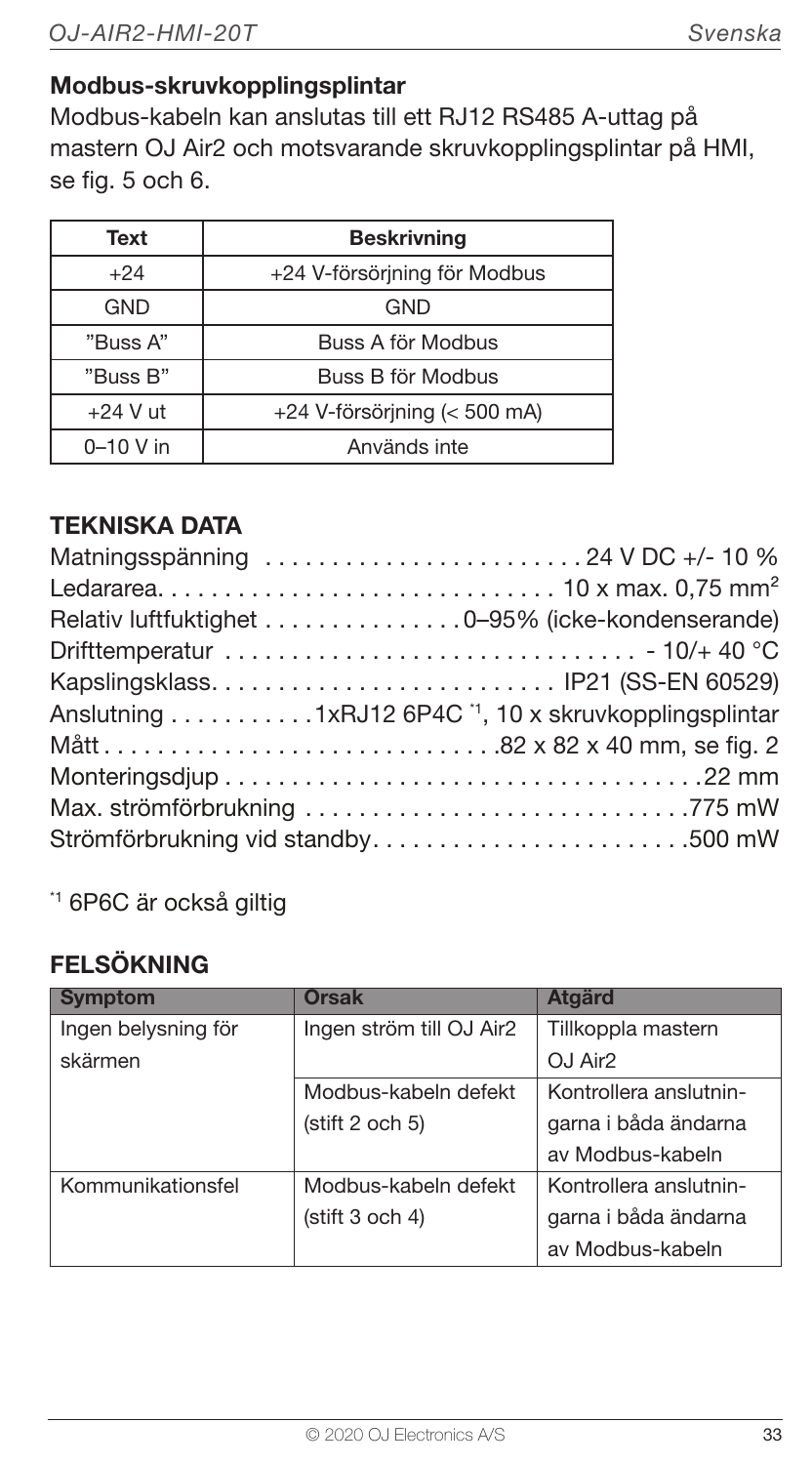#### SERVICE OCH UNDERHÅLL

HMI innehåller inga delar som behöver service eller underhåll. Kontakta återförsäljaren vid problem.

#### AVFALLSHANTERING OCH MILJÖSKYDD

Skydda miljön genom att avfallshantera emballaget enligt gällande lokala föreskrifter om avfallshantering.



Utrustningar som innehåller elektriska komponenter får inte slägas tillsammans med hushållssopor. De ska insamlas separat, tillsammans med elektriskt och elektroniskt avfall enligt gällande lokala föreskrifter.

OJ påtar sig inget ansvar för eventuella fel i kataloger, broschyrer och andra trycksaker. OJ förbehåller sig rätten att ändra sina produkter utan föregående meddelande. Detta gäller även för produkter som redan orderlagts, förutsatt att sådana ändringar kan göras utan att efterföljande förändringar är nödvändiga i specifikationer som redan överenskommits. Alla varumärken i det här materialet tillhör respektive företag. OJ och OJ-logotypen är varumärken som tillhör OJ Electronics A/S. Alla rättigheter förbehålls

#### CE-MÄRKNING

OJ Electronics förklarar härmed att produkten överensstämmer med följande EU-direktiv:

- LVD Lågspänningsdirektivet.
- EMC Elektromagnetisk kompatibilitet.
- RoHS Begränsning av användning av vissa farliga ämnen.
- WEEE Direktivet om avfallshantering för elektrisk och elektronisk utrustning.

#### Tillämpade standarder

SS-EN 61000-6-2 och SS-EN 61000-6-3 Elektromagnetisk kompabilitet (EMC).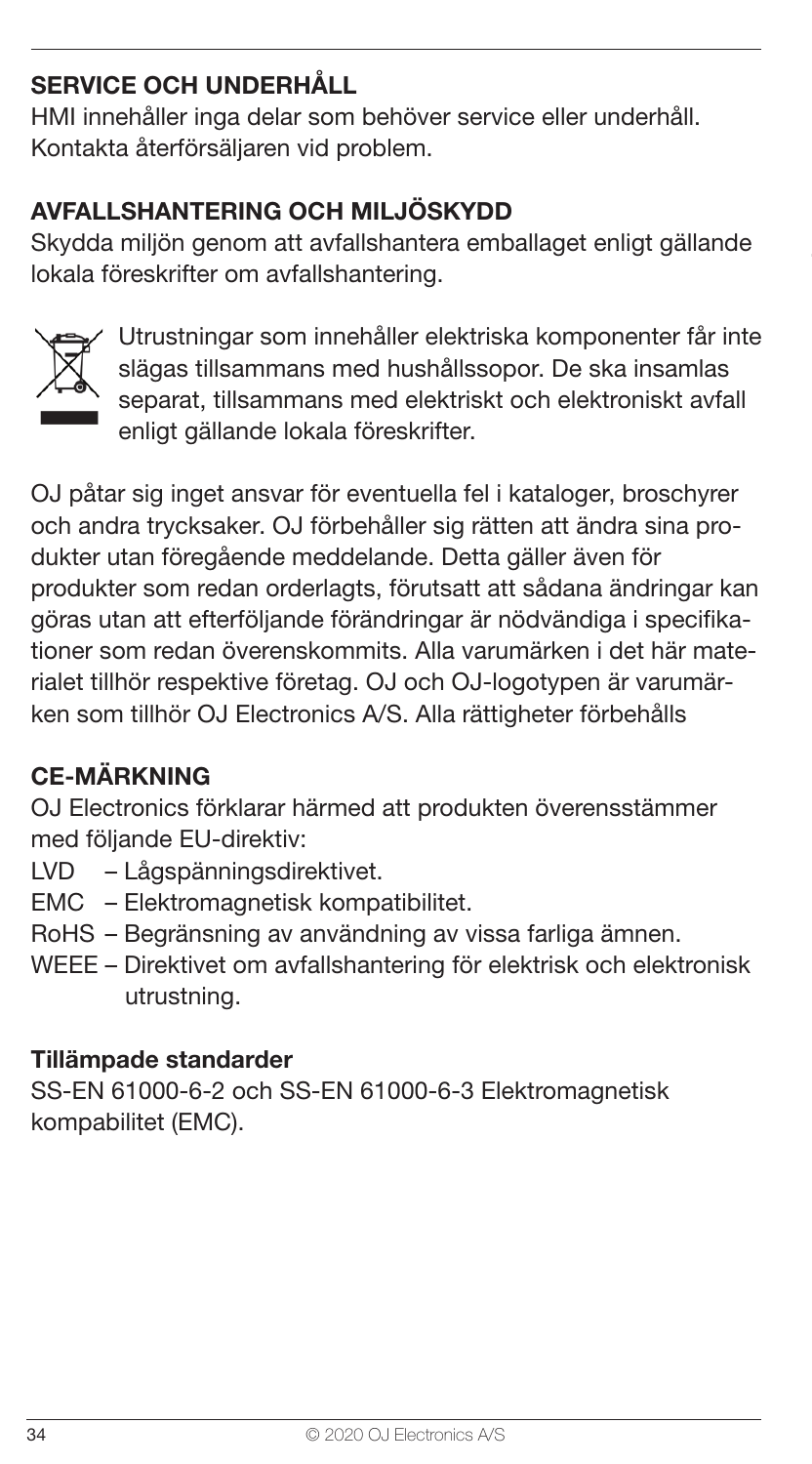



Bruksanvisning Norsk

**OJ-AIR2-HMI-20T**

#### LISTE OVER FIGURER

De følgende figurene finnes bakerst i denne bruksanvisningen:

- Fig. 1: Ta av frontdekselet
- Fig. 2: Terminaloversikt
- Fig. 3: Koble til Modbus med RJ12 6P4C
- Fig. 4: Modbus-kabelplan
- Fig. 5: Koble til Modbus med sukkerbiter
- Fig. 6: RJ12 6P4C-pinneplan
- Fig. 7: Boremal

#### INNLEDNING

HMI er et berøringsrompanel med et brukervennlig, grafisk grensesnitt som er utviklet spesielt for å styre ventilasjon. Panelet kommuniserer med OJ Air2™-hovedmodulen via Modbusgrensesnittet. Det sørger for enkel installasjon, komfort og lavt strømforbruk.

#### FUNKSJONER

Panelets grunnleggende funksjoner er å styre viftehastighet og temperatur. Funksjonene er tilgjengelige via hovedskjermbildet. Når deaktiveringsmodus er aktiv, kan du vise hovedskjermbildet ved å trykke én gang på skjermen.

Hovedskjermbildet gir tilgang til de grunnleggende styrefunksjonene, som viftehastighet og temperatur. Hvis det finnes en aktiv alarm, vises det en lite alarmklokke på skjermen.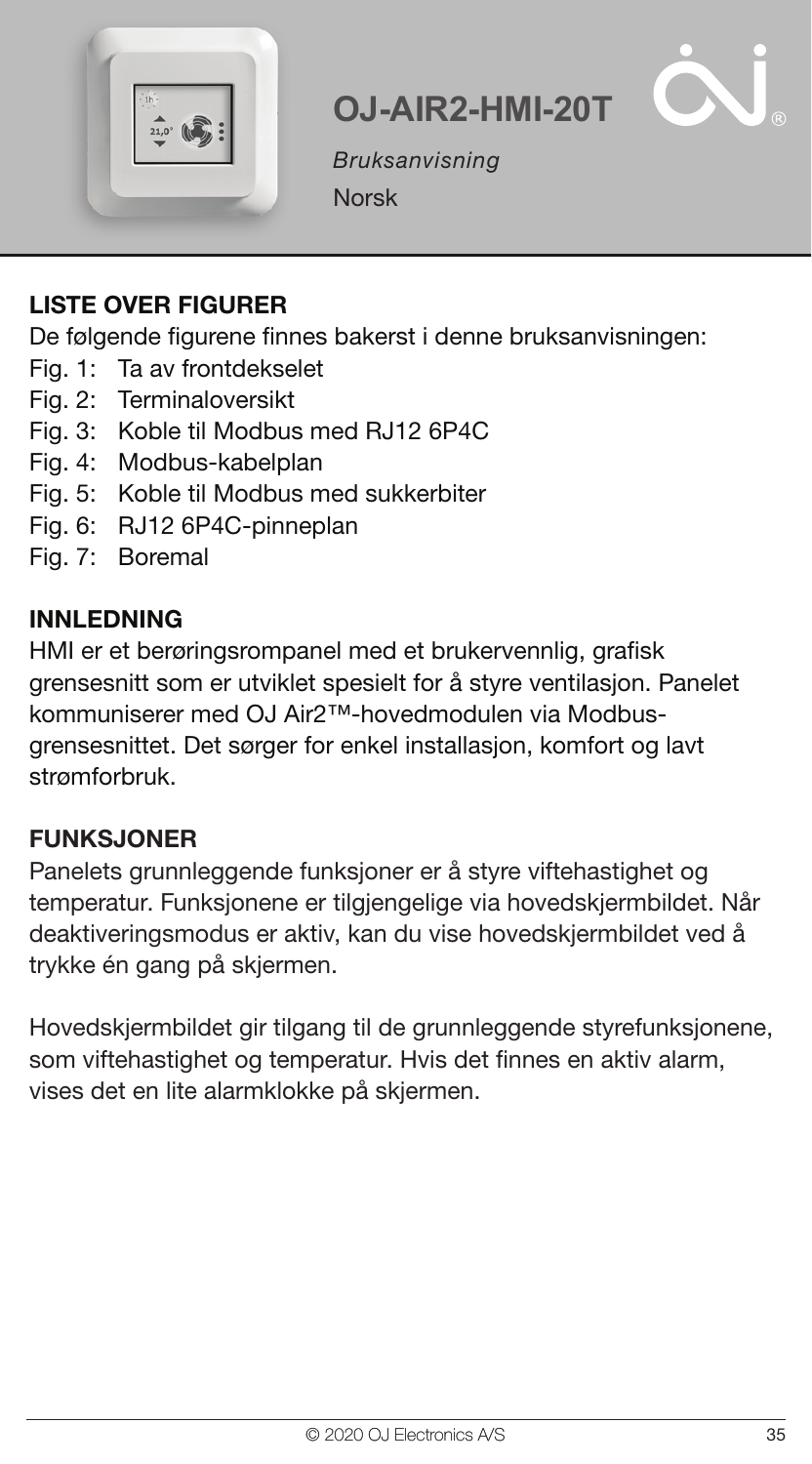#### TILKOBLINGER OG KOMMUNIKASJONSOPPSETT

OJ-Air2-HMI-20T kan ikke brukes i kombinasjon med OJ-Air2 og AHC-3000-systemet.

Fig. 1



#### Fig. 2

|            | Software version                                                           |
|------------|----------------------------------------------------------------------------|
| SW .: 2.01 | P/n.: OJ-AIR2-HMI-20T<br>@ 2019 OJ Electronics A/S<br>Alarm-Reset<br>Slave |

|          | Software version                                   |
|----------|----------------------------------------------------|
| SW: 2.01 | P/n.: OJ-AIR2-HMI-20T<br>@ 2019 OJ Electronics A/S |
|          | Alarm-Reset<br>Masher                              |

#### 1.  $O.I-Air2$

OJ-Air2-HMI-20T må kobles til OJ-Air2Master "A"-porten og stilles på "Slave" på OJ-Air2- HMI-20T. "Slave" er standard fabrikkinnstilling. "Communication error" vises også hvis det forekommer kabelfeil eller feil innstillinger i OJ-Air2Master.

#### 2. OJ-AHC-3000-T & AHC-3000-B

Når OJ-Air2-HMI-20T er koblet til port "A", må OJ-Air2-HMI-20T stilles på "Slave" på OJ-Air2- HMI-20T. "Slave" er standard fabrikkinnstilling. "Communication error" vises til en autokonfigurasjon aktiveres i OJ-AHC-3000-HMI-35T. Når OJ-Air2-HMI-20T er koblet til "HMI"-porten, må OJ-Air2-HMI-20T stilles på "Master" i OJ-Air2-HMI-20T-displayet (se punkt 4 på denne siden).

# Fig. 3 3. OJ-AHC-3000-S

OJ-Air2-HMI-20T må kobles til "HMI"-porten og stilles på "Master" i OJ-Air2-HMI-20T-displayet (se punkt 4 på denne siden).

#### 4. Velg og still "Master" / "Slave" i OJ-Air2-HMI-20T

Hvis Q.I-Air2-HMI-20T viser "Communication error" (se fig. 1), kan det hende at "Master/Slave" innstillingene er feil.

For å endre "Master/Slave"-innstillingene: trykk 5x i øverste høyre hjørne av displayet. En ny meny kommer fram (se fig. 2 og 3)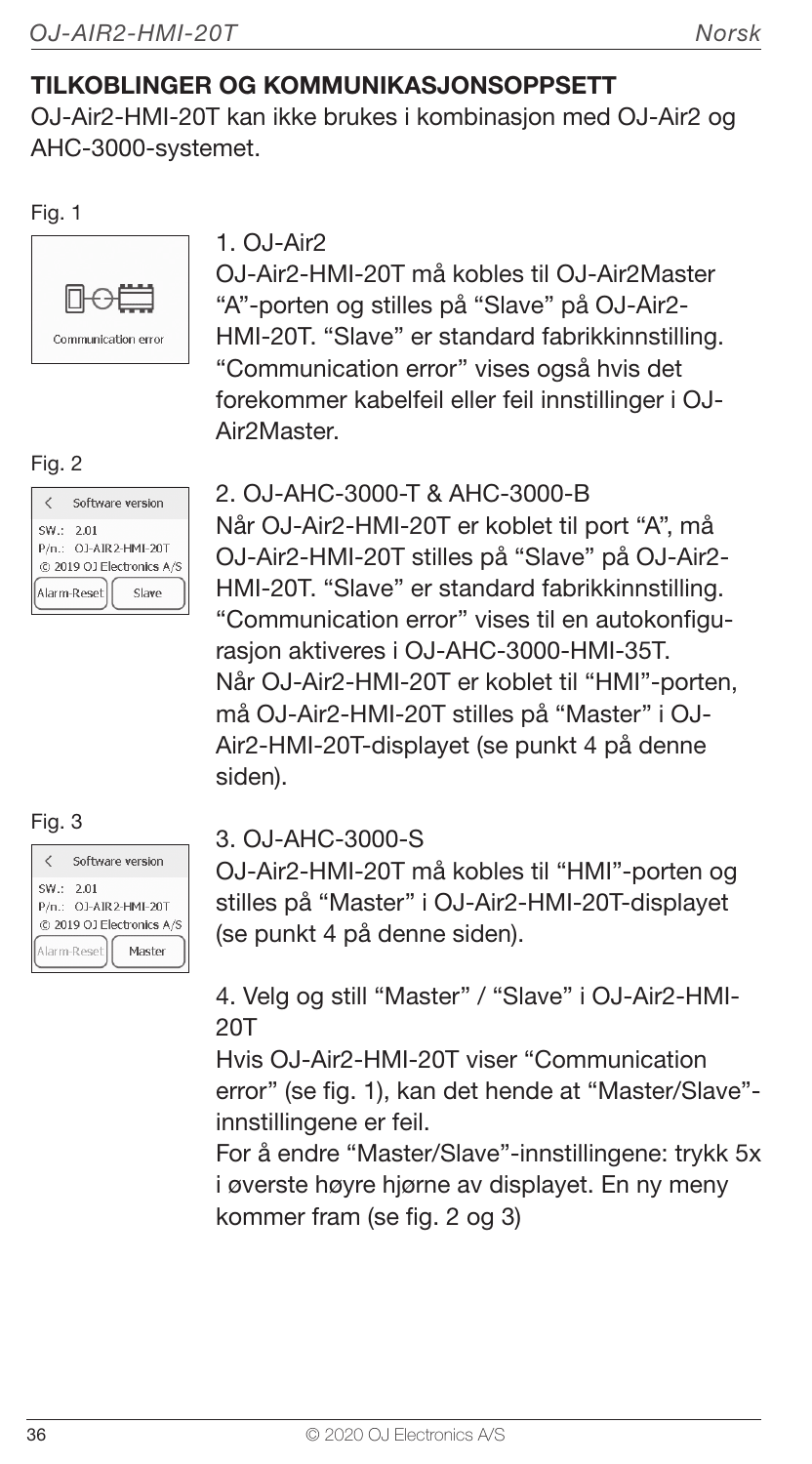Fig. 4



5. Alarmvarsling

For aktive alarmer vil en blå eller rød bjelle begynne å blinke i OJ-Air2-HMI-20T.

- En blinkende blå bjelle indikerer en aktiv "B"-alarm (se fig. 4)
- En blinkende rød bjelle indikerer en aktiv "A"-alarm. (se fig. 4)

#### Tilbakestille alarm:

Alarmer kan kun tilbakestilles fra Q.I-Air2-HMI-20T når Q.I-Air2-HMI-20T er i "Master"-modus. Trykk 5 x på OJ-Air2-HMI-20T i øverste høyre hjørne av displayet. En ny meny kommer fram (se fig. 2).

Trykk på "Alarm-Reset"-knappen for å tilbakestille alle aktive alarmer.

Det er ikke mulig å tilbakestille alarmer fra OJ-Air2-HMI-20T når OJ-Air2-HMI-20T er i "Slave"-modus (se fig. 3).

Fra OJ-AHC-3000-HMI-35T kan du tilbakestille alarmer og avlese den spesifikke alarmteksten og nummeret.

#### Settpunkt og faktisk temperatur

På OJ-Air2-HMI-20T-displayet kan du endre driftsmodus, lese av faktisk temperatur og endre romtemperatur-settpunktet ved å bruke pil opp og pil ned (se fig. 4).

Temperaturregulering må stilles på "Konstant rom" for å aktivere pil opp og pil ned.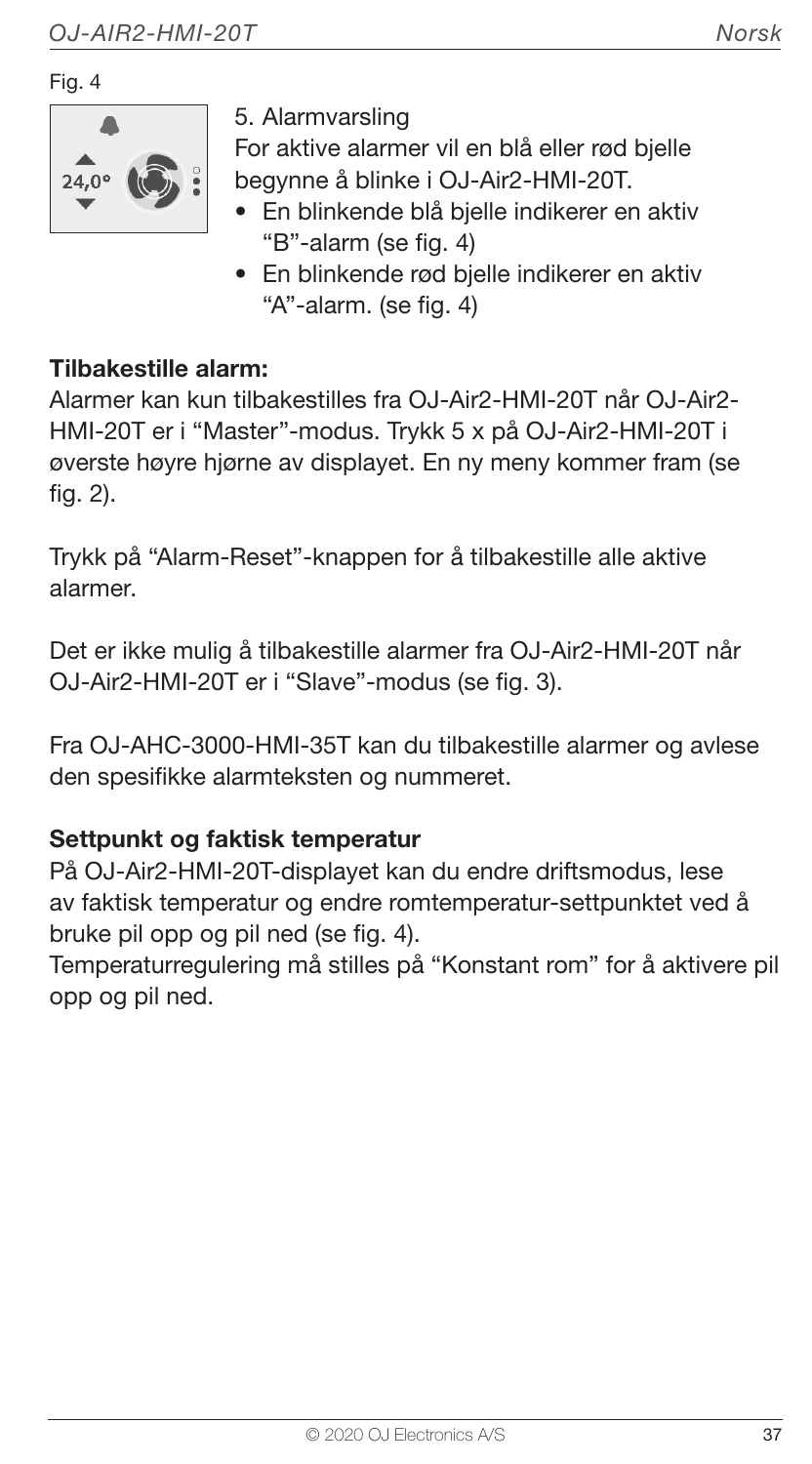## VIFTEHASTIGHET

Brukeren kan velge mellom fire til fem forhåndsdefinerte viftehastigheter. Trykk på vifteikonet når du vil endre viftehastighetsmodus.



## Lav hastighet

Luftbehandlingsenheten (AHU – Air Handling Unit) vil gå på lav hastighet slik det er konfigurert i OJ Air2-hovedmodulen.



Middels hastighet

Luftbehandlingsenheten vil gå på middels hastighet slik det er konfigurert i OJ Air2-hovedmodulen. Vises bare når det er aktivert middels hastighet i OJ Air2-hovedmodulen.



#### Høy hastighet

Luftbehandlingsenheten vil gå på høy hastighet slik det er konfigurert i OJ Air2-hovedmodulen.



#### Automatisk modus

Luftbehandlingsenheten vil følge en forhåndsdefinert plan slik det er konfigurert i OJ Air2 hovedmodulen.



## **Stoppmodus**

Luftbehandlingsenheten vil stoppe viften.

## **TEMPERATUR**

Brukeren kan stille temperaturen opp og ned innenfor et forhåndsinnstilt område. Trykk på opp- eller ned-ikonet når du vil stille inn temperaturen.

Merk: Temperaturikonene vises bare når OJ Air2-hovedmodulen er satt til å styre romtemperaturen.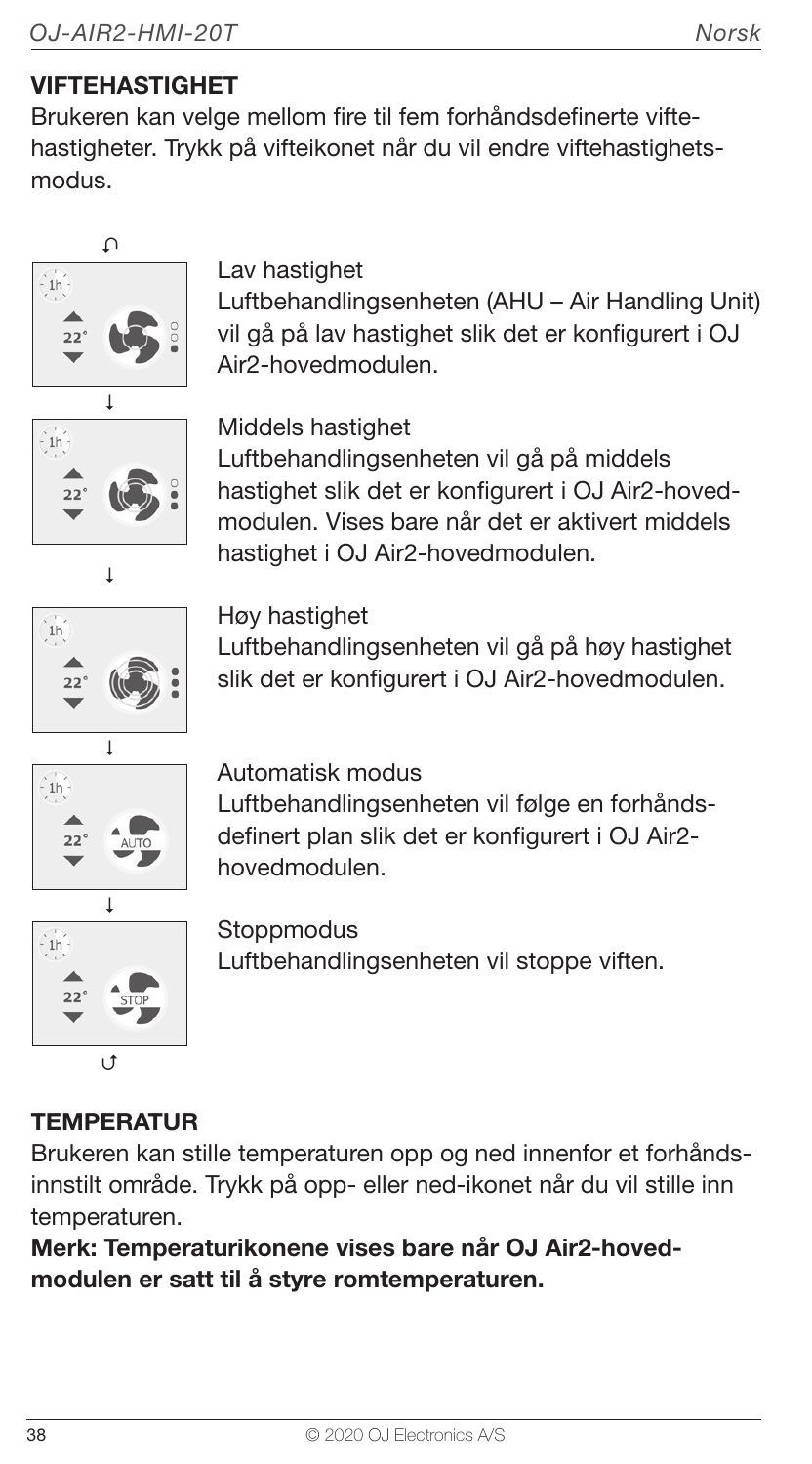## MIDLERTIDIG HØY HASTIGHET

Hvis du ønsker høyere hastighet en kort stund, kan du trykke på det lille 1h-ikonet øverst til venstre.



#### 1 time

Når du trykker én gang på ikonet, vil luftbehandlingsenheten gå på høy hastighet i én time. Når tiden er utløpt, vil luftbehandlingsenheten gå tilbake til vanlig modus.





#### 2 timer

Når du trykker én gang til på det store vifteikonet, vil luftbehandlingsenheten gå på høy hastighet i to timer. Når tiden er utløpt, vil luftbehandlingsenheten gå tilbake til vanlig modus.

#### 3 timer

Når du trykker én gang til på det store vifteikonet, vil luftbehandlingsenheten gå på høy hastighet i tre timer. Når tiden er utløpt, vil luftbehandlingsenheten gå tilbake til vanlig modus.



#### 4 timer

Når du trykker én gang til på det store vifteikonet, vil luftbehandlingsenheten gå på høy hastighet i fire timer. Når tiden er utløpt, vil luftbehandlingsenheten gå tilbake til vanlig modus.

Tidtakeren starter etter ett sekund, uten at brukeren må foreta seg noe mer.

Trykk på det lille vifteikonet hvis du vil avbryte den midlertidig høye hastigheten.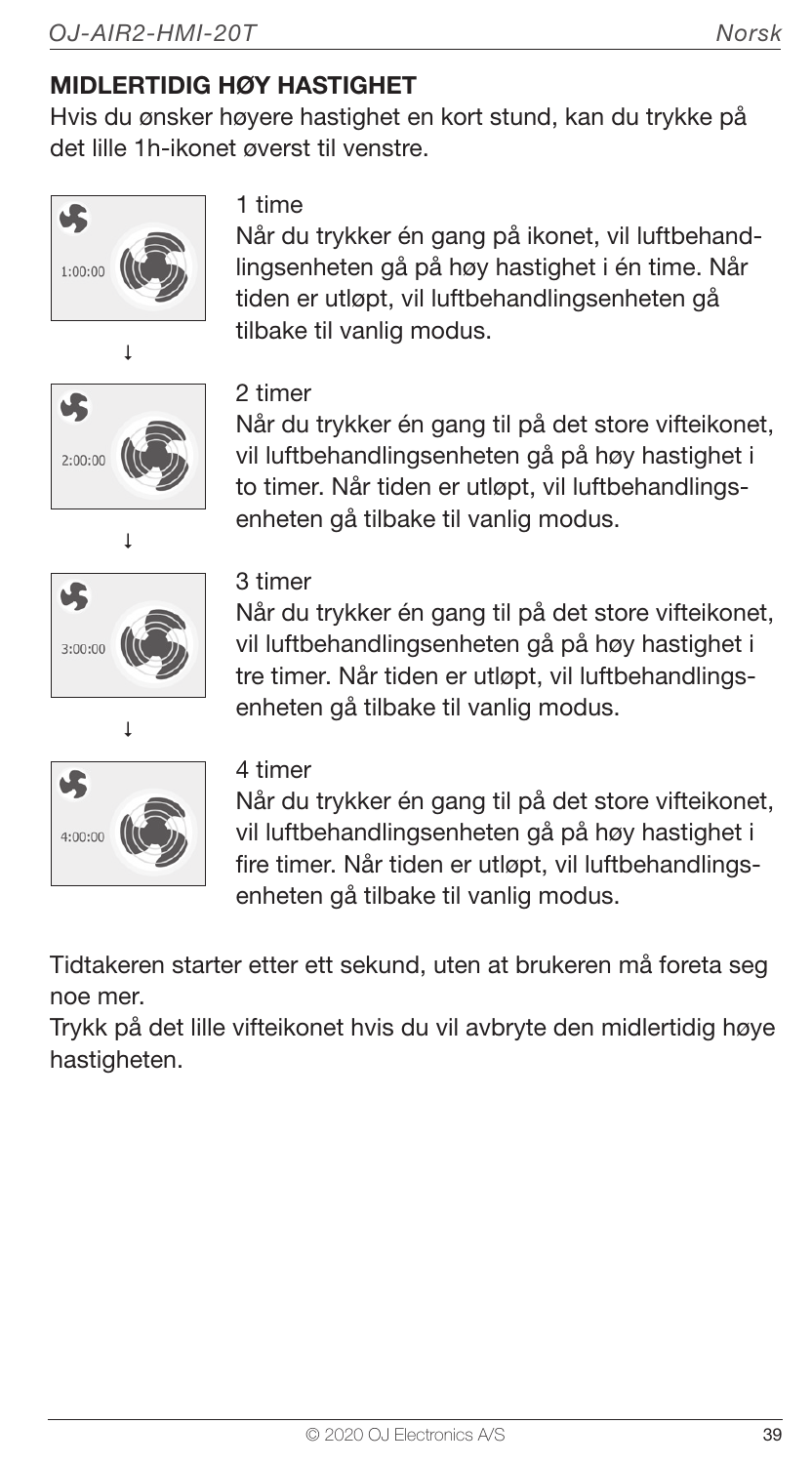## **ALARMER**

Skiermen kan vise to typer alarmer.





Blå alarm

Luftbehandlingsenheten går fremdeles, men ytelsen kan være redusert. Det er nødvendig med service.

Rød alarm Luftbehandlingsenheten går IKKE. Det har oppstått et problem som kan hindre sikker drift. Det er nødvendig med service.

#### INSTALLASJON

HMI-et er tiltenkt montering i en veggstikkontakt. HMI-et bør monteres ca. 1,5 meter over gulvet og slik at det er fri luftsirkulasjon rundt det. Unngå trekk og direkte sollys og andre varmekilder. Grunnplaten er utstyrt med en del skruehull. Bruk boremalen som veiledning (se fig. 7). Grunnplaten skal festes med minimum to skruer, strammet med et moment på 0,8 Nm.

## TILKOBLING AV MODBUS

Du kan koble HMI-et til en OJ Air2-hovedmodul med en Modbuskabel. Modbus-kabelen kan kobles til HMI-et med en RJ12 6P4Ckontakt eller fire enkeltledninger. Enheten fungerer på nøyaktig samme måte enten du bruker RJ12 6P4C eller sukkerbiter.

#### Modbus RJ12 6P4C

Modbus-kabelen kobles til en RJ12 RS485 A-port på OJ Air2 hovedmodulen og RJ12 6P4C-porten på HMI-et (se fig. 3).

| <b>RJ12</b> | <b>Beskrivelse</b> |  |
|-------------|--------------------|--|
|             | +24 V (valgfritt)  |  |
| 2           | Jord               |  |
|             | <b>Buss B</b>      |  |
|             | <b>Buss A</b>      |  |
| 5           | $+24V$             |  |
|             | Jord (valgfritt)   |  |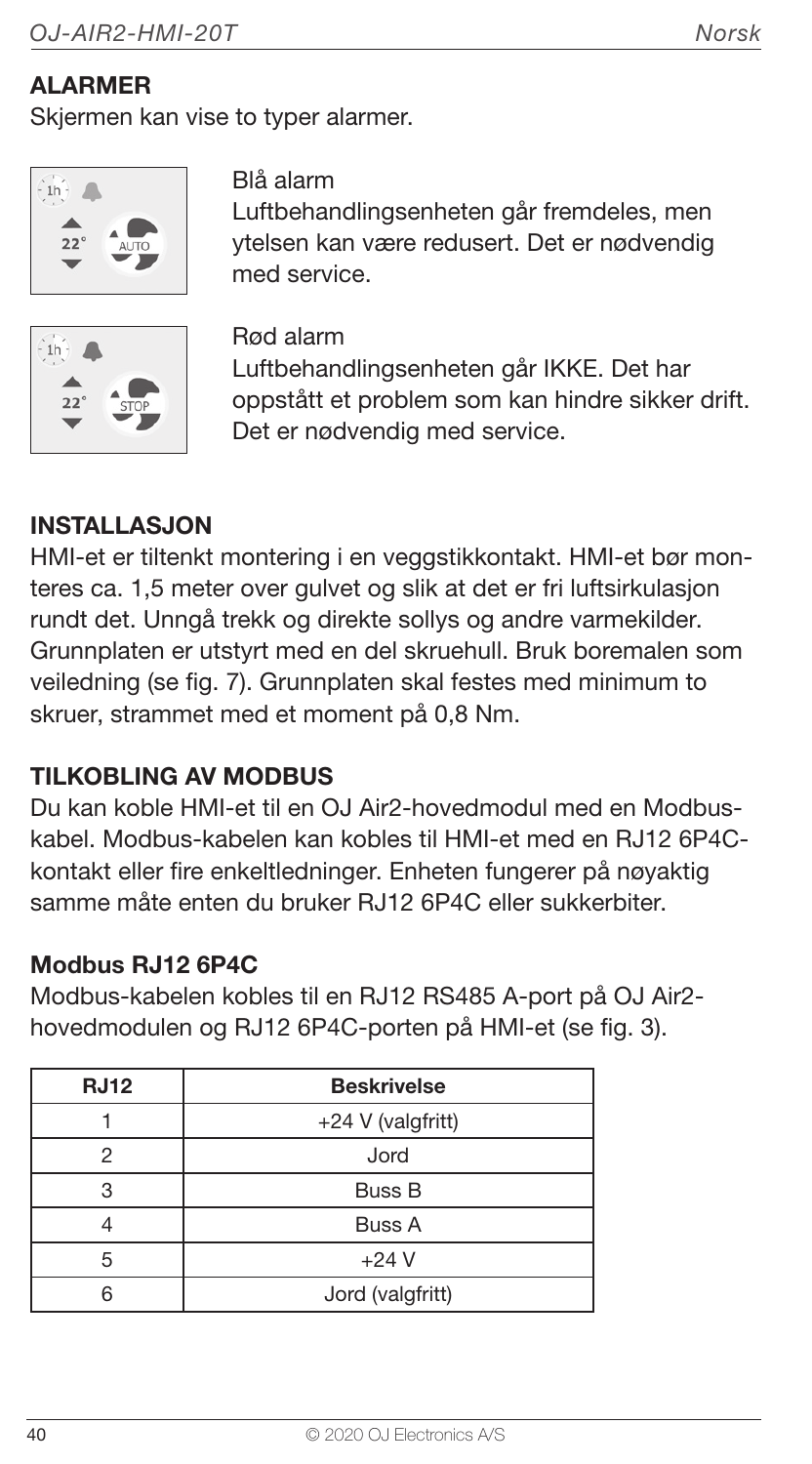#### Modbus-sukkerbiter

Modbus-kabelen kan kobles til en RJ12 RS485 A-port på OJ Air2 hovedmodulen og de tilsvarende sukkerbitene på HMI-et (se fig. 5 og 6).

| <b>Tekst</b> | <b>Beskrivelse</b>           |  |
|--------------|------------------------------|--|
| $+24$        | +24 V til Modbus             |  |
| GND          | Jord                         |  |
| Bus A        | <b>Buss A for Modbus</b>     |  |
| Bus B        | <b>Buss B for Modbus</b>     |  |
| $+24V$ Out   | $+24$ V-forsyning (< 500 mA) |  |
| $0-10V$ in   | Ikke i bruk                  |  |

#### TEKNISKE DATA

| Forsyningsspenning 24 VDC +/-10 %              |  |
|------------------------------------------------|--|
|                                                |  |
| Relativ fuktighet. 0-95 % (ikke-kondenserende) |  |
|                                                |  |
|                                                |  |
|                                                |  |
| Mål82 x 82 x 40 mm (se fig. 2)                 |  |
|                                                |  |
|                                                |  |
|                                                |  |

\*16P6C kan også brukes

#### FEILSØKING

| <b>Symptom</b>     | <b>Arsak</b>           | <b>Tiltak</b>           |
|--------------------|------------------------|-------------------------|
| Manglende lys på   | OJ Air2 har ikke strøm | Slå på strømmen til     |
| skjermen           |                        | OJ Air2-hovedmodulen    |
|                    | Defekt Modbus-kabel    | Kontroller tilkoblingen |
|                    | (pinne 2 og 5)         | i begge ender av        |
|                    |                        | Modbus-kabelen          |
| Kommunikasjonsfeil | Defekt Modbus-kabel    | Kontroller tilkoblingen |
|                    | (pinne $3$ og $4$ )    | i begge ender av        |
|                    |                        | Modbus-kabelen          |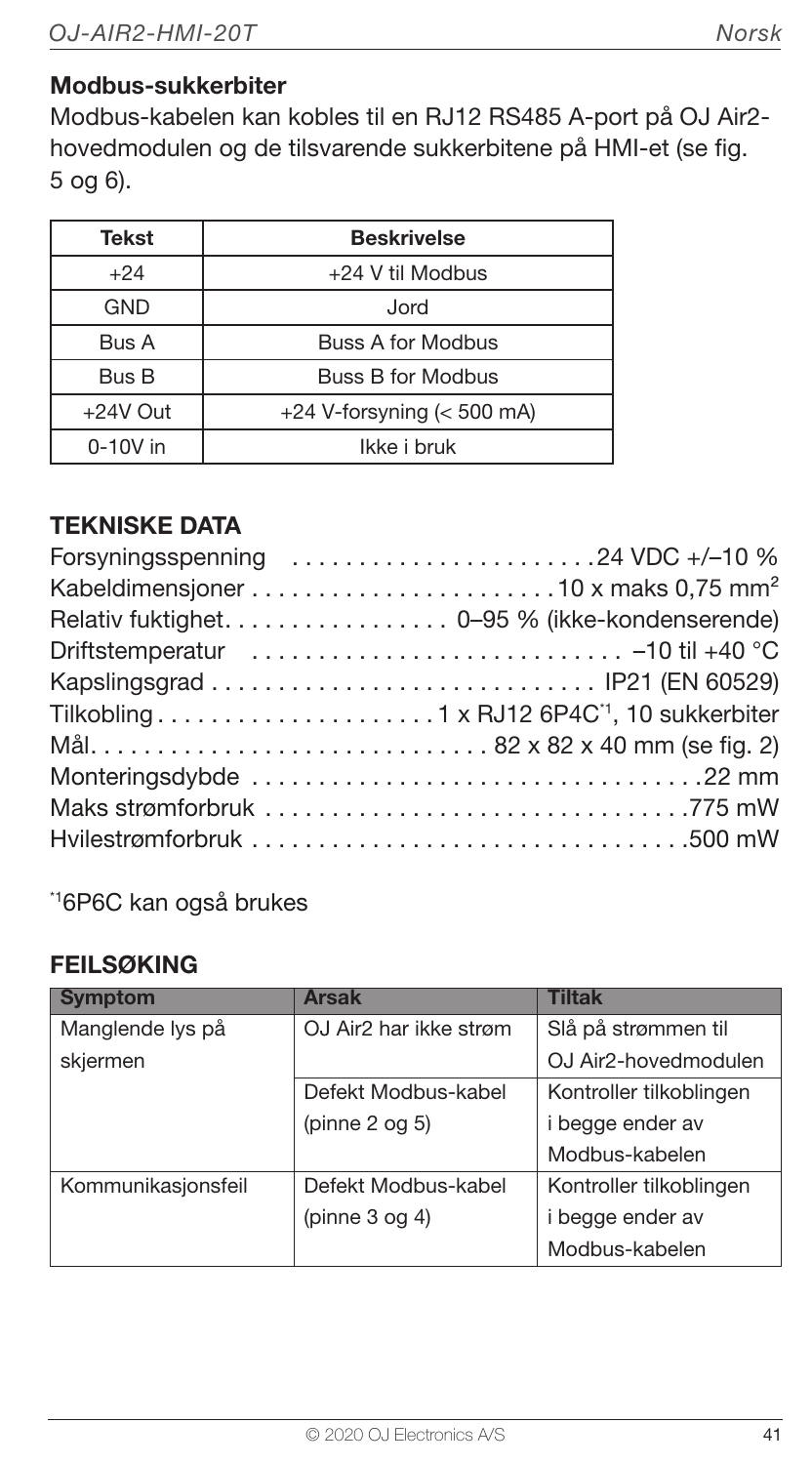#### SERVICE OG VEDLIKEHOLD

HMI-et inneholder ingen deler som trenger service eller vedlikehold. Kontakt leverandøren i tilfelle problemer.

#### KASSERING OG MILJØHENSYN

Vern miljøet ved å avhende emballasjen i samsvar med regelverket for avfallsbehandling på stedet.



Utstyr som inneholder elektriske komponenter, må ikke kastes sammen med husholdningsavfall. Det må samles inn separat sammen med elektrisk og elektronisk avfall i samsvar med gjeldende lokalt regelverk.

OJ kan ikke ta på seg ansvar for eventuelle feil i kataloger, brosjyrer og annet trykt materiale. OJ forbeholder seg retten til å gjøre endringer på produktene uten forutgående varsel. Dette gjelder også produkter som allerede er bestilt så lenge disse endringene kan utføres uten at det medfører endringer i spesifikasjoner som allerede er avtalt. Alle varemerker i dette materialet tilhører respektive selskaper. OJ og logotypen til OJ er varemerker som tilhører OJ Electronics A/S. Ettertrykk forbudt.

#### CE-MERKING

OJ Electronics A/S erklærer herved at produktet samsvarer med følgende Europaparlamentsdirektiver:

- LVD lavspenningsdirektivet
- EMC elektromagnetisk kompatibilitet
- RoHS begrensning av bruk av visse farlige stoffer
- WEEE kassering av elektriske og elektroniske produkter.

#### Anvendte standarder

EN 61000-6-2 og EN 61000-6-3, elektromagnetisk kompatibilitet (EMC).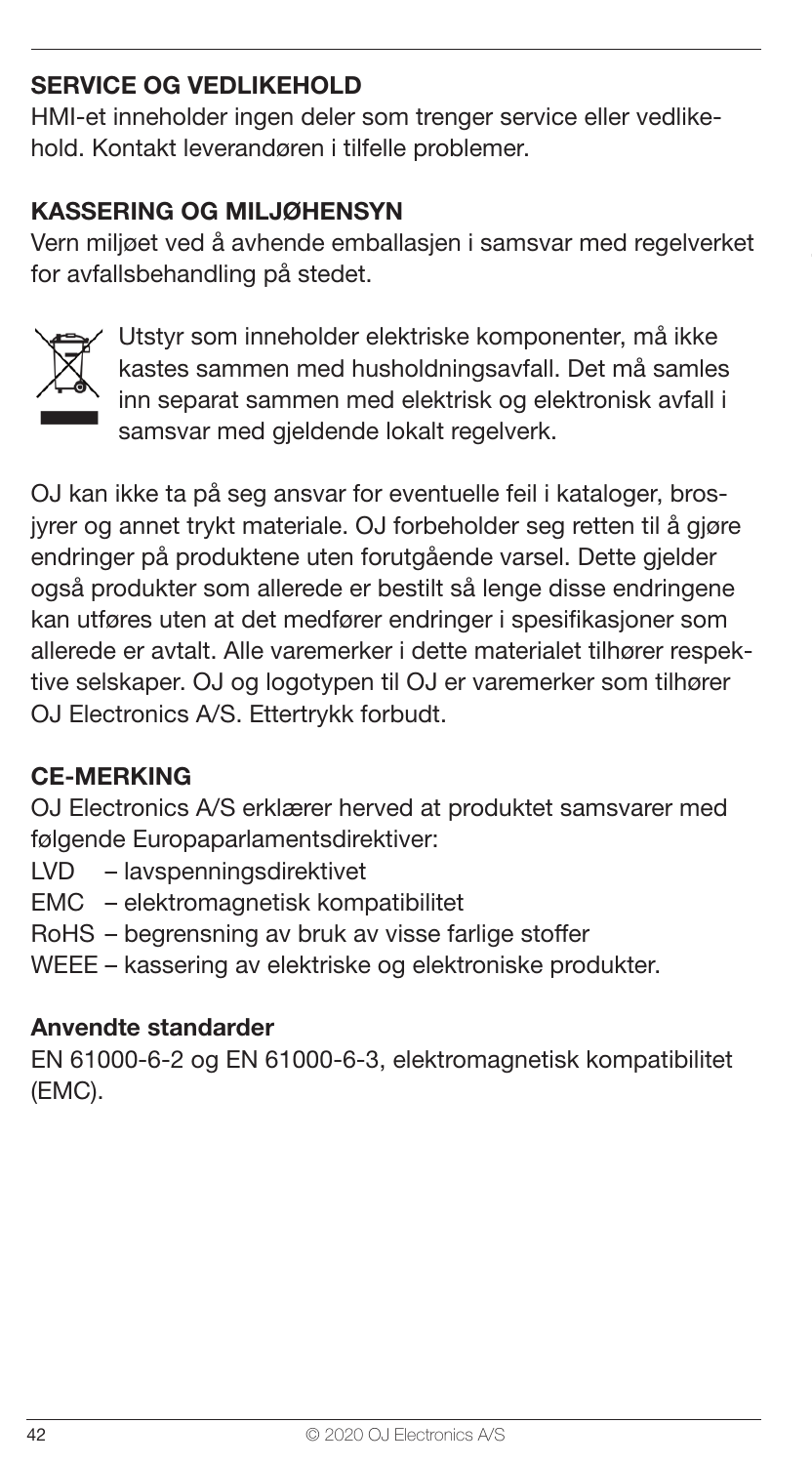



Instruktion Dansk

#### FIGURLISTE

Følgende figurer er vist bagerst i denne instruktion:

- Fig. 1: Fiernelse af frontdæksel
- Fig. 2: Oversigt over stik
- Fig. 3: Modbus forbindelse ved brug af RJ12 6P4C
- Fig. 4: Modbus kabellayout
- Fig. 5: Modbus forbindelse ved brug af skrueterminaler
- Fig. 6: RJ12 6P4C stikbens-forbindelser
- Fig. 7: Boreskabelon

#### INTRODUKTION

HMI er et touch-baseret rumpanel, med en brugervenlig grafisk brugerflade, specielt designet til styring af ventilation. Rumpanelet kommunikerer med OJ Air2 Master-modulet gennem Modbus interface, hvilket sikre en nem installation, høj komfort og et lavt energi forbrug.

#### **FUNKTION**

Tryk en enkelt gang på skærmen, hvis slumretilstand er aktiv.

Skærmen giver adgang til de mest basale styrefunktioner, såsom ventilatorhastighed og temperaturstyring. Hvis en alarm er udløst, vil der blive vist en lille alarmklokke på skærmen.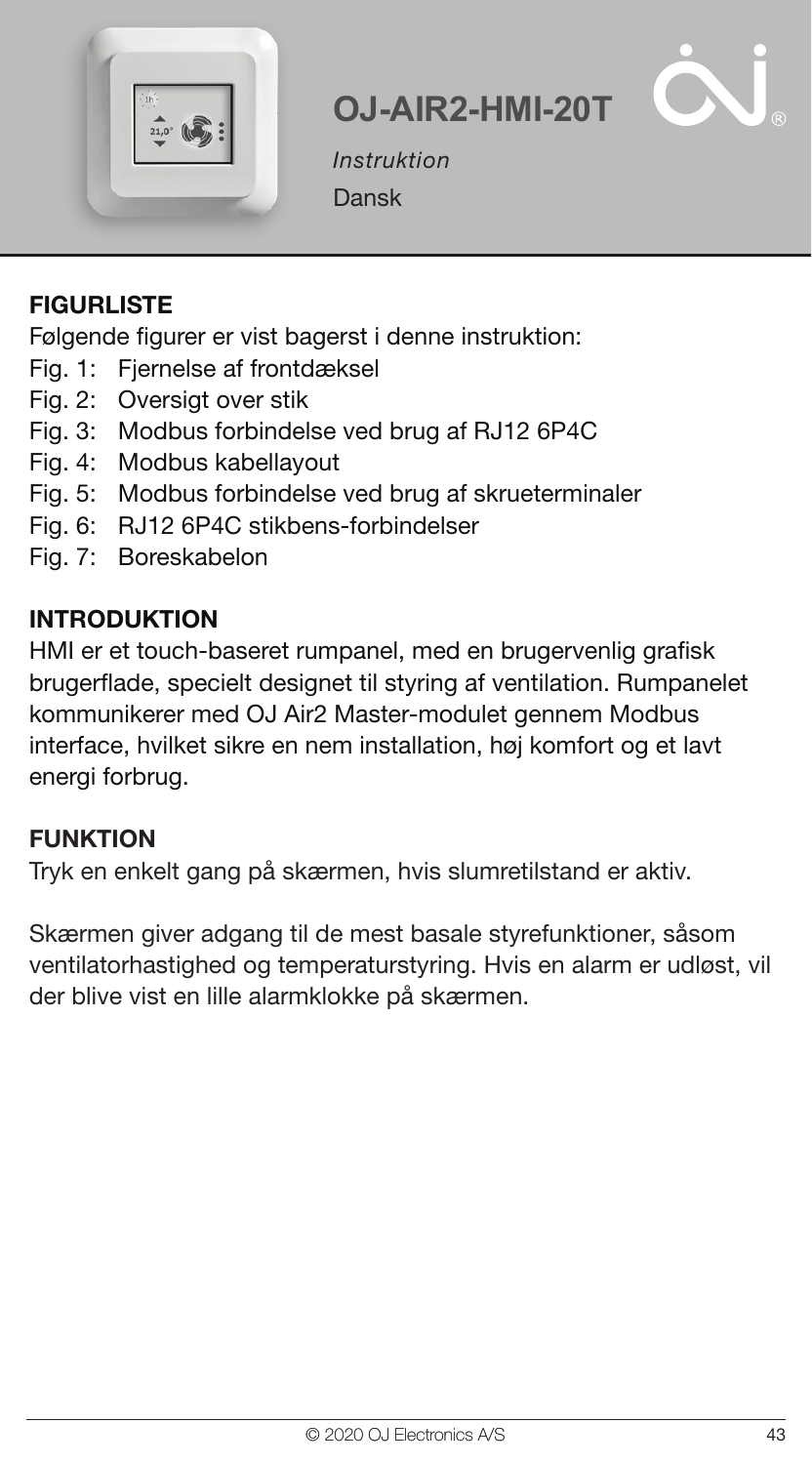## TILSLUTNINGER OG KOMMUNIKATIONSOPSÆTNING

OJ-Air2-HMI-20T kan bruges i kombination med OJ-Air2 og AHC-3000-systemet.

Fig. 1



## $1.0.1-Air2$

OJ-Air2-HMI-20T skal sluttes til OJ-Air2Master "A"-porten og skal være indstillet som "Slave" på OJ-Air2-HMI-20T. "Slave" er standardindstillingen fra fabrikken. "Communication error" vises også i tilfælde af fejl i de elektriske forbindelser og forkerte indstillinger i OJ-Air2Master.

#### Fig. 2

|            | Software version                                   |
|------------|----------------------------------------------------|
| SW .: 2.01 | P/n.: OJ-AIR2-HMI-20T<br>@ 2019 OJ Electronics A/S |
|            | Alarm-Reset<br>Slave                               |

## Fig. 3

|          | Software version                                   |
|----------|----------------------------------------------------|
| SW: 2.01 |                                                    |
|          | P/n.: OJ-AIR2-HMI-20T<br>@ 2019 OJ Electronics A/S |
|          | Alarm-Reset<br>Masher                              |

#### 2. OJ-AHC-3000-T & AHC-3000-B

Hvis OJ-Air2-HMI-20T er sluttet til port "A", skal OJ-Air2-HMI-20T være indstillet til "Slave" på OJ-Air2-HMI-20T. "Slave" er standardindstillingen fra fabrikken. "Communication error" vises, indtil en autokonfiguration aktiveres i OJ-AHC-3000- HMI-35T.

Når OJ-Air2-HMI-20T er forbundet med "HMI" porten, skal OJ-Air2-HMI-20T være indstillet til "Master" i OJ-Air2-HMI-20T-displayet (se punkt 4 på denne side).

#### 3. OJ-AHC-3000-S

OJ-Air2-HMI-20T skal være forbundet med "HMI"-porten og være indstillet til "Master" i OJ-Air2-HMI-20T-displayet (se punkt 4 på denne side).

4. Vælg, og indstil "Master" / "Slave" i OJ-Air2- HMI-20T

Hvis O.I-Air2-HMI-20T viser "Communication error" (se fig. 1), er "Master/Slave"-indstillingerne muligvis forkerte.

Sådan gemmes "Master/Slave"-indstillingerne: Berør displayets øverste højre hjørne 5x. Der vises en ny menu (se fig. 2 & 3)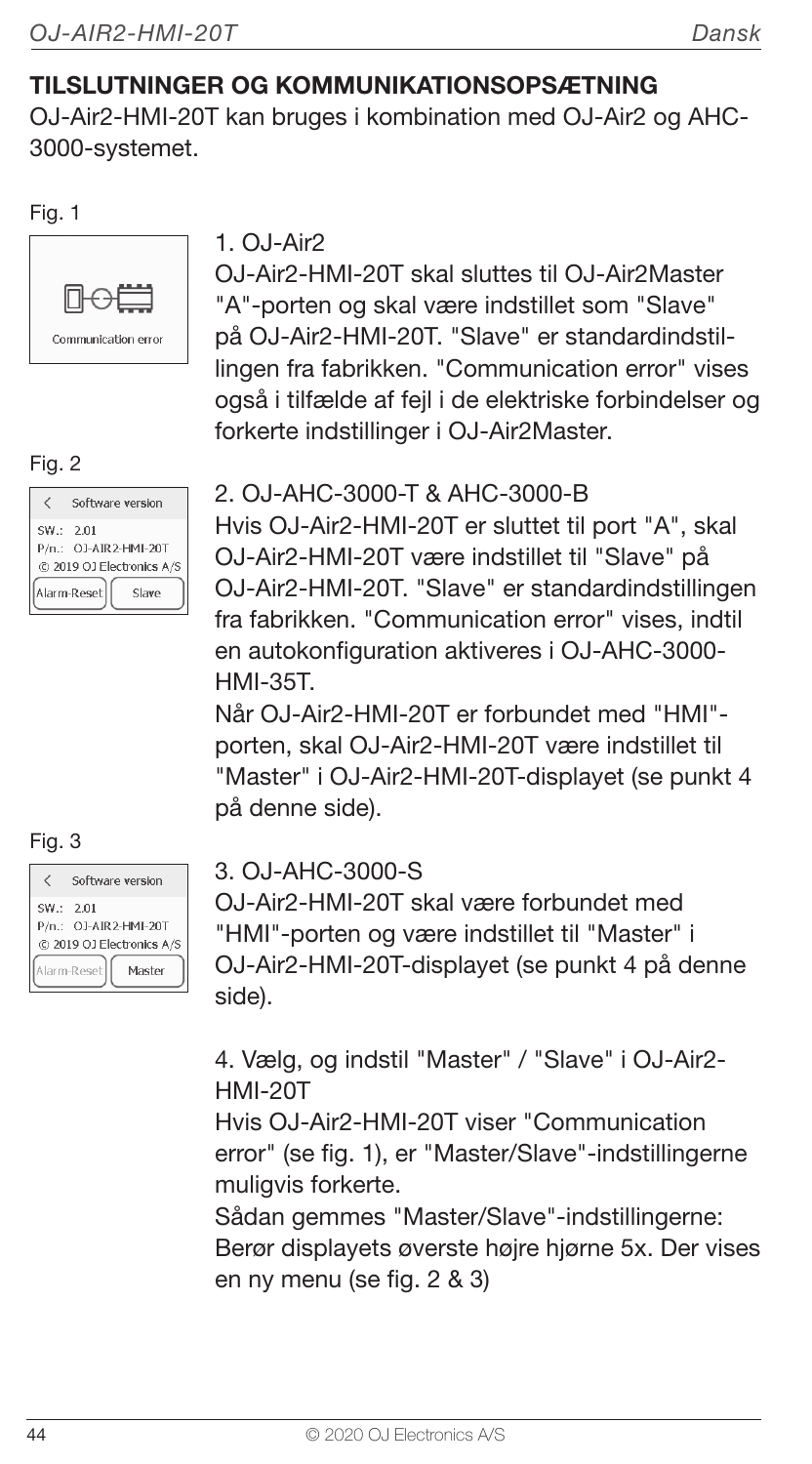Fig. 4



5. Alarmunderretning

For aktive alarmer begynder en blå eller rød klokke at blinke i OJ-Air2-HMI-20T.

- En blinkende blå klokke indikerer en aktiv "B"-alarm (se fig. 4)
- En blinkende røde klokke indikerer en aktiv "A"-alarm. (se fig. 4)

#### Nulstil alarm:

Alarmer kan kun nulstilles fra OJ-Air2-HMI-20T, når OJ-Air2-HMI-20T er i "Master"-tilstand. Berør displayets øverste højre hjørne 5 x på OJ-Air2-HMI-20T. Der vises en ny menu (se fig. 2).

Tryk på knappen "Alarm-Reset" for at nulstille alle aktive alarmer.

Det er ikke muligt at nulstille alarmer fra OJ-Air2-HMI-20T, når OJ-Air2-HMI-20T er i "Slave"-tilstand (se fig. 3).

Fra OJ-AHC-3000-HMI-35T kan du nulstille alarmer og udlæse den specifikke alarmtekst og alarmnummeret.

#### Setpunkt og aktuel temperatur

På OJ-Air2-HMI-20T-displayet kan du ændre driftstilstand, udlæse den aktuelle temperatur og ændre setpunkt for rumtemperaturen ved hjælp af op- og ned-pilene (se fig. 4).

Temperaturregulering skal være indstillet til "Konstant rum", for at op- og ned-pilesymbolerne aktiveres.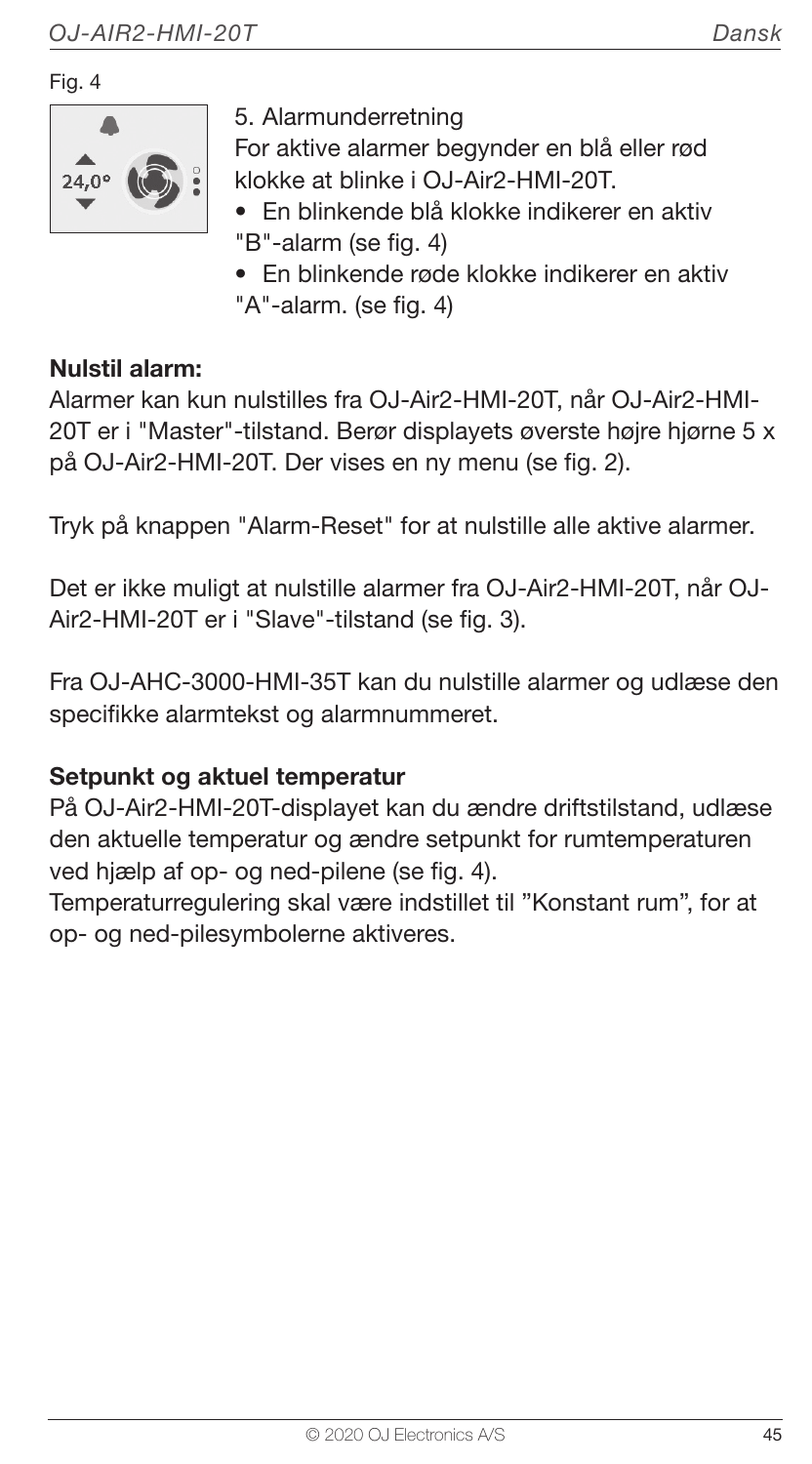## VENTILATORHASTIGHED

Brugeren kan vælge mellem 4 til 5 prædefinerede ventilatorhastigheder. Tryk på ventilatorsymbolet for at skifte mellem hastighederne.





AHU vil følge et prædefineret program som konfigureret i OJ Air2 Master.



Stop tilstand AHU vil standse ventilation.

## **TEMPERATUR**

Brugeren kan ændre temperatur op eller ned inden for et fast defineret område. Tryk på Op eller Ned symbolet for at indstille temperaturen.

Bemærk: Temperatursymbolerne er kun synlige, når OJ Air2 Master er konfigureret til at styre på rumtemperaturen.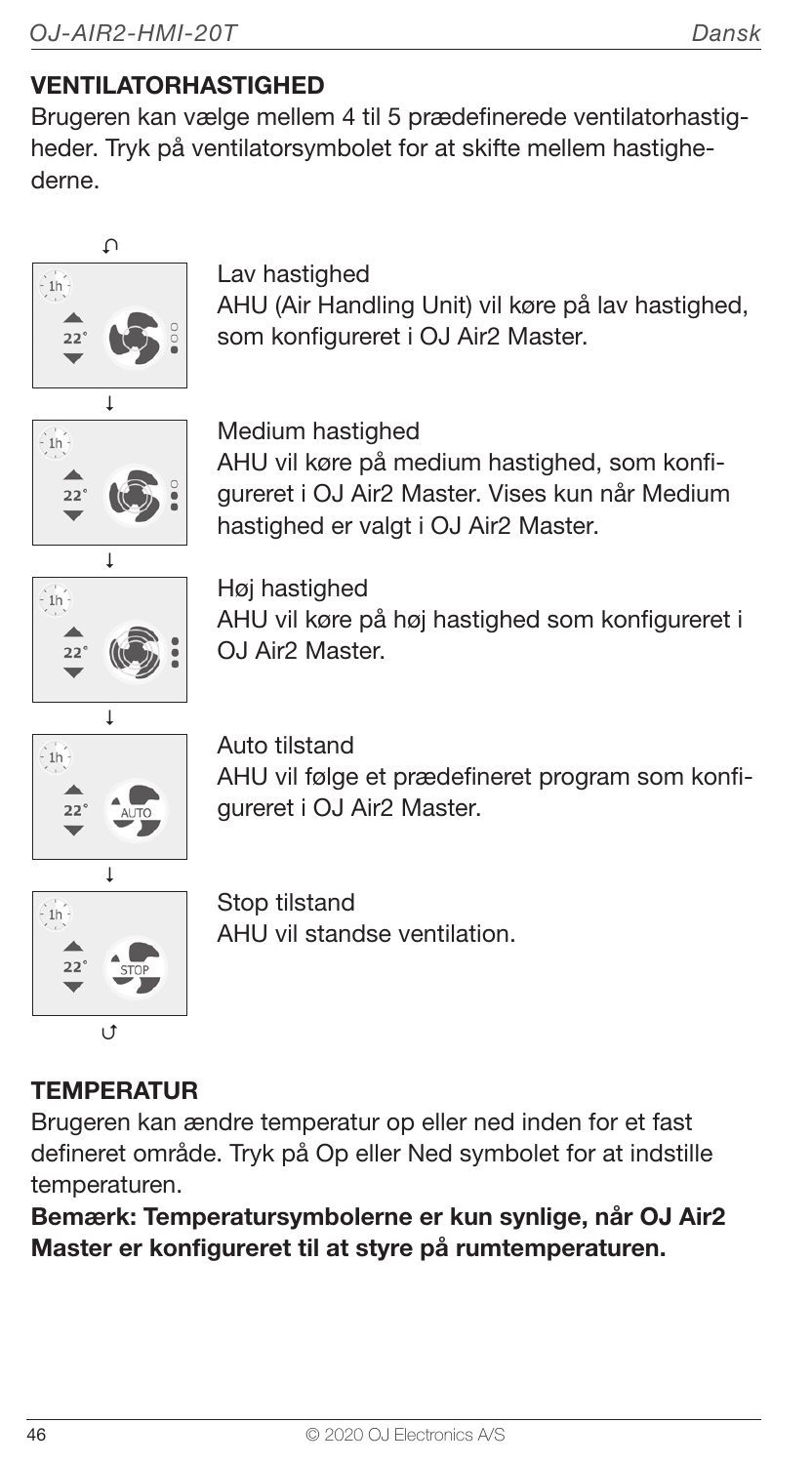## MIDI FRTIDIG HØJ HASTIGHED

Hvis brugeren ønsker øget komfort, kan man sætte AHU midlertidigt i høj hastighed ved at trykke på 1h (1 time) symbolet i øverste venstre hjørne.



#### 1 time

Hvis man trykker en gang på 1h symbolet, sættes AHU i høj hastighed i en time. Efter endt tid vil AHU gå tilbage til normal drift.



#### 2 timer

Hvis man trykker en gang på den store ventilator, sættes AHU i høj hastighed i 2 timer. Efter endt tid vil AHU gå tilbage til normal drift.



#### 3 timer

Hvis man trykker en gang på den store ventilator, sættes AHU i høj hastighed i 3 timer. Efter endt tid vil AHU gå tilbage til normal drift.



#### 4 timer

Hvis man trykker en gang mere på den store ventilator, sættes AHU i høj hastighed i 4 timer. Efter endt tid vil AHU gå tilbage til normal drift.

Tiden starter automatisk efter 1 sekund uden brugeraktivitet. Tryk på det lille ventilatorsymbol for at vende tilbage til normal drift.

## **ALARMER**

Skærmen kan vise to forskellige alarmtyper.



#### Blå alarm

AHU kører stadig, men effektiviteten kan være nedsat. Der er behov for service.



#### Rød alarm

AHU kører IKKE. Der er opstået et problem, som kan forhindre sikker drift. Der er behov for service.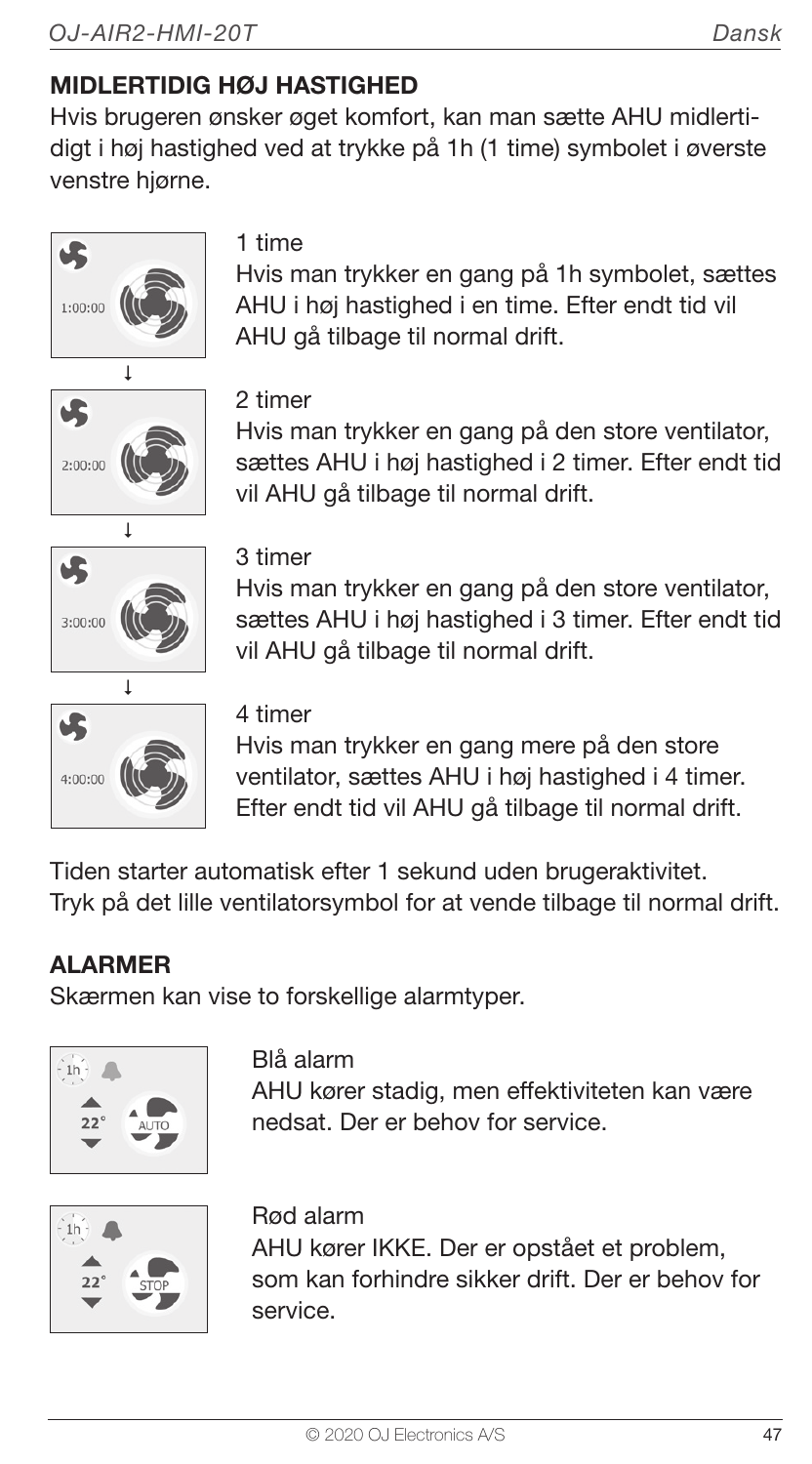#### INSTALLATION

HMI er designet til at blive monteret i en vægdåse. HMI bør monteres på væggen cirka 1,5 meter over gulvet, og på en måde hvor der altid er fri luftcirkulation omkring enheden. Træk, direkte sollys, eller indflydelse fra andre varmekilder bør undgås. Bagpladen er udstyret med flere skruehuller. Benyt venligst boreskabelon for bedste resultat; se fig. 7. Bagpladen skal fæstnes med minimum 2 skruer, spændt med et maksimum moment på 0,8 Nm.

#### MODBUS FORBINDELSE

HMI skal forbindes til OJ Air2 Master med et Modbus kabel. Modbus kablet forbindes til HMI med et RJ12 6P4 stik eller med 4 enkelte ledninger. Der er ingen forskel i egenskaber eller funktionalitet, hvad enten der bruges RJ12 eller enkelte ledninger.

#### Modbus RJ12 6P4C

Modbus kablet kan forbindes mellem OJ Air2 Master RJ12 port RS485 A og RJ12 6P4C port på HMI; se fig. 3.

| <b>RJ12</b> | <b>Beskrivelse</b> |
|-------------|--------------------|
|             | +24V (valgfri)     |
| 2           | <b>GND</b>         |
| З           | Bus "B"            |
|             | Bus "A"            |
| 5           | $+24V$             |
|             | GND (valgfri)      |

#### Modbus skrueterminaler

Modbus kablet kan forbindes mellem OJ Air2 Master RJ12 port RS485 A de tilsvarende skrueteminaler på HMI; se. fig. 5 og 6.

| Ben        | <b>Beskrivelse</b>        |  |
|------------|---------------------------|--|
| $+24$      | +24V forsyning for Modbus |  |
| <b>GND</b> | GND                       |  |
| "Bus A"    | Bus A til Modbus data     |  |
| "Bus B"    | Bus B til Modbus data     |  |
| $+24V$ Out | +24V forsyning (< 500mA)  |  |
| $0-10V$ in | Bruges ikke               |  |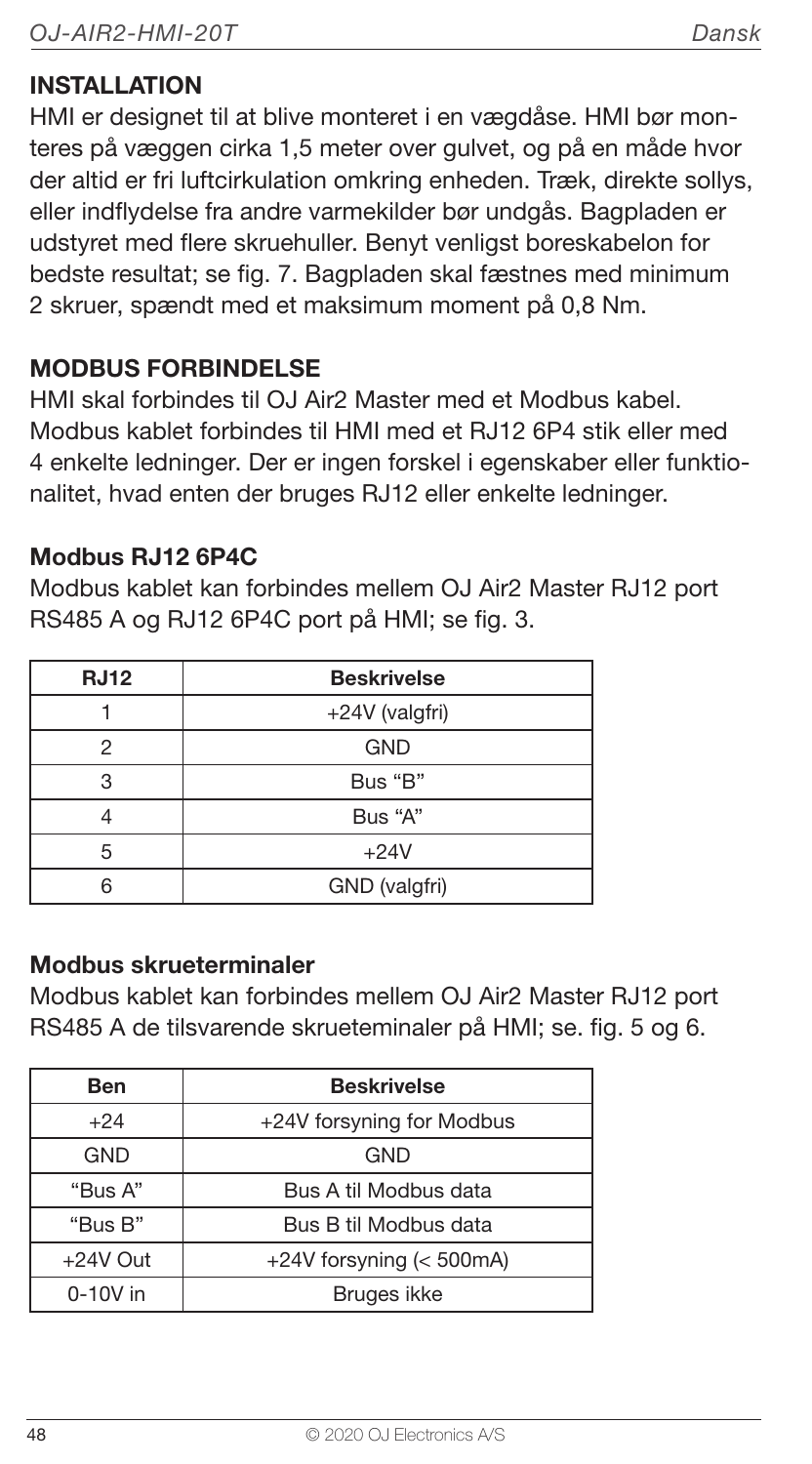| Forsyningsspænding 24VDC +/-10%                     |  |
|-----------------------------------------------------|--|
|                                                     |  |
|                                                     |  |
|                                                     |  |
| Kapslingsklasse IP21 (EN 60529)                     |  |
| Stik 1xRJ12 6P4C <sup>1</sup> , 10x skrueterminaler |  |
|                                                     |  |
|                                                     |  |
|                                                     |  |
| Standbystrømforbrug 500 mW                          |  |

\*1 6P6C kan også bruges

#### FEJLFINDING

| <b>Symptom</b>      | Arsag                 | <b>Handling</b>           |
|---------------------|-----------------------|---------------------------|
| Intet lys i display | OJ Air2 er ikke tændt | Tænd for OJ Air2          |
|                     |                       | Master                    |
|                     | Modbus kabel defekt   | Kontroller forbindelsen i |
|                     | (ben 2 og 5)          | begge ender af Modbus     |
|                     |                       | kablet                    |
| Kommunikationsfejl  | Modbus kabel defekt   | Kontroller forbindelsen i |
|                     | (ben $3$ og $4$ )     | begge ender af Modbus     |
|                     |                       | kablet                    |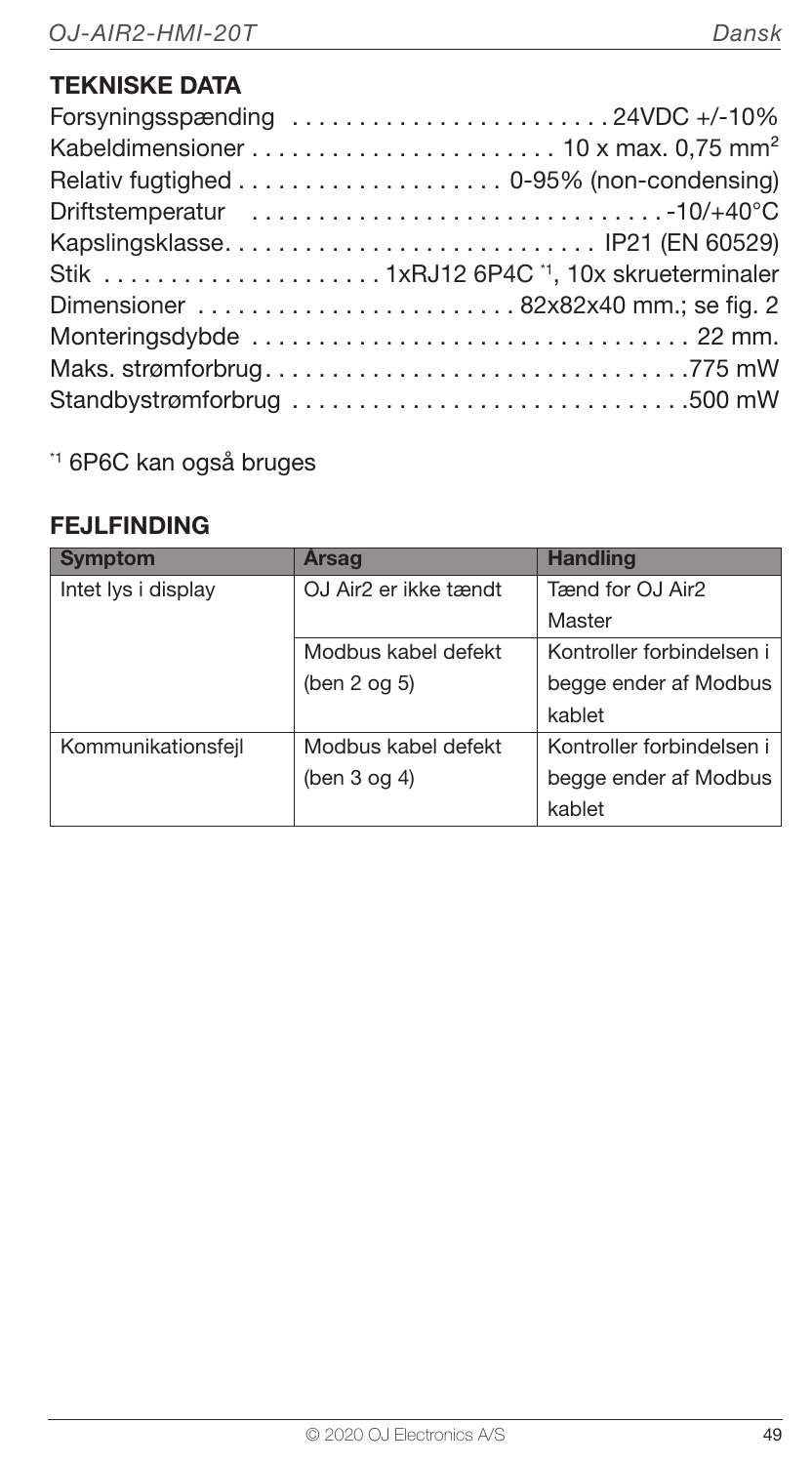## SERVICE OG VEDLIGEHOLDELSE

OJ-AIR2-HMI-20T indeholder ingen dele, der kræver service eller vedligeholdelse. Kontakt din leverandør i tilfælde af problemer.

#### BORTSKAFFELSE OG MILJØBESKYTTELSE

Beskyt miljøet ved at bortskaffe emballage i overensstemmelse med lokale regler for håndtering af affald.



Udstyr, som indeholder elektriske komponenter, må ikke bortskaffes som almindeligt husholdningsaffald. Det skal indsamles særskilt sammen med elektrisk og elektronisk affald i henhold til gældende lokale regler.

OJ påtager sig intet ansvar for mulige fejl i kataloger, brochurer og andet trykt materiale. OJ forbeholder sig ret til uden forudgående varsel at foretage ændringer i sine produkter, herunder i produkter, som allerede er i ordre, såfremt dette kan ske uden at ændre allerede aftalte specifikationer. Alle varemærker i dette materiale tilhører de respektive virksomheder. OJ og OJ logoet er varemærker tilhørende OJ Electronics A/S. Alle rettigheder forbeholdes.

#### CE MARKING

OJ Electronics A/S erklærer hermed, at produktet er i overensstemmelse med følgende direktiver fra Europa-Parlamentet:

- LVD Lavspændingsdirektivet
- EMC Elektromagnetisk kompatibilitet
- RoHS Begrænsning af anvendelsen af visse farlige stoffer i elektrisk og elektronisk udstyr
- WEEE Direktiv om affald af elektrisk og elektronisk udstyr

#### Benyttede standarder

EN 61000-6-2 og EN 61000-6-3 Elektromagnetisk kompatibilitet (EMC)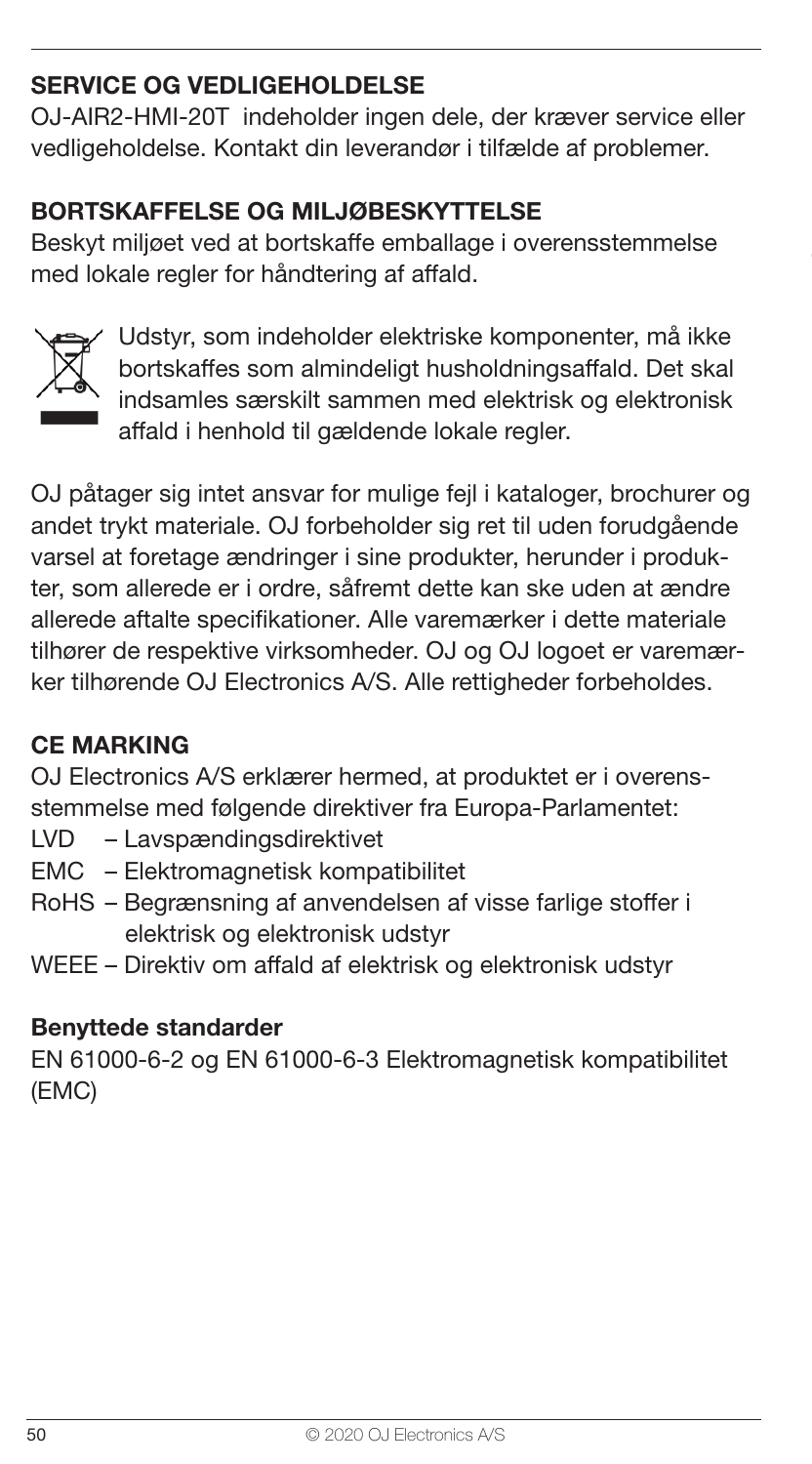

**Instrukcja** Polski

## WYKAZ RYSUNKÓW

Na końcu niniejszej instrukcji znajdują się następujące rysunki:

- Rys. 1: Zdejmowanie panelu przedniego
- Rys. 2: Widok ogólny zacisków śrubowych
- Rys. 3: Podłączanie Modbus przy użyciu RJ12 6P4C
- Rys. 4: Układ przewodów Modbus
- Rys. 5: Podłączanie Modbus przy użyciu zacisków śrubowych
- Rys. 6: RJ12 6P4C układ pinów
- Rys. 7: Szablon wiercenia

#### **WPROWADZENIE**

HMI to montowany w pomieszczeniu panel z ekranem dotykowym wyposażonym w wygodny interfejs graficzny, opracowany specjalnie do sterowania wentylacją. Panel komunikuje się z modułem OJ Air2™ Master za pośrednictwem interfejsu Modbus, zapewniając łatwą instalację, wysoką wygodę i niskie zużycie energii.

#### FUNKCJE

Podstawową funkcją panelu jest sterowanie prędkością wentylatora oraz temperaturą. Parametry te są dostępne z poziomu ekranu głównego. Jeśli włączony jest tryb uśpienia, należy nacisnąć ekran jeden raz, aby wejść do ekranu głównego.

Ekran główny zapewnia dostęp do podstawowych funkcji sterowania, takich jak prędkość wentylatora i temperatura. Jeśli jakiś alarm jest aktywowany, na wyświetlaczu pojawia się symbol małego dzwonka.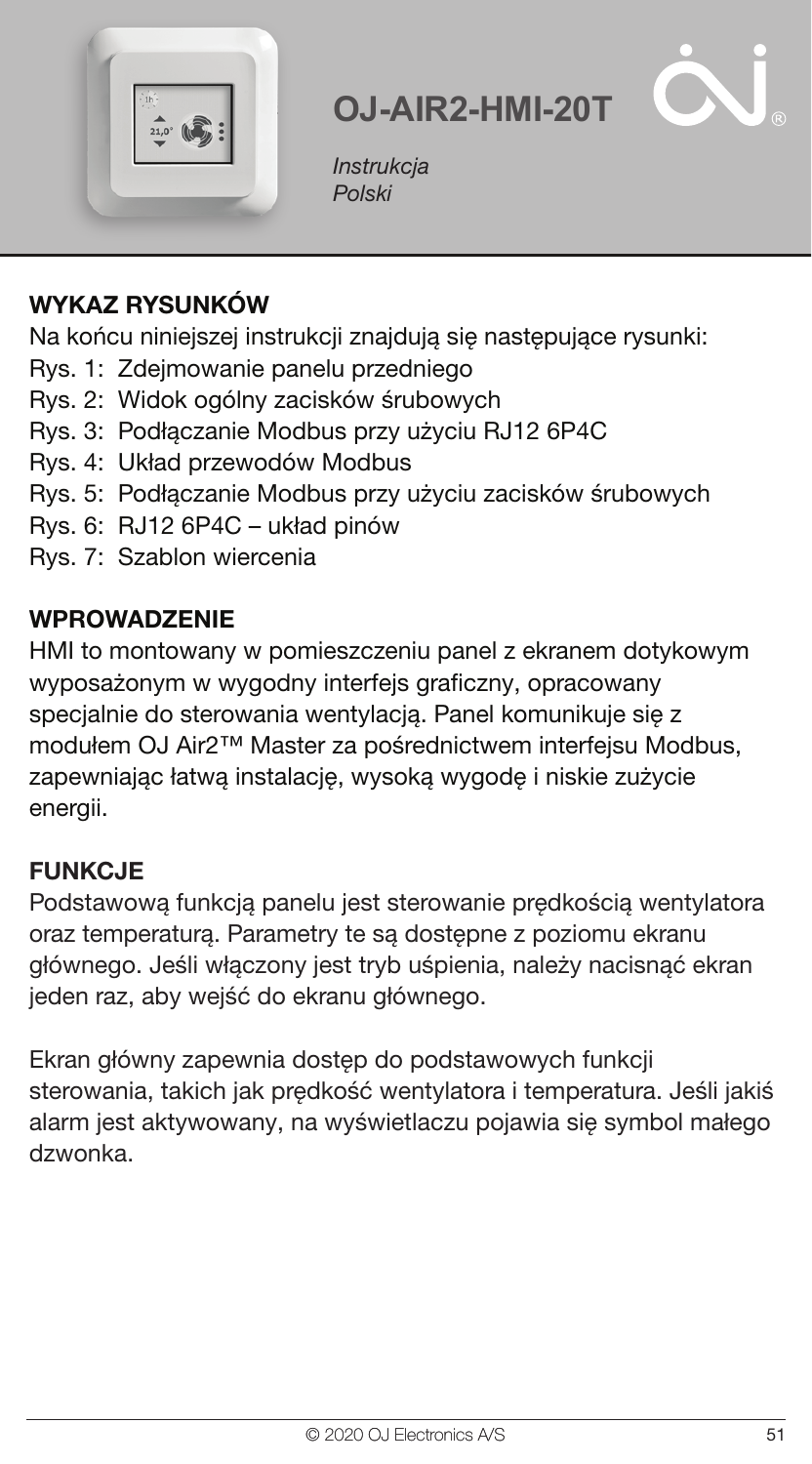## USTAWIENIA POŁACZEŃ I KOMUNIKACJI

Interfejs OJ-Air2-HMI-20T może być używany w połączeniu z systemami OJ-Air2 i AHC-3000.

#### Rys. 1



#### Rys. 2

|            | Software version                                                           |
|------------|----------------------------------------------------------------------------|
| SW .: 2.01 | P/n.: OJ-AIR2-HMI-20T<br>@ 2019 OJ Electronics A/S<br>Alarm-Reset<br>Slave |
|            |                                                                            |

#### Rys. 3

|            | Software version                                   |
|------------|----------------------------------------------------|
| SW .: 2.01 | P/n.: 0J-AIR2-HMI-20T<br>@ 2019 OJ Electronics A/S |
|            | Alarm-Reset<br>Masher                              |

#### 1. OJ-Air2

Interfejs OJ-Air2-HMI-20T musi być podłączony do gniazda "A" urządzenia OJ-Air2Master i ustawiony jako "Slave" w interfejsie OJ-Air2-HMI-20T. Ustawienie "Slave" jest domyślnym ustawieniem fabrycznym. W przypadku nieprawidłowego okablowania lub nieprawidłowych ustawień w urządzeniu OJ-Air2Master zostanie wyświetlony komunikat "Communication error".

#### 2. OJ-AHC-3000-T i AHC-3000-B

Kiedy interfejs OJ-Air2-HMI-20T jest podłączony do gniazda "A", musi być ustawiony jako "Slave" w interfeisie OJ-Air2-HMI-20T. Ustawienie "Slave" jest domyślnym ustawieniem fabrycznym. Do momentu włączenia konfiguracji automatycznej w interfejsie OJ-AHC-3000-HMI-35T wyświetlany jest komunikat "Communication error". Kiedy interfejs OJ-Air2-HMI-20T jest podłączony do gniazda "HMI", musi być ustawiony jako "Master" na ekranie interfejsu OJ-Air2-HMI-20T (patrz punkt 4 na tej stronie).

#### 3. OJ-AHC-3000-S

Interfejs OJ-Air2-HMI-20T musi być podłączony do gniazda "HMI" i ustawiony jako "Master" na ekranie interfejsu OJ-Air2-HMI-20T (patrz punkt 4 na tej stronie).

4. Wybór i ustawienie parametrów "Master"/ ..Slave" w interfejsie OJ-Air2-HMI-20T Jeżeli interfejs OJ-Air2-HMI-20T wyświetla komunikat "Communication error" (patrz rys. 1), ustawienia "Master"/"Slave" mogą być nieprawidłowe.

Aby zmienić ustawienia "Master"/"Slave", należy nacisnąć 5 razy prawy górny narożnik wyświetlacza. Pojawia się nowe menu (patrz rys. 2 i 3).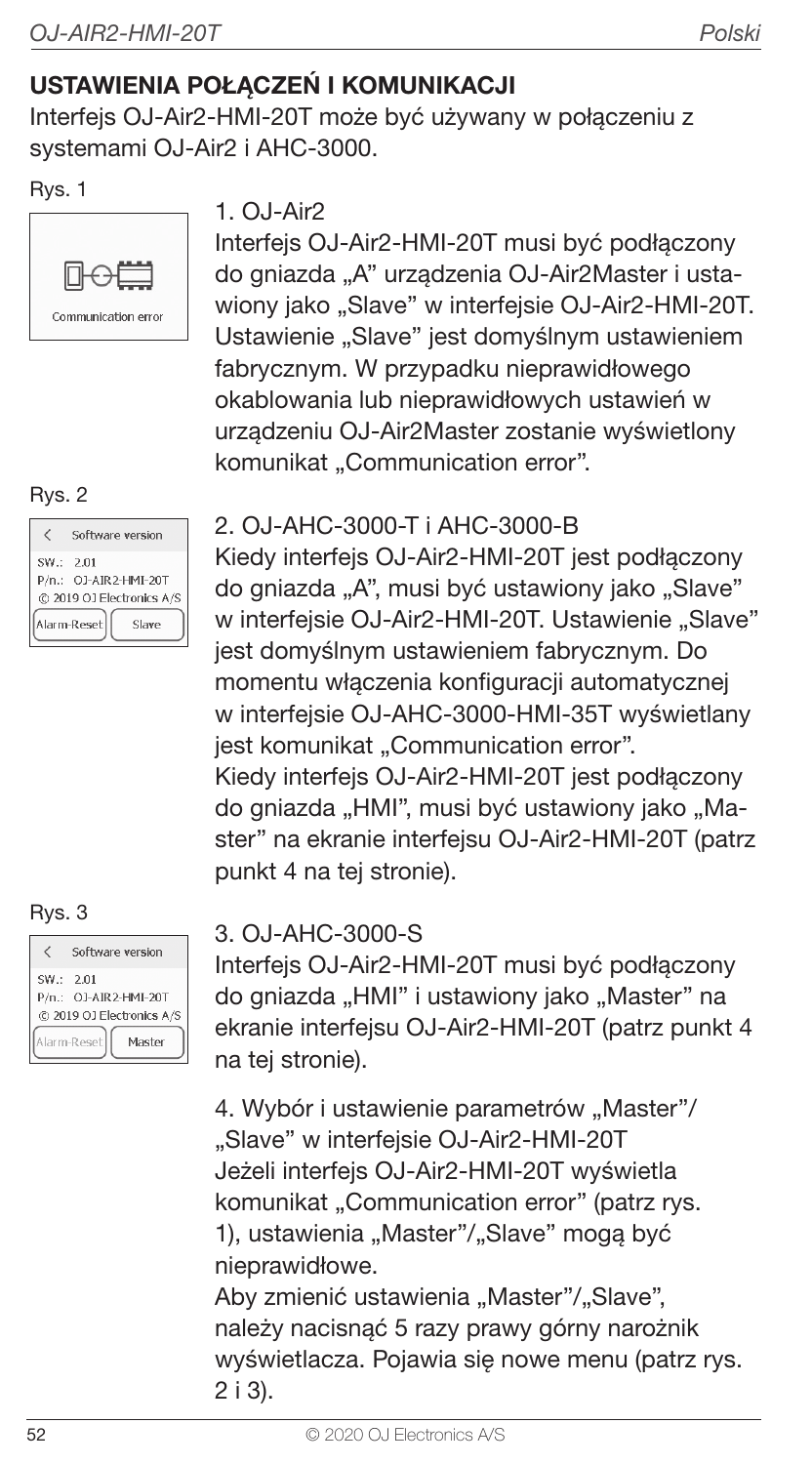#### RysFig. 4



5. Powiadomienia o alarmach

W przypadku aktywnych alarmów na ekranie interfejsu OJ-Air2-HMI-20T miga niebieski lub czerwony symbol dzwonka.

- Migający niebieski symbol dzwonka oznacza aktywny alarm "B" (patrz rys. 4).
- Migający czerwony symbol dzwonka oznacza aktywny alarm "A" (patrz rys. 4).

#### Resetowanie alarmów

Alarmy w interfejsie OJ-Air2-HMI-20T można zresetować tylko wtedy, kiedy interfejs OJ-Air2-HMI-20T znajduje się w trybie "Master". Nacisnąć 5 razy prawy górny narożnik wyświetlacza interfejsu OJ-Air2-HMI-20T. Pojawia się nowe menu (patrz rys. 2).

Aby zresetować wszystkie aktywne alarmy, należy nacisnąć przycisk "Alarm-Reset".

Alarmów w interfejsie OJ-Air2-HMI-20T nie można zresetować, kiedy interfejs OJ-Air2-HMI-20T znajduje się w trybie "Slave" (patrz rys. 3).

W interfejsie OJ-AHC-3000-HMI-35T można resetować alarmy oraz odczytywać tekst i numer konkretnego alarmu.

#### Temperatura zadana i bieżąca

Na wyświetlaczu interfejsu OJ-Air2-HMI-20T można zmieniać tryb działania, odczytywać temperaturę bieżącą oraz zmieniać zadaną temperaturę w pomieszczeniu, korzystając ze strzałek w górę i w dół (patrz rys. 4).

Aby symbole strzałek w górę i w dół stały się aktywne, tryb sterowania temperaturą musi być ustawiony jako "Stałe pomieszczeniee".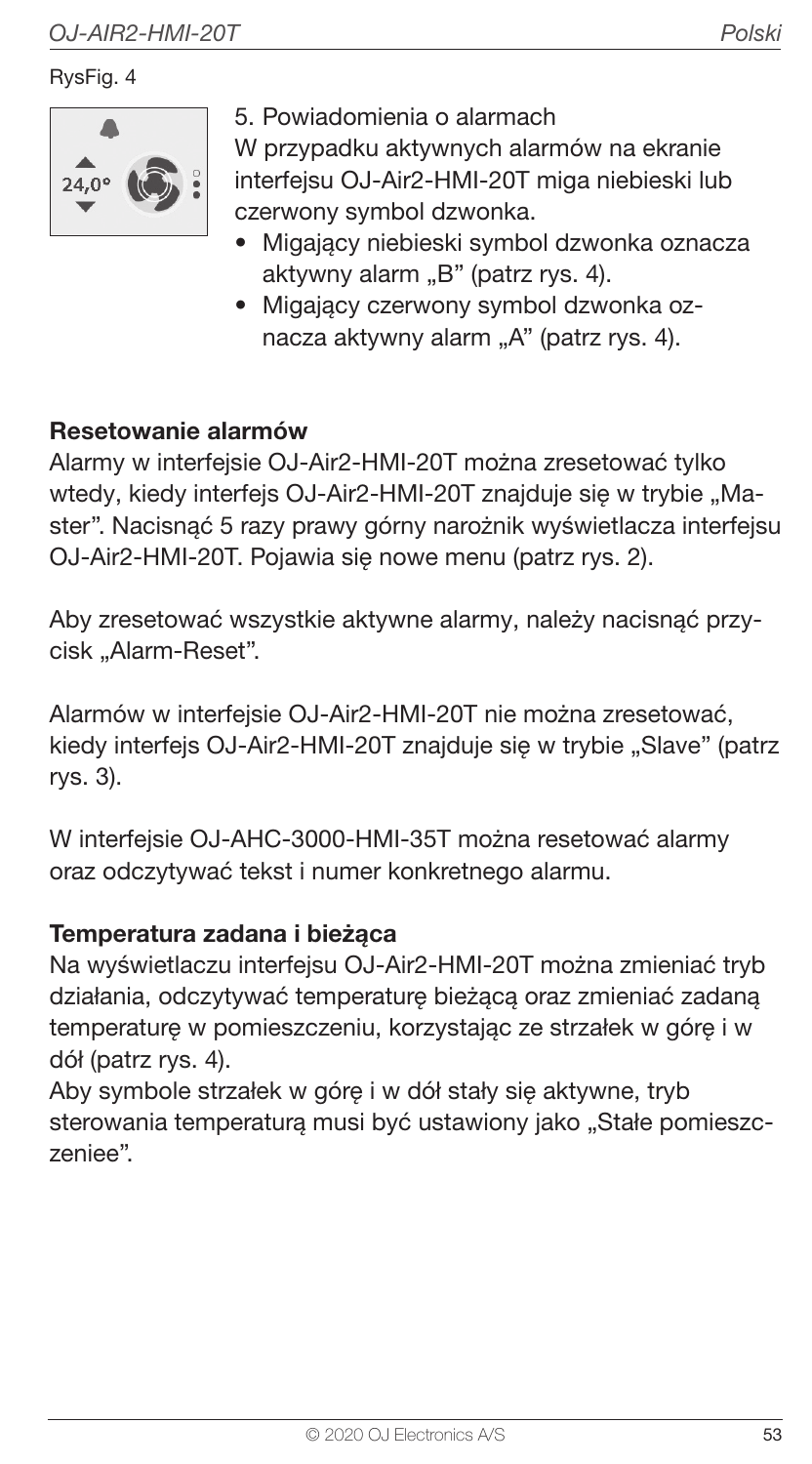## PRĘDKOŚĆ WENTYLATORA

Użytkownik może wybrać jedną z czterech lub pięciu zdefiniowanych prędkości. Aby zmienić tryb prędkości wentylatora, należy dotknąć ikony wentylatora.



### Prędkość niska

Centrala wentylacyjna (AHU – Air Handling Unit) pracuje na najniższej prędkości skonfigurowanej w module OJ Air2 Master.



Ï

Prędkość średnia

Centrala wentylacyjna (AHU) pracuje na średniej prędkości skonfigurowanej w module OJ Air2 Master. Wyświetla się tylko, jeśli prędkość średnia jest aktywowana w module OJ Air2 Master.



#### Predkość wysoka

Centrala wentylacyjna (AHU) pracuje na wysokiej prędkości skonfigurowanej w module OJ Air2 Master.



#### Tryb automatyczny

Centrala wentylacyjna (AHU) działa według zdefiniowanego harmonogramu skonfigurowanego w module OJ Air2 Master



Tryb zatrzymania Centrala wentylacyjna (AHU) zatrzymuje wentylator.

## **TEMPERATURA**

Użytkownik może obniżać i podnosić temperaturę w określonym zakresie. Temperaturę można ustawiać, dotykając strzałek w górę i w dół.

Uwaga: Ikony temperatury wyświetlane są tylko, gdy OJ Air2 Master ustawiony jest na sterowanie temperaturą w pomieszczeniu.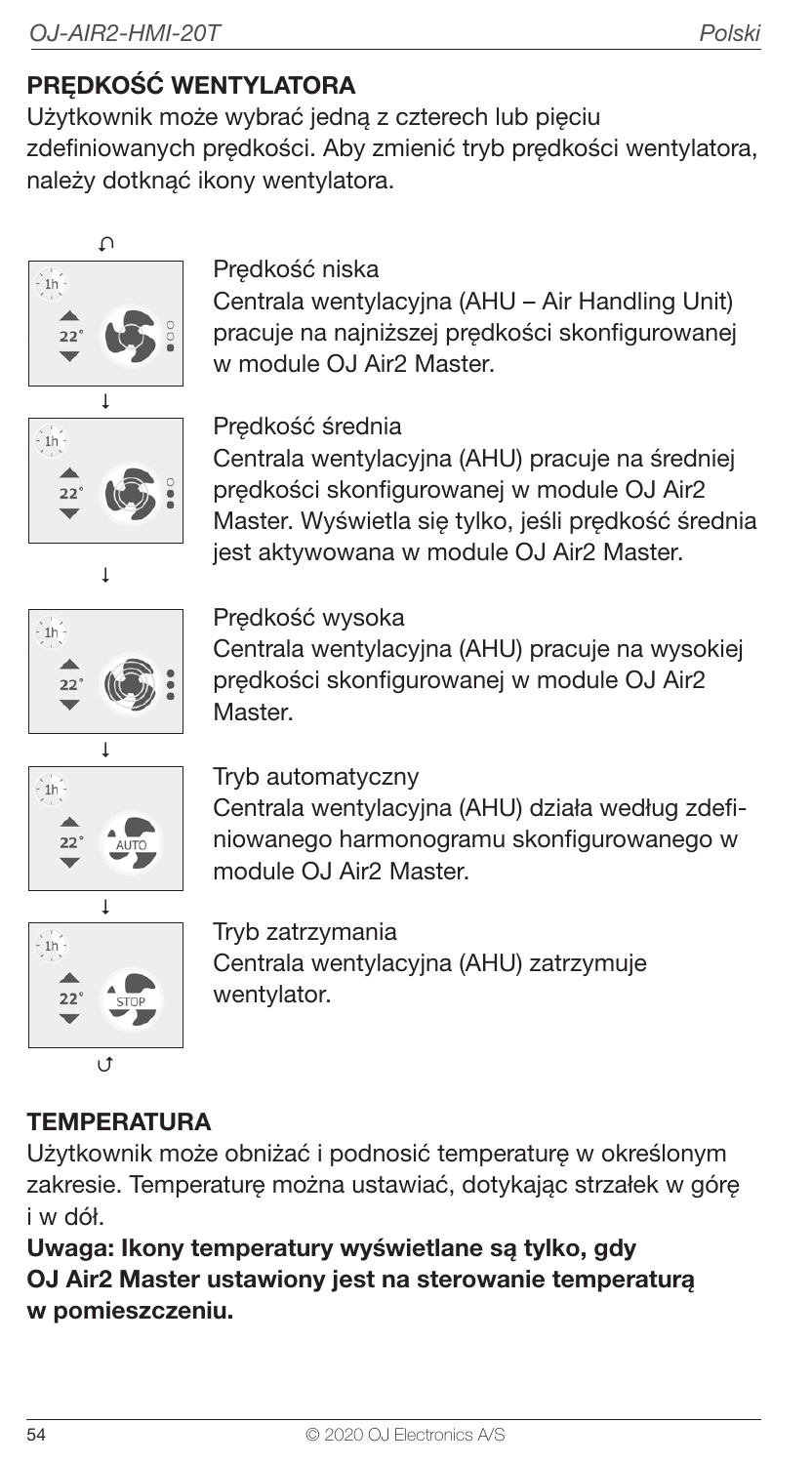## CZASOWE USTAWIENIE WYSOKIEJ PRĘDKOŚCI

Jeśli wentylator ma obracać się z wysoką prędkością przez krótki czas, należy nacisnąć ikonkę "1h" w lewym górnym rogu.









### 1 godzina

Dotknięcie ikony 1 raz ustawia wysoką prędkość AHU na okres 1 godziny. Po upływie tego czasu AHU przełącza się ponownie na tryb normalny.

#### 2 godziny

Dotknięcie ikony dużego wentylatora jeszcze raz ustawia wysoką prędkość AHU na okres 2 godzin. Po upływie tego czasu AHU przełącza się ponownie na tryb normalny.

#### 3 godziny

Dotknięcie ikony dużego wentylatora jeszcze raz ustawia wysoką prędkość AHU na okres 3 godzin. Po upływie tego czasu AHU przełącza się ponownie na tryb normalny.

#### 4 godziny

Dotknięcie ikony dużego wentylatora jeszcze raz ustawia wysoką prędkość AHU na okres 4 godzin. Po upływie tego czasu AHU przełącza się ponownie na tryb normalny.

Czasomierz uruchomi się po 1 sekundzie bez dalszych działań użytkownika.

Aby skasować czasowe ustawienie wysokiej prędkości, należy dotknąć małą ikonę wentylatora.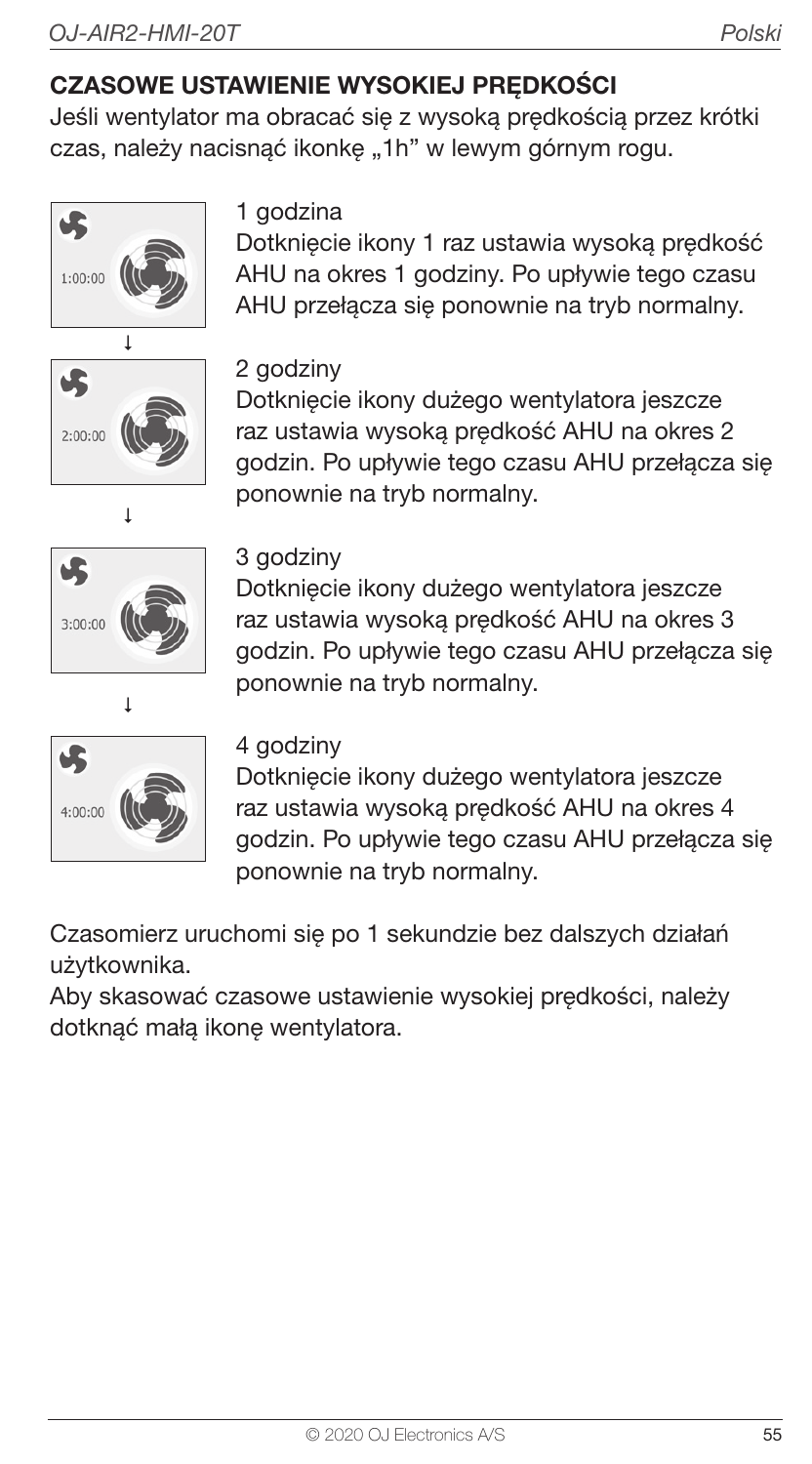## **ALARMY**

System wyświetla dwa rodzaje alarmów.





#### Alarm niebieski

Centrala wentylacyina (AHU) pracuje nadal, lecz wydajność może być obniżona. Konieczne jest przeprowadzenie serwisu.

Alarm czerwony Centrala wentylacyjna (AHU) NIE działa. Wystąpił problem, który może uniemożliwiać bezpieczne działanie. Konieczne jest przeprowadzenie serwisu.

## **MONTAŻ**

Moduł HMI jest przeznaczony do montowania w gnieździe ściennym. Moduł należy montować na ścianie na wysokości ok. 1,5 m nad podłogą w sposób zapewniający swobodny przepływ powietrza wokół niego. Należy unikać miejsc narażonych na działanie przeciągów, bezpośrednich promieni słonecznych i źródeł ciepła. W podstawie znajdują się otwory na śruby. Należy skorzystać z szablonu wiercenia, patrz rys. 7. Podstawę należy mocować co najmniej dwiema śrubami dokręconymi momentem o wartości maks. 0,8 Nm.

#### PODŁACZANIE MODBUS

HMI można podłączyć do modułu OJ Air2 Master przewodem Modbus. Przewód Modbus można podłączyć do HMI za pomocą złącza RJ12 6P4C lub czterech pojedynczych kabli. Użycie RJ12 6P4C lub zacisków śrubowych nie ma wpływu na funkcjonalność i właściwości urządzenia.

#### Wejście RJ12 6P4C w Modbus

Przewód Modbus podłącza się do portu RJ12 RS485 A w module OJ Air2 Master oraz portu RJ12 6P4C w module HMI, patrz rys. 3.

| <b>RJ12</b> | Opis               |  |
|-------------|--------------------|--|
|             | +24V (opcjonalnie) |  |
|             | <b>GND</b>         |  |
| з           | Szyna "B"          |  |
|             | Szyna "A"          |  |
| 5           | $+24V$             |  |
|             | GND (opcjonalnie)  |  |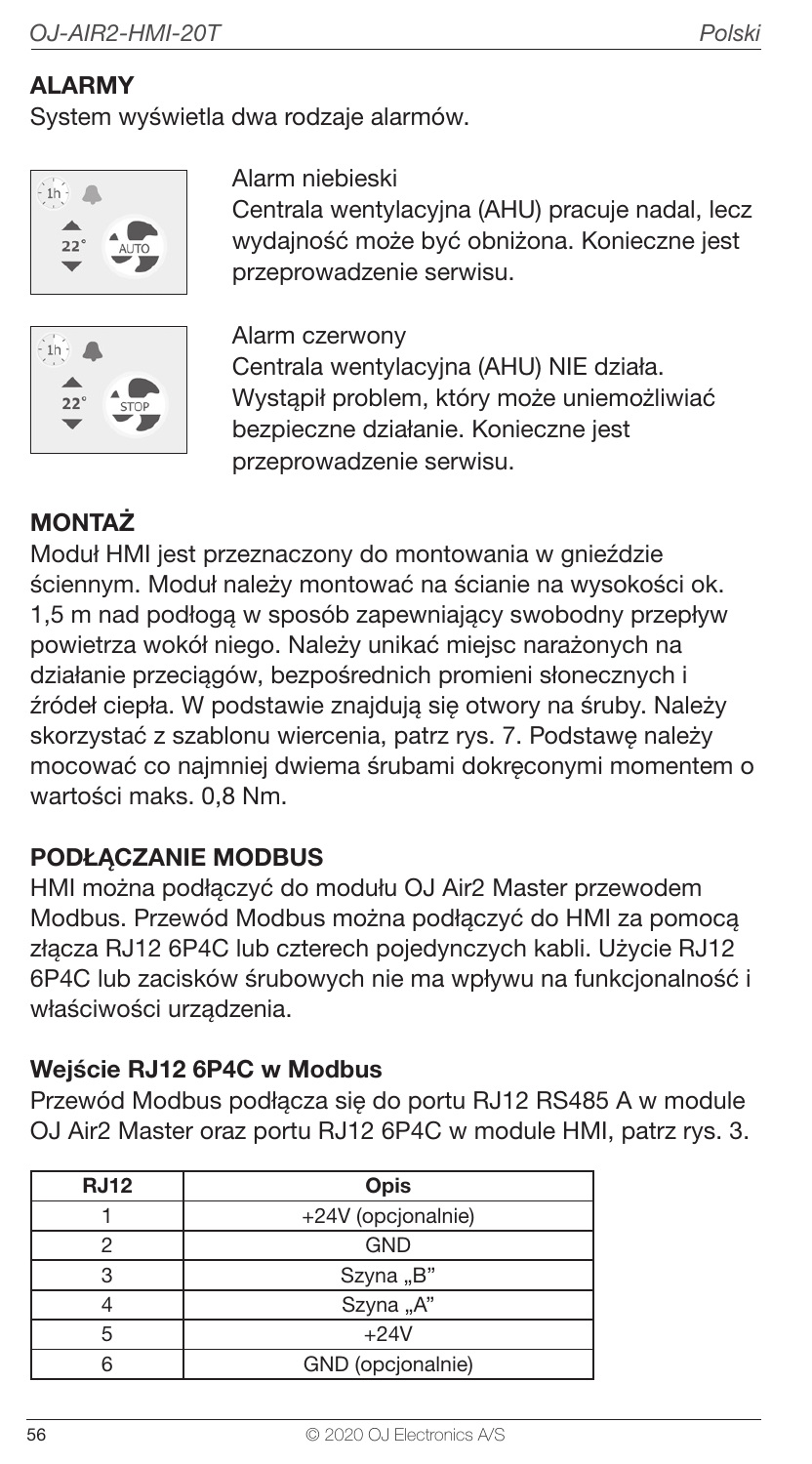#### Zaciski śrubowe w Modbus

Przewód Modbus można podłączyć do portu RJ12 RS485 A w module OJ Air2 Master oraz do odpowiadających mu zacisków śrubowych w module HMI, patrz rys. 5 i 6.

| <b>Tekst</b> | Opis                         |  |
|--------------|------------------------------|--|
| $+24$        | +24-Voltowe zasilanie Modbus |  |
| <b>GND</b>   | <b>GND</b>                   |  |
| "Bus A"      | Szyna A do Modbus            |  |
| "Bus B"      | Szyna B do Modbus            |  |
| +24V Out     | Zasilanie +24V (< $500mA$ )  |  |
| $0-10V$ in   | Nieużywany                   |  |

#### DANE TECHNICZNE

| Wymiary przewodu $\ldots \ldots \ldots \ldots \ldots \ldots$ 10 x maks. 0,75 mm <sup>2</sup>                 |  |
|--------------------------------------------------------------------------------------------------------------|--|
| Wilgotność względna  0-95% (bez kondensacji)                                                                 |  |
| Temperatura robocza $\ldots \ldots \ldots \ldots \ldots \ldots \ldots \ldots \ldots \ldots \ldots$ -10/+40°C |  |
| Klasa szczelności obudowy  IP21 (EN 60529)                                                                   |  |
| Podłączanie 1xRJ12 6P4C <sup>1</sup> , 10 x zaciski śrubowe                                                  |  |
| Wymiary82x82x40 mm; patrz rys. 2                                                                             |  |
|                                                                                                              |  |
|                                                                                                              |  |
|                                                                                                              |  |

\*1 dotyczy również 6P6C

#### USUWANIE USTEREK

| <b>Problem</b>     | Przyczyna              | <b>Działanie</b>           |
|--------------------|------------------------|----------------------------|
| Brak podświetlenia | Brak zasilania OJ Air2 | Właczyć zasilanie          |
| wyświetlacza       |                        | OJ Air <sub>2</sub> Master |
|                    | Uszkodzenie przewodu   | Sprawdzić połączenia       |
|                    | Modbus                 | na obu końcach             |
|                    | (pin 2 i 5)            | przewodu Modbus            |
| Bład komunikacji   | Uszkodzenie przewodu   | Sprawdzić połączenia       |
|                    | Modbus                 | na obu końcach             |
|                    | (pin $3 i 4$ )         | przewodu Modbus            |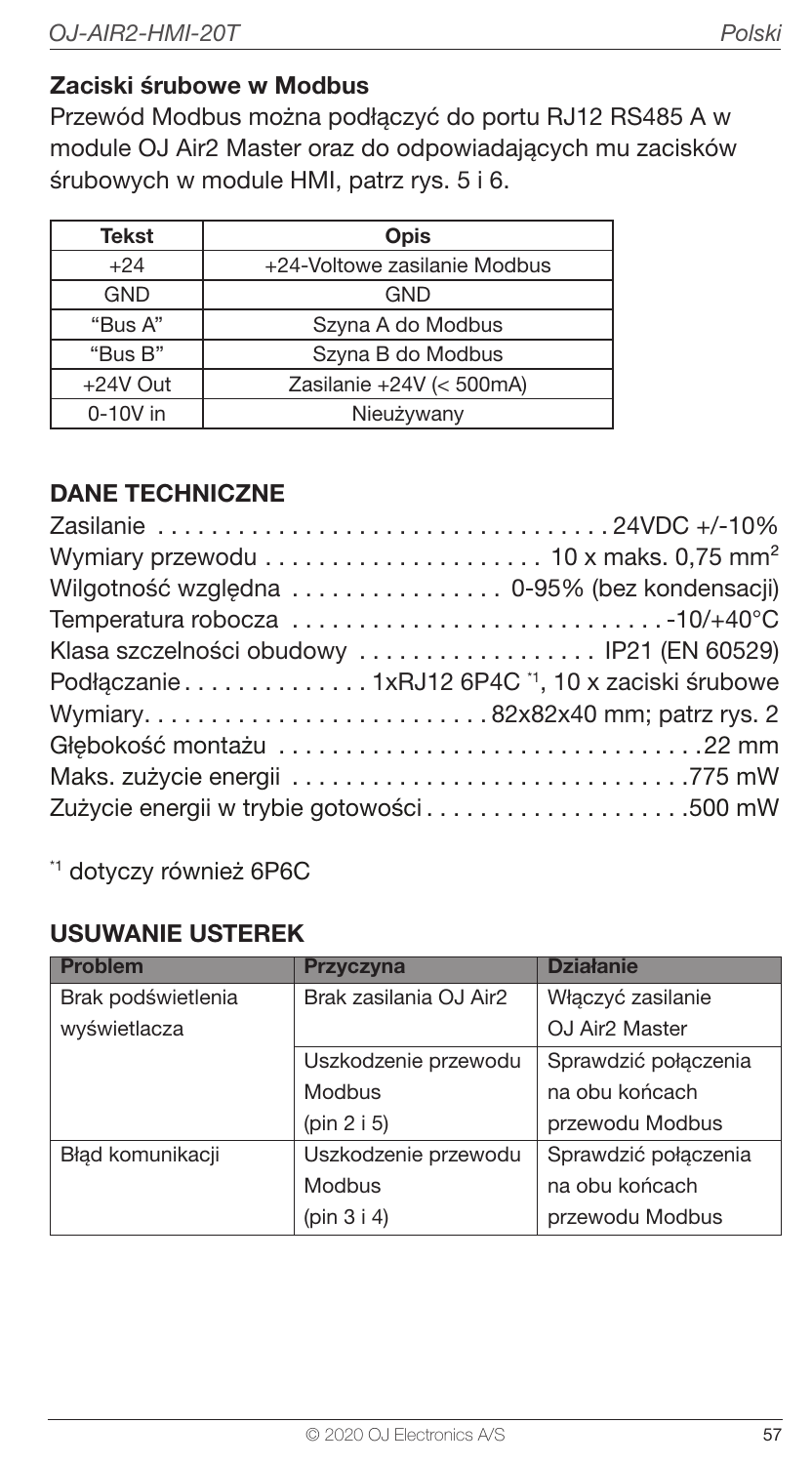## SERWIS I KONSERWACJA

Moduł HMI nie zawiera elementów wymagających serwisu lub konserwacji.

W razie jakichkolwiek problemów prosimy skontaktować się z dostawcą.

## UTYLIZACJA SPRZĘTU I OCHRONA ŚRODOWISKA

Aby chronić środowisko, należy utylizować opakowanie zgodnie z lokalnymi przepisami w zakresie postępowania z odpadami.



Sprzętu zawierającego elementy elektryczne nie można utylizować razem z odpadami z gospodarstw domowych. Należy segregować go osobno wraz z innymi odpadami elektrycznymi i elektronicznymi zgodnie z obowiązującymi przepisami miejscowymi.

OJ nie ponosi odpowiedzialności za ewentualne błędy w katalogach, broszurach i innych materiałach drukowanych. OJ zastrzega sobie prawo do wprowadzania zmian w swoich produktach bez uprzedniego powiadomienia, w tym w produktach już zamówionych, bez zmiany już uzgodnionych specyfikacji. Wszystkie znaki towarowe w tym materiale są własnością dotyczących firm. OJ i logo OJ są znakami towarowymi OJ Electronics A/S. Wszelkie prawa zastrzeżone.

#### ZNAKOWANIE CE

OJ Electronics A/S deklaruje niniejszym, że produkt jest zgodny z postanowieniami następujących dyrektyw Parlamentu Europejskiego:

- LVD Dyrektywa niskonapięciowa
- EMC Dyrektywa kompatybilności elektromagnetycznej
- RoHS Ograniczenia stosowania niektórych niebezpiecznych substancii
- WEEE Dyrektywa dotycząca utylizacji odpadów elektrycznych i elektronicznych

#### Zastosowane normy

EN 61000-6-2 i EN 61000-6-3 w zakresie kompatybilności elektromagnetycznej (EMC).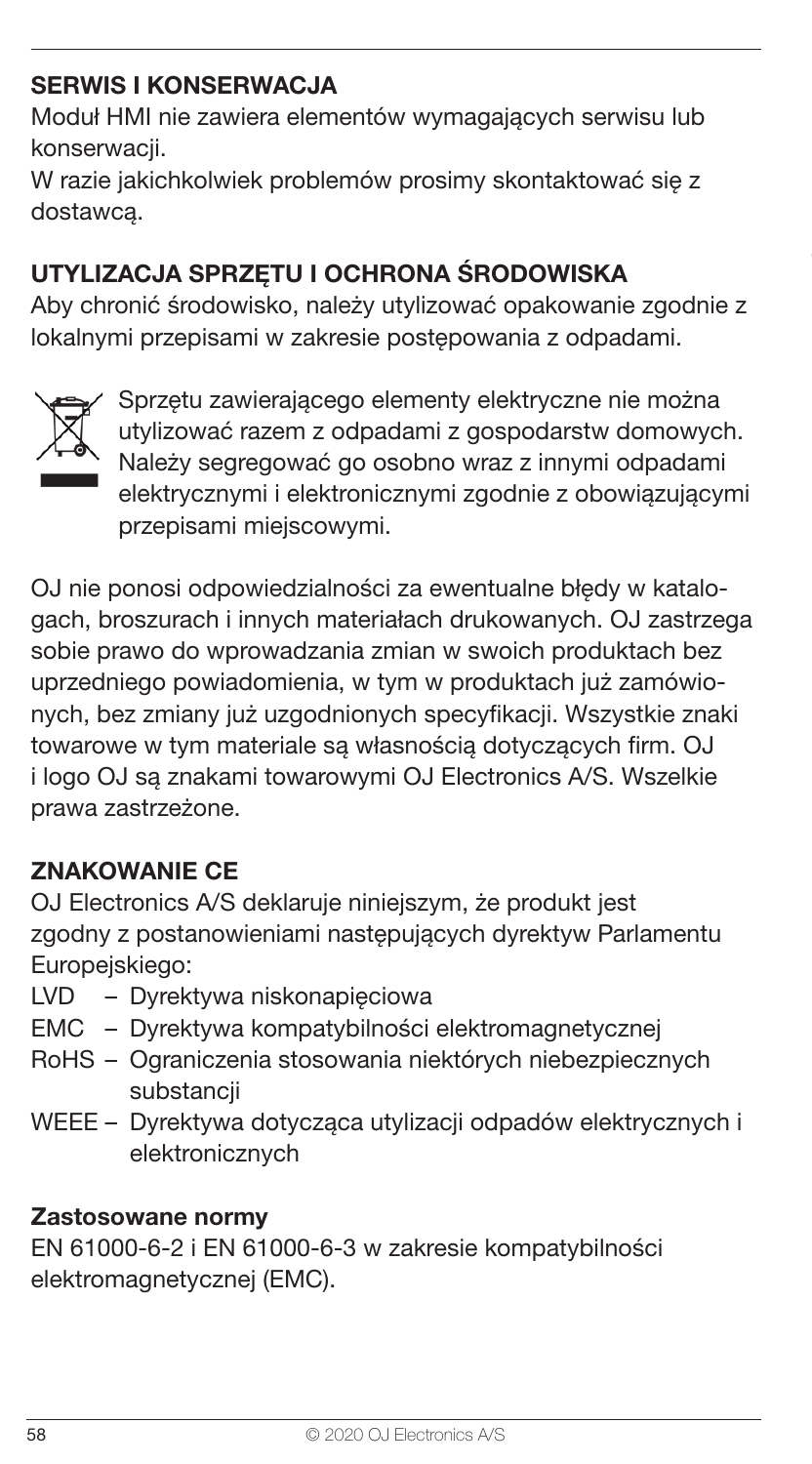



Инструкция Русский

#### ПЕРЕЧЕНЬ РИСУНКОВ

В конце этой инструкции приведены следующие рисунки:

- Рис. 1. Снятие передней панели
- Рис. 2. Общий вид терминала
- Рис. 3. Подключение Modbus с помощью RJ12 6P4C
- Рис. 4. Схема расположения кабелей Modbus
- Рис. 5. Подключение Modbus с помощью винтовых зажимов
- Рис. 6. Расположение выводов RJ12 6P4C
- Рис. 7. Шаблон для сверления отверстий

#### ВВЕДЕНИЕ

ЧМИ представляет собой сенсорную панель для помещения с удобным графическим интерфейсом, специально разработанным для управления вентиляцией. Панель обменивается данными с главным модулем OJ Air2™ посредством интерфейса Modbus и характеризуется простой установкой, удобством и низким энергопотреблением.

#### **ФУНКЦИИ**

Основной функцией панели является управление скоростью вентилятора и температурой. Доступ к этим функциям осуществляется через главный экран. Если активен спящий режим, нажмите на экран один раз для перехода на главный экран.

С главного экрана можно получить доступ к основным функциям управления, таким как скорость вентилятора и температура. Если активна сигнализация, на дисплее появится маленький значок звонка.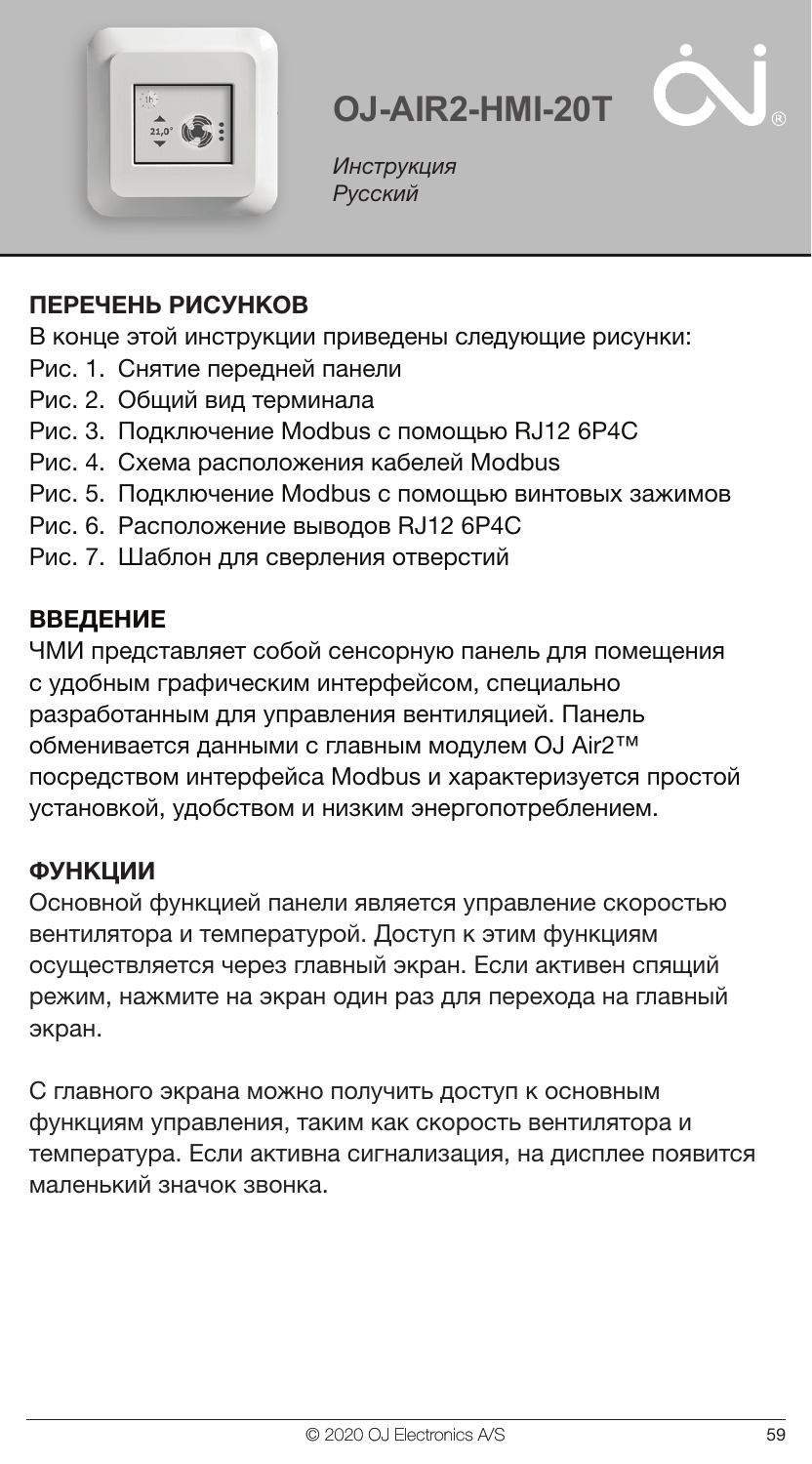## НАСТРОЙКА ПОДКЛЮЧЕНИЙ И СВЯЗИ

OJ-Air2-HMI-20T можно использовать в сочетании с системой O.I-Air2 и AHC-3000

#### Рис. 1



# $1.0.1-Air2$

OJ-Air2-HMI-20T необходимо подключить к порту «A» OJ-Air2Master, а затем настроить устройство OJ-Air2-HMI-20T как «Slave» (Подчиненное устройство). «Slave» (Подчиненное устройство) — это значение настройки по умолчанию, которое задается на заводе-изготовителе. В случае ошибок при подключении проводки или неправильной настройке OJ-Air2Master также отображается сообщение «Communication error» (Ошибка связи).

#### Рис Fig. 2

|                           | Software version      |  |
|---------------------------|-----------------------|--|
| SW .: 2.01                | P/n.: OJ-AIR2-HMI-20T |  |
| @ 2019 OJ Electronics A/S |                       |  |
| Alarm-Reset<br>Slave      |                       |  |

#### Рис 3

|                           | Software version |  |
|---------------------------|------------------|--|
| SW: 2.01                  |                  |  |
| $P/n$ .:                  | OJ-AIR2-HMI-20T  |  |
| @ 2019 OJ Electronics A/S |                  |  |
| Alarm-Reset<br>Masher     |                  |  |

### 2. OJ-AHC-3000-T и AHC-3000-B

Если устройство OJ-Air2-HMI-20T подключено к порту «A», то на OJ-Air2-HMI-20T нужно задать значение «Slave» (Подчиненное устройство) для OJ-Air2-HMI-20T. «Slave» (Подчиненное устройство) — это значение настройки по умолчанию, которое задается на заводе-изготовителе. Сообщение «Communication error» (Ошибка связи) будет отображаться до тех пор, пока не будет активирована автоматическая конфигурация для OJ-AHC-3000-HMI-35T.

Если устройство OJ-Air2-HMI-20T подключено к порту «HMI» (ЧМИ), то на дисплее OJ-Air2- HMI-20T нужно задать «Master» (Главное устройство) для OJ-Air2-HMI-20T (см. п. 4 на этой странице).

#### 3. OJ-AHC-3000-S

Устройство OJ-Air2-HMI-20T должно быть подключено к порту «HMI» (ЧМИ), и на дисплее OJ-Air2-HMI-20T должно быть задано «Master» (Главное устройство) (см. п. 4 на этой странице).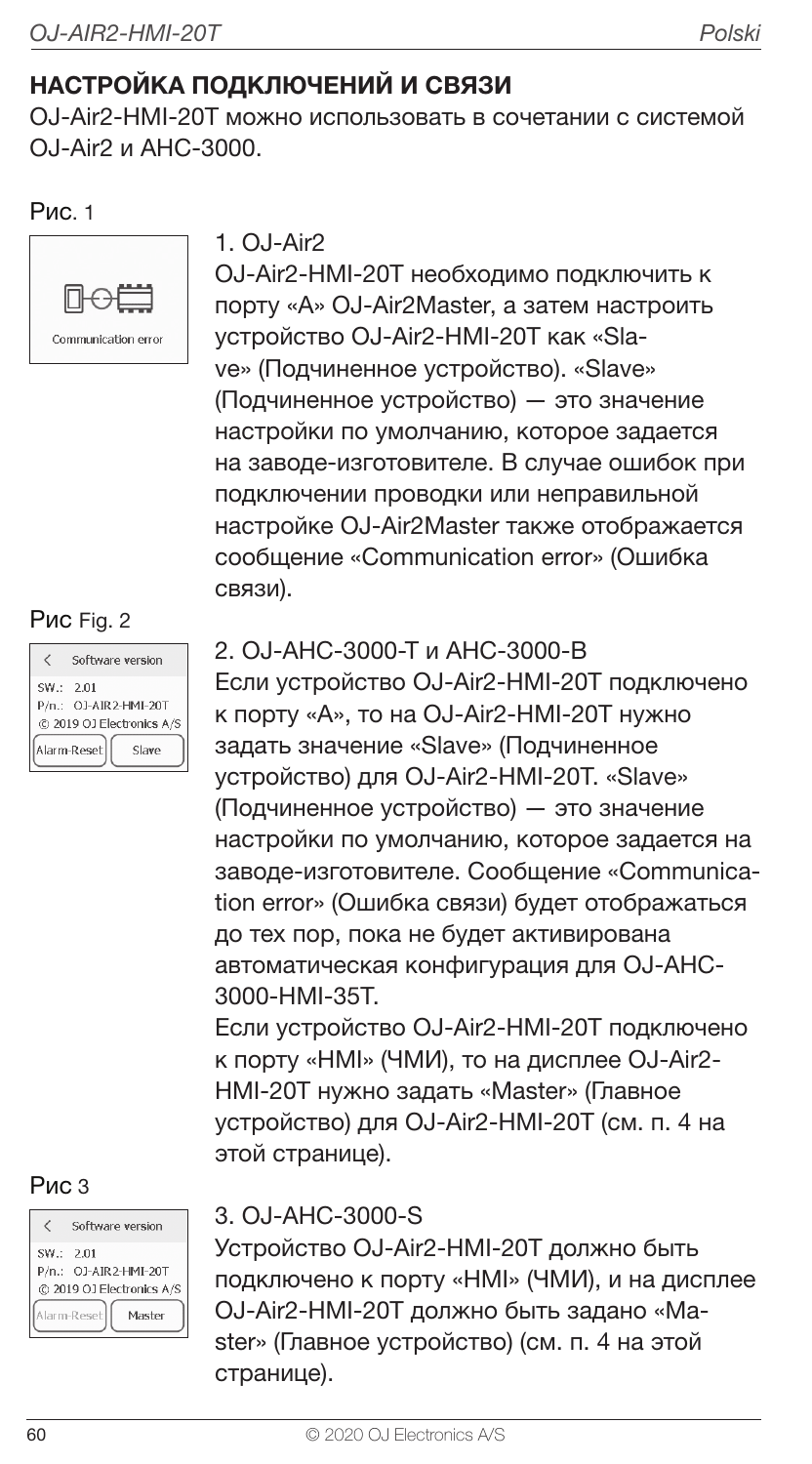4. Выбор и настройка «Master» (Главное устройство) / «Slave» (Подчиненное устройство) для OJ-Air2-HMI-20T Если на дисплее OJ-Air2-HMI-20T отображается сообщение «Communication error» (Ошибка связи) (см. рис. 1), возможно, в настройке «Master» (Главное устройство) / «Slave» (Подчиненное устройство) выбрано неправильное значение. Для изменения настройки «Master» (Главное устройство) / «Slave» (Подчиненное устройство): нажмите 5 раз на верхний правый угол дисплея. Откроется новое меню (см. рис. 2 и 3).





5. Уведомления о сигналах тревоги При появлении активных сигналов тревоги на OJ-Air2-HMI-20T начинает мигать значок синего или красного колокольчика.

- Мигающий синий колокольчик означает активный сигнал тревоги «B» (см. рис. 4).
- Мигающий красный колокольчик означает активный сигнал тревоги «A» (см. рис. 4).

#### Сброс сигнала тревоги

Сброс сигналов тревоги с устройства OJ-Air2-HMI-20T возможен только при условии, что OJ-Air2-HMI-20T находится в режиме главного устройства («Master»). Нажмите 5 раз на правый верхний угол дисплея OJ-Air2-HMI-20T. Откроется новое меню (см. рис. 2).

Нажмите кнопку «Alarm-Reset» (Сброс сигнала тревоги), чтобы сбросить все активные сигналы тревоги.

Если устройство OJ-Air2-HMI-20T находится в режиме подчиненного устройства («Slave», см. рис. 3), то сбросить сигналы тревоги с OJ-Air2-HMI-20T невозможно.

С устройства OJ-AHC-3000-HMI-35T можно производить сброс сигналов тревоги и считывать текст и номер конкретного сигнала тревоги.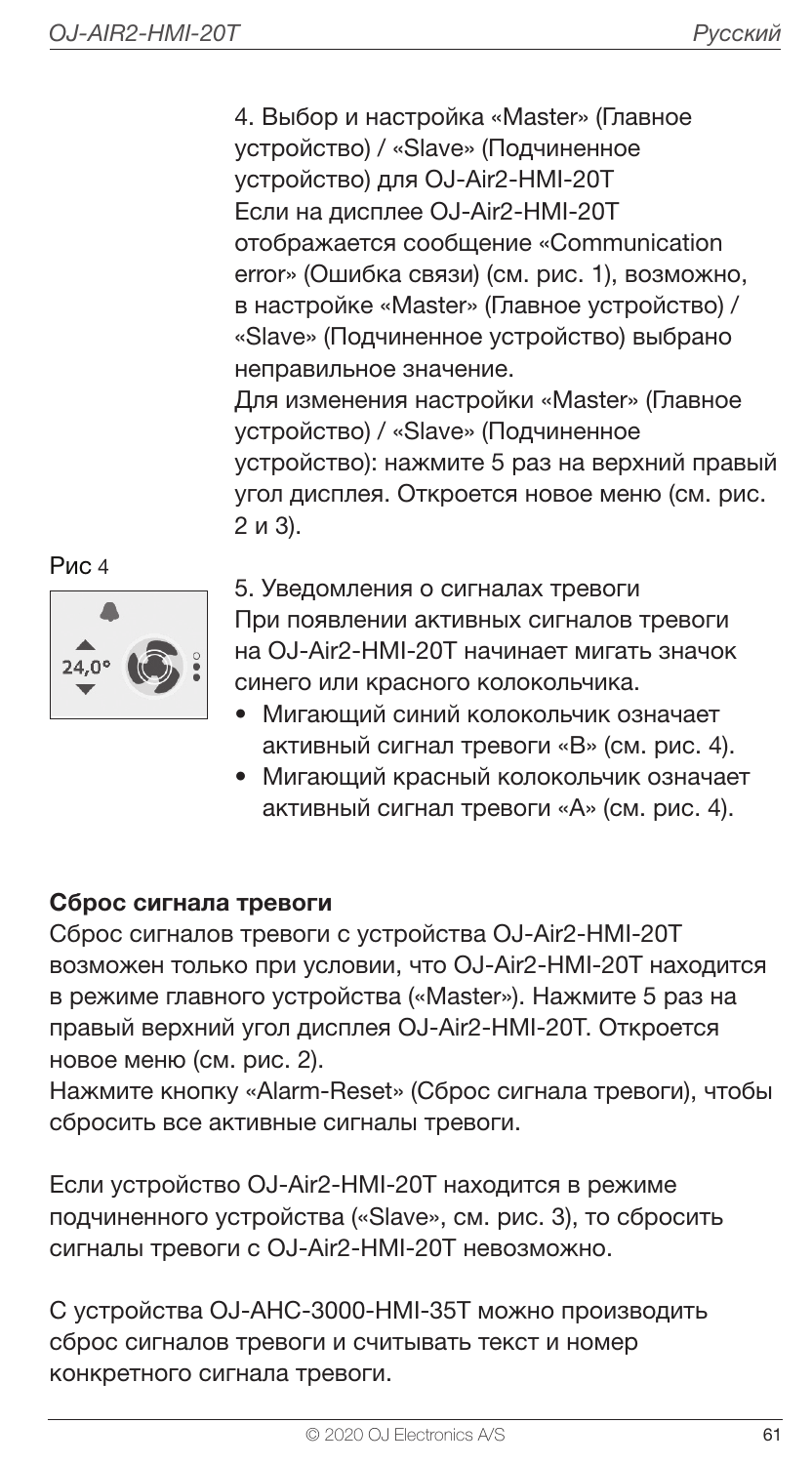#### Температура уставки и текущая температура

Дисплей OJ-Air2-HMI-20T позволяет изменять рабочий режим, считывать текущее значение температуры, а также изменять уставку температуры в помещении при помощи стрелок «вверх» и «вниз» (см. рис. 4).

Чтобы активировать символы стрелок «вверх» и «вниз», нужно выбрать режим управления температурой «Constant room» (Постоянный объем).

### СКОРОСТЬ ВЕНТИЛЯТОРА

Пользователь может выбрать от четырех до пяти заданных скоростей вентилятора. Нажмите значок вентилятора, чтобы изменить режим скорости вентилятора.



Низкая скорость

Установка подготовки воздуха (AHU) будет работать на низкой скорости, как настроено на главном модуле OJ Air2.



#### Средняя скорость

AHU будет работать на средней скорости, как настроено на главном модуле OJ Air2. Показывается только тогда, когда на главном модуле OJ Air2 активирована средняя скорость.



Высокая скорость

AHU будет работать на высокой скорости, как настроено на главном модуле OJ Air2.



Автоматический режим AHU будет следовать заданному графику, установленному на главном модуле OJ Air2.



U

Режим остановки AHU остановит вентилятор.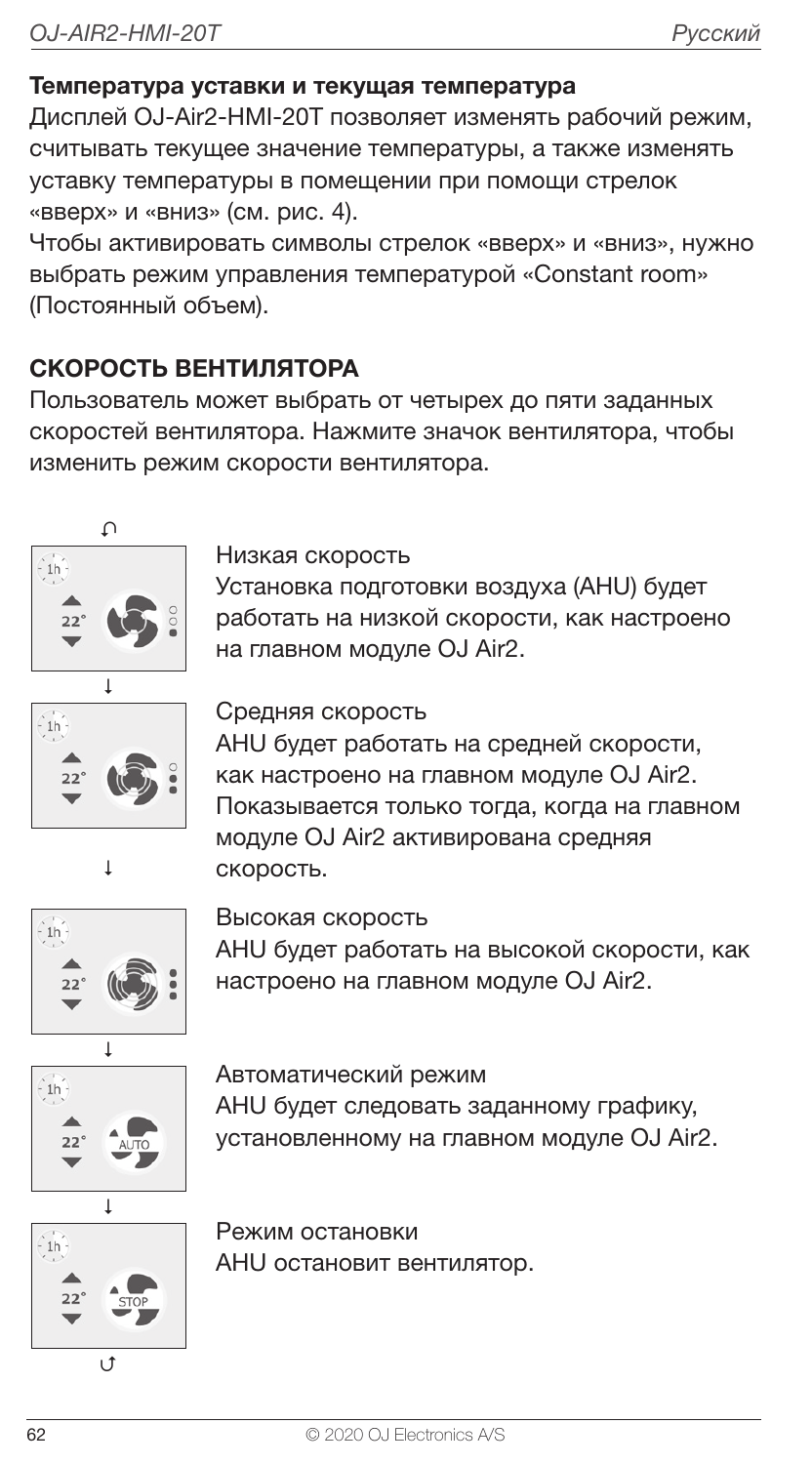## ТЕМПЕРАТУРА

Пользователь может изменить температуру в пределах предустановленного диапазона. Нажмите значки «Вверх» и «Вниз», чтобы установить температуру.

Примечание. Значки температуры показываются только тогда, когда главный модуль OJ Air2 настроен для контроля температуры в помещении.

## ВРЕМЕННАЯ ВЫСОКАЯ СКОРОСТЬ

Если вы хотите установить высокую скорость на короткое время, нажмите маленький значок 1h в верхнем левом углу.





#### 1 час

Одно нажатие значка переключает AHU на высокую скорость на 1 час. По окончании времени AHU снова переключится **в нормальный режим.** 

#### 2 часа

Еще одно нажатие большого значка вентилятора переключает AHU на высокую скорость на 2 часа. По окончании времени AHU снова переключится в нормальный режим.





## 3 часа

Еще одно нажатие большого значка вентилятора переключает AHU на высокую скорость на 3 часа. По окончании времени AHU снова переключится в нормальный режим.



#### 4 часа

Еще одно нажатие большого значка вентилятора переключает AHU на высокую скорость на 4 часа. По окончании времени AHU снова переключится в нормальный режим.

Через 1 секунду запустится таймер, не требуя никаких дальнейших команд пользователя.

Для отмены временной высокой скорости нажмите маленький значок вентилятора.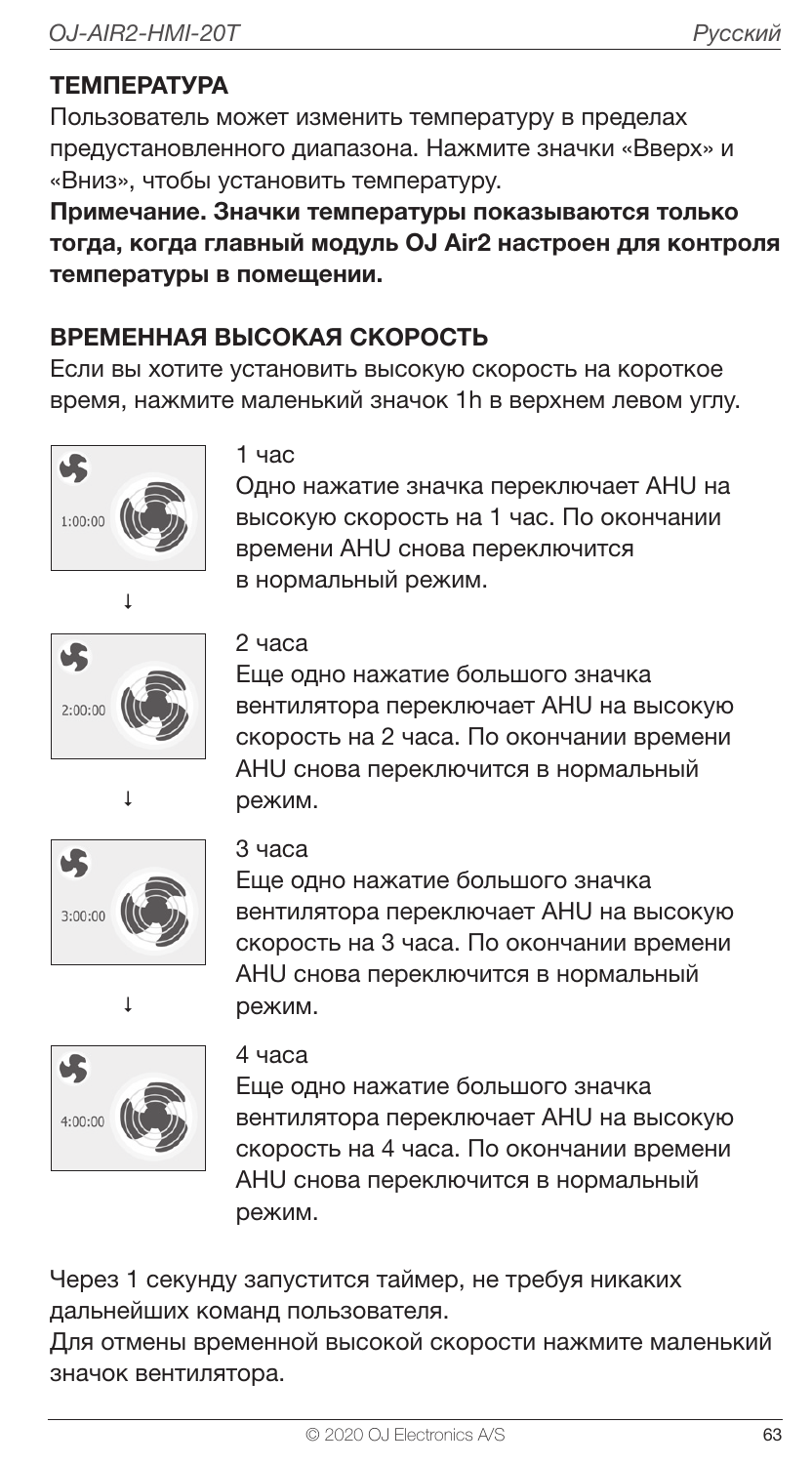## СИГНАЛИЗАЦИЯ

На дисплее могут отображаться два вида сигнализации.



Синяя сигнализация AHU все еще работает, однако производительность может быть снижена. Требуется обслуживание.



Красная сигнализация AHU НЕ работает. Возникла проблема, которая может помешать безопасной работе. Требуется обслуживание.

#### МОНТАЖ

Панель ЧМИ подключается к настенной розетке. Панель ЧМИ монтируется на стену на расстоянии около 1,5 м от пола так, чтобы вокруг нее обеспечивалась свободная циркуляция воздуха. Следует избегать сквозняков, прямых солнечных лучей и прочих источников тепла. На основании предусмотрены отверстия под винты. Используйте шаблон для сверления отверстий (см. рис. 7). Основание крепится как минимум двумя винтами, затянутыми с максимальным крутящим моментом 0,8 Н·м.

#### ПОДКЛЮЧЕНИЕ MODBUS

Панель ЧМИ подключается к главному модулю OJ Air2 с помощью кабеля Modbus. Кабель Modbus подключается к панели ЧМИ с помощью разъема RJ12 6P4C или четырех отдельных проводов. Способ подключения (с использованием RJ12 6P4C или винтовых зажимов) не влияет на характеристики и работу устройства.

#### Modbus RJ12 6P4C

Кабель Modbus подключается к порту RJ12 RS485 A главного модуля OJ Air2 и к порту RJ12 6P4C панели ЧМИ (см. рис. 3).

| <b>RJ12</b> | Описание            |  |
|-------------|---------------------|--|
|             | +24 В (опционально) |  |
|             | Земля               |  |
|             | Шина В              |  |
|             | Шина А              |  |
| 5           | $+24B$              |  |
|             | Земля (опционально) |  |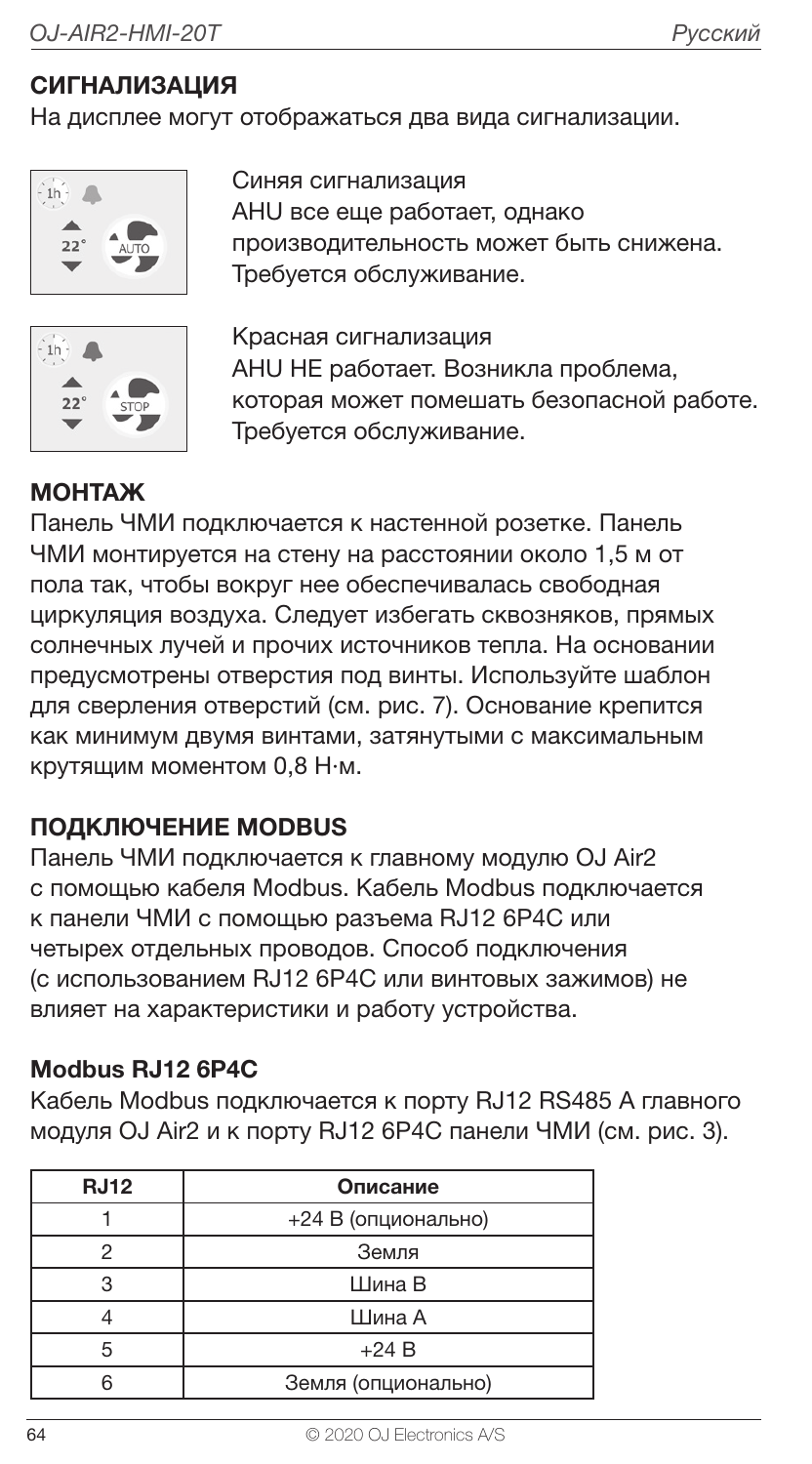#### Винтовые зажимы Modbus

Кабель Modbus можно подключить к порту RJ12 RS485 A главного модуля OJ Air2 и соответствующим винтовым зажимам на панели ЧМИ (см. рис. 5 и 6).

| Текст             | Описание                 |  |
|-------------------|--------------------------|--|
| $+24$             | Питание +24 В для Modbus |  |
| Земля             | Земля                    |  |
| «Шина А»          | Шина A для Modbus        |  |
| «Шина В»          | Шина В для Modbus        |  |
| +24 В (выход)     | Питание +24 В (< 500 мА) |  |
| $0 - 10 B$ (вход) | Не используется          |  |

## ТЕХНИЧЕСКИЕ ДАННЫЕ

| Напряжение питания  24 В пост. тока +/-10%                        |
|-------------------------------------------------------------------|
| Размеры кабеля 10 х макс. 0,75 мм <sup>2</sup>                    |
| Относительная влажность 0-95% (без образования                    |
| конденсата)                                                       |
|                                                                   |
|                                                                   |
| Подключение 1 разъем RJ12 6P4C <sup>1</sup> , 10 винтовых зажимов |
| Габариты82 x 82 x 40 мм (см. рис. 2)                              |
|                                                                   |
|                                                                   |
| Энергопотребление в режиме ожидания  500 мВт                      |

\*1 Также действительно для 6P6C

## ПОИСК И УСТРАНЕНИЕ НЕИСПРАВНОСТЕЙ

| Проблема                       | Причина                                   | Решение                                                  |
|--------------------------------|-------------------------------------------|----------------------------------------------------------|
| Отсутствие света на<br>дисплее | Отсутствие питания<br>на OJ Air2          | Включите питание на<br>главном модуле OJ Air2            |
|                                | Дефект кабеля<br>Modbus<br>(выводы 2 и 5) | Проверьте соединения<br>на обоих концах кабеля<br>Modbus |
| Ошибка связи                   | Дефект кабеля<br>Modbus<br>(выводы 3 и 4) | Проверьте соединения<br>на обоих концах кабеля<br>Modbus |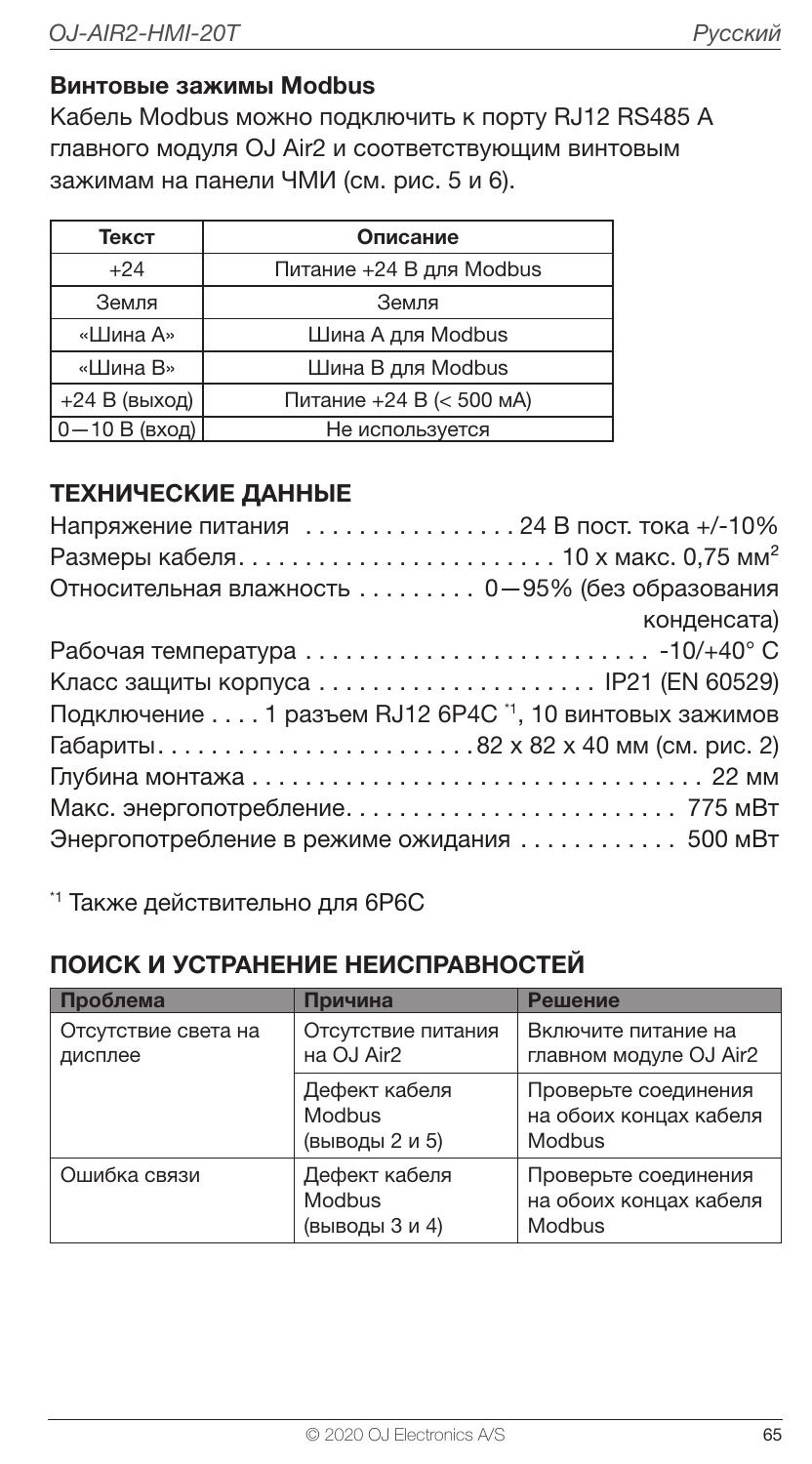## УХОД И ТЕХНИЧЕСКОЕ ОБСЛУЖИВАНИЕ

Панель ЧМИ не содержит деталей, требующих ухода и технического обслуживания.

В случае возникновения каких-либо проблем обратитесь к своему поставщику.

## УТИЛИЗАЦИЯ И ЗАЩИТА ОКРУЖАЮЩЕЙ СРЕДЫ

В целях защиты окружающей среды утилизация упаковки производится в соответствии с местными нормами по переработке отходов.



Оборудование, содержащее электрические компоненты, запрещается утилизировать вместе с бытовыми отходами. Его необходимо собирать отдельно вместе с электрическими и электронными отходами в соответствии с действующими местными нормами.

OJ не несет ответственности за возможные ошибки в каталогах, брошюрах и других печатных материалах. OJ оставляет за собой право изменять свою продукцию без предварительного уведомления. Данное право также относится к уже заказанной продукции при условии, что эти изменения могут быть сделаны без необходимых дополнений в уже согласованных спецификациях. Все торговые марки в этом материале являются собственностью соответствующих компаний.

OJ и логотип OJ являются торговыми марками компании OJ Electronics A/S. Все права защищены.

#### МАРКИРОВКА СЕ

Настоящим компания OJ Electronics A/S заявляет, что изделие соответствует следующим директивам Европейского парламента:

- LVD Директива ЕС по низковольтному оборудованию
- EMC Директива по электромагнитной совместимости
- RoHS Директива об ограничении использования некоторых вредных веществ в электрическом и электронном оборудовании
- WEEE Директива ЕС об отходах электрического и электронного оборудования

#### Применимые стандарты

EN 61000-6-2 и EN 61000-6-3 Электромагнитная совместимость (EMC).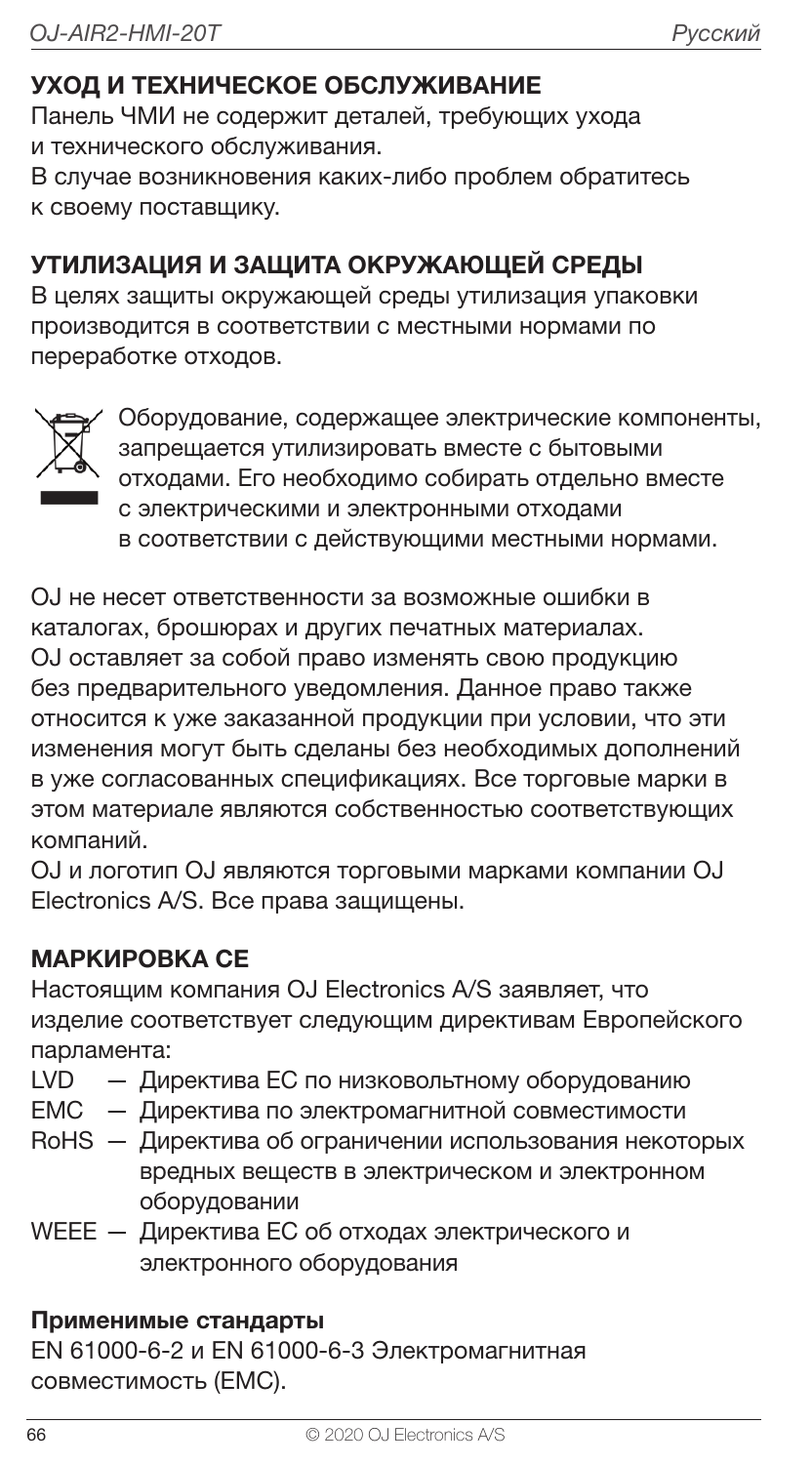

Fig. 1 Removing the front cover



Fig. 2 Terminal overview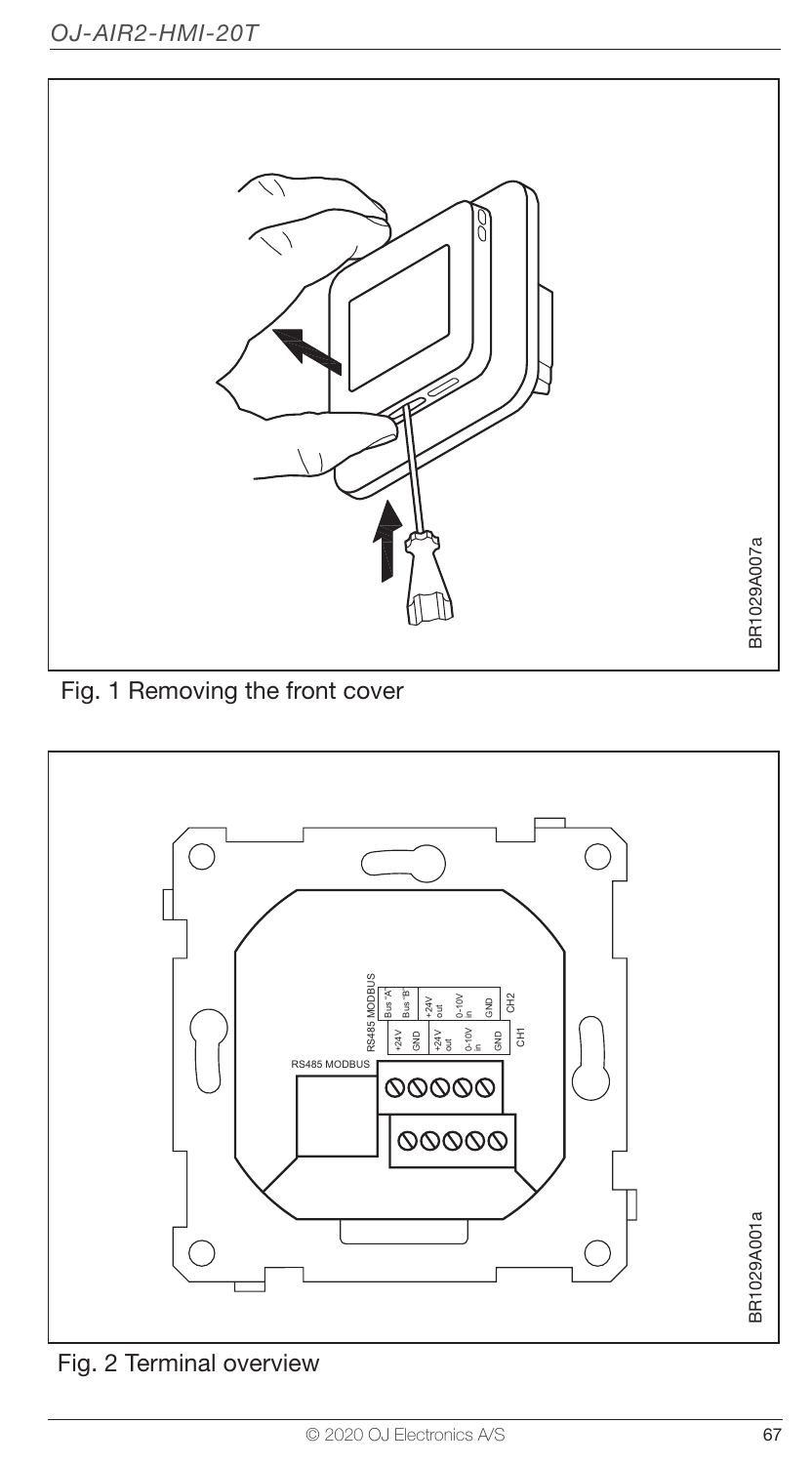

Fig. 3 Connecting Modbus using RJ12 6P4C



Fig. 4 Modbus cable layout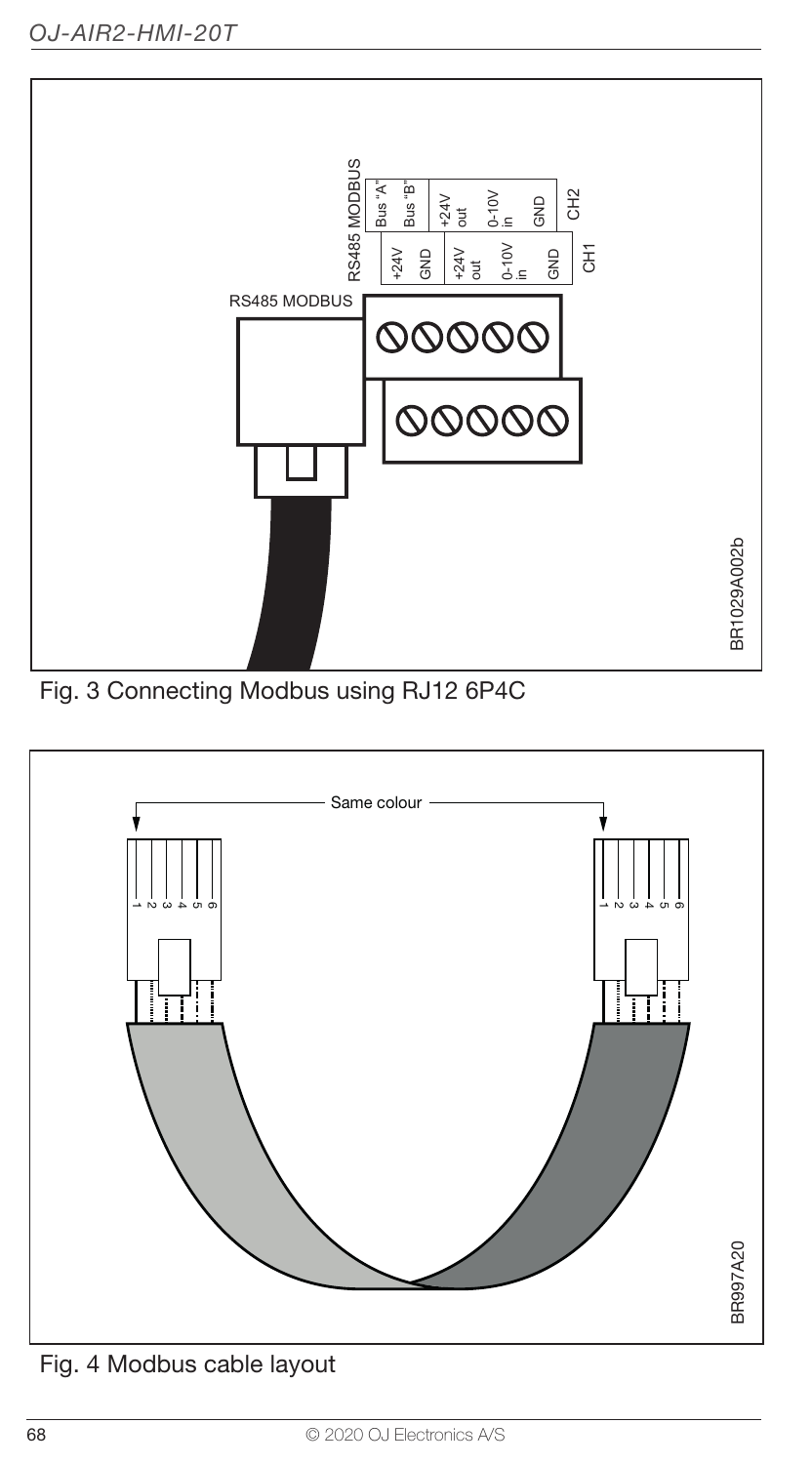

Fig. 5 Connecting Modbus using screw terminals

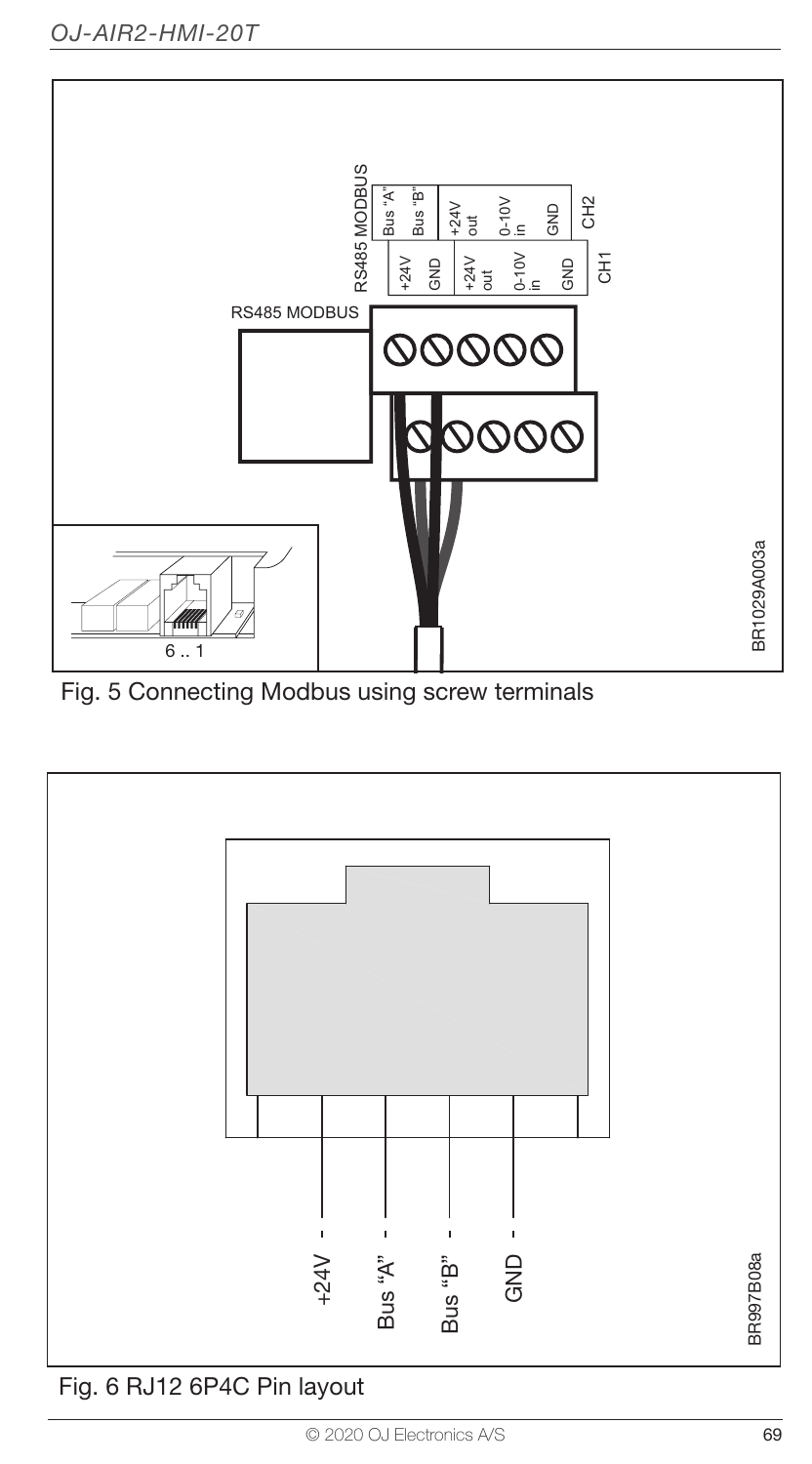

Fig. 7 Drill template